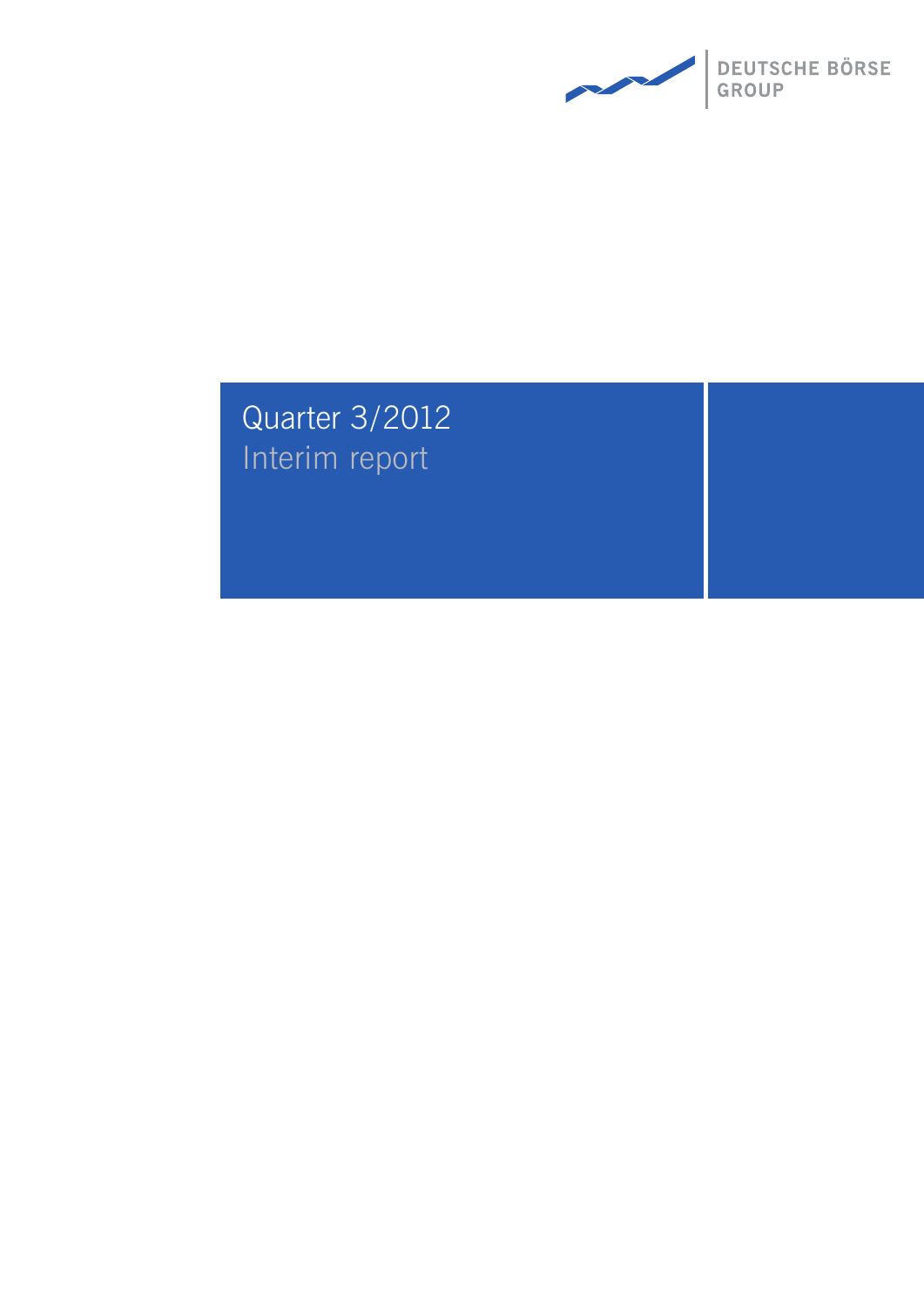## Deutsche Börse Group: financial highlights

 $\overline{a}$ 

|                                                                                   |       |             | Quarter ended |             | Nine months ended |
|-----------------------------------------------------------------------------------|-------|-------------|---------------|-------------|-------------------|
|                                                                                   |       | 30 Sep 2012 | 30 Sep 2011   | 30 Sep 2012 | 30 Sep 2011       |
| Consolidated income statement                                                     |       |             |               |             |                   |
| Sales revenue                                                                     | €m    | 530.7       | 604.7         | 1,638.1     | 1,691.9           |
| Net interest income from banking business                                         | €m    | 11.5        | 21.2          | 43.6        | 55.8              |
| Net revenue (total revenue less volume-related costs)                             | €m    | 471.0       | 578.6         | 1,484.6     | 1,611.3           |
| Earnings before interest and tax (EBIT)                                           | €m    | 245.4       | 333.8         | 784.2       | 931.9             |
| Net income for the period                                                         | €m    | 159.9       | 317.0         | 492.3       | 711.6             |
| Consolidated cash flow statement                                                  |       |             |               |             |                   |
| Cash flows from operating activities excluding CCP positions                      | €m    | 214.3       | 332.5         | 601.6       | 575.4             |
| Consolidated balance sheet (as at 30 September)                                   |       |             |               |             |                   |
| Equity                                                                            | €m    | 3,121.4     | 3,096.2       | 3,121.4     | 3,096.2           |
| Total assets                                                                      | €m    | 254,077.5   | 261,503.4     | 254,077.5   | 261,503.4         |
| Performance indicators                                                            |       |             |               |             |                   |
| Earnings per share (basic)                                                        | €     | 0.86        | 1.70          | 2.62        | 3.82              |
| Earnings per share (diluted)                                                      | €     | 0.85        | 1.70          | 2.61        | 3.82              |
| <b>Market indicators</b>                                                          |       |             |               |             |                   |
| Xetra                                                                             |       |             |               |             |                   |
| Trading volume (single-counted)                                                   | €bn   | 258.8       | 412.8         | 842.5       | 1,112.9           |
| Xetra Frankfurt Specialist Trading <sup>1)</sup>                                  |       |             |               |             |                   |
| Trading volume (single-counted) <sup>2)</sup>                                     | €bn   | 10.1        | 14.0          | 32.6        | 43.0              |
| Tradegate                                                                         |       |             |               |             |                   |
| Trading volume (single-counted)                                                   | €bn   | 8.7         | 10.3          | 26.2        | 24.9              |
| Eurex                                                                             |       |             |               |             |                   |
| Number of contracts                                                               | m     | 541.3       | 783.9         | 1,804.1     | 2,204.7           |
| Clearstream                                                                       |       |             |               |             |                   |
| Value of securities deposited                                                     |       |             |               |             |                   |
| (average for the period)<br>international                                         | €bn   | 6,040       | 5,878         | 5,977       | 5,904             |
| domestic                                                                          | €bn   | 5,135       | 5,069         | 5,114       | 5,284             |
| Number of transactions<br>international                                           | m     | 9.7         | 9.5           | 29.3        | 29.2              |
| domestic                                                                          | m     | 18.0        | 24.2          | 56.9        | 68.4              |
| <b>Global Securities Financing</b><br>(average outstanding volume for the period) | €bn   | 557.9       | 619.4         | 576.4       | 571.9             |
| Deutsche Börse share price                                                        |       |             |               |             |                   |
| Opening price <sup>3)</sup>                                                       | €     | 42.53       | 52.40         | 40.51       | 51.80             |
| High <sup>4</sup>                                                                 | €     | 45.69       | 55.94         | 52.10       | 62.48             |
| Low <sup>4</sup>                                                                  | €     | 39.66       | 37.03         | 36.25       | 37.03             |
| Closing price (as at 30 September)                                                | $\in$ | 43.78       | 37.75         | 43.78       | 37.75             |

1) Before 23 May 2011: floor trading

2) Excluding certificates and warrants

3) Closing price of preceding trading day

4) Intraday price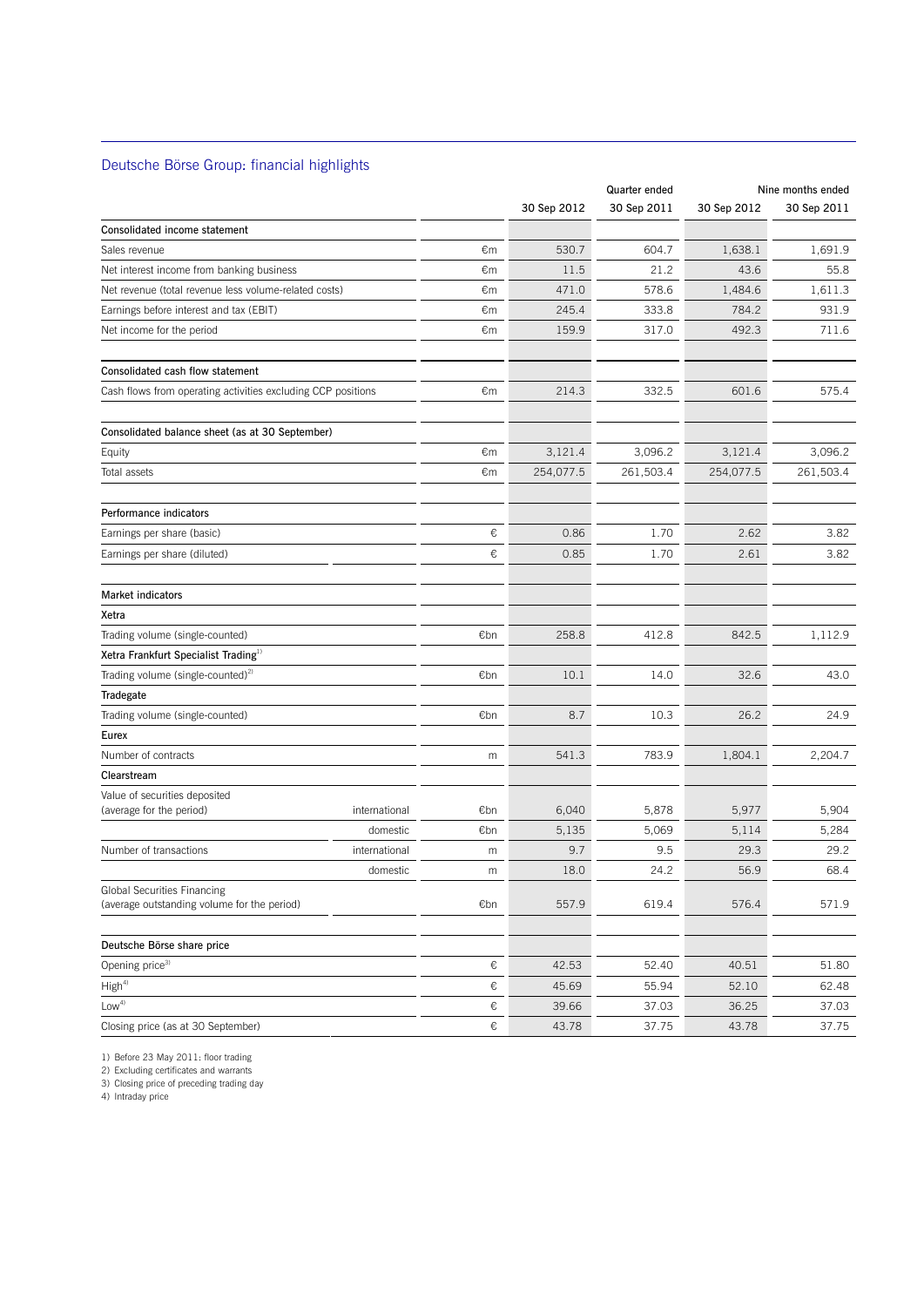# Deutsche Börse's net revenue and EBIT down on strong prior-year quarter

- The persistently high level of uncertainty about the situation in the euro zone and about future economic developments led to a decline in trading volumes on the
- Net revenue was down 19 per cent year-on-year to €471.0 million in Q3/2012 (Q3/2011: €578.6 million). The prior-year quarter had been characterised by high volatility due to turbulence in the euro area.
- Net interest income from banking business fell by 46 per cent to  $£11.5$  million in the third quarter of 2012 (Q3/2011: €21.2 million).
- Operating costs decreased by 8 per cent to €227.4 million in the third quarter of 2012 (Q3/2011: €248.3 million), with the prior-year period including special effects primarily due to the prohibited merger with NYSE Euronext.
- Earnings before interest and tax (EBIT) declined by 26 per cent to €245.4 million in the third quarter of 2012 (Q3/2011: €333.8 million).
- Basic earnings per share thus amounted to €0.86 for an average of 186.6 million shares (Q3/2011: €1.70 for 186.0 million shares).
- cash and derivatives markets in the third quarter of 2012. At the end of September 2012, Deutsche Börse AG successfully placed a corporate bond, totalling a volume of €600 million, with a maturity of ten years and a coupon rate of 2.375 per cent annually on the market.
	- In September, the Supervisory Board of Deutsche Börse AG re-appointed CEO Reto Francioni until 31 October 2016. At the same time, the Supervisory Board appointed Ms Hauke Stars as Member of the Executive Board, effective 1 December 2012. She will assume responsibility for the IT and Market Data & Analytics areas along with selected external IT services.
	- For Q4/2012, Deutsche Börse plans as already announced in February 2012, to repurchase approximately a further €100 million of its own shares.

### Development of Deutsche Börse AG shares since the beginning of Q3/2012



Daily Deutsche Börse closing share price Order book turnover of Deutsche Börse share

 $-$  DAX<sup>®</sup> performance<sup>1)</sup>

STOXX<sup>®</sup> Europe 600 Financials<sup>1)</sup>

1) Indexed-linked, closing price on 29 June 2012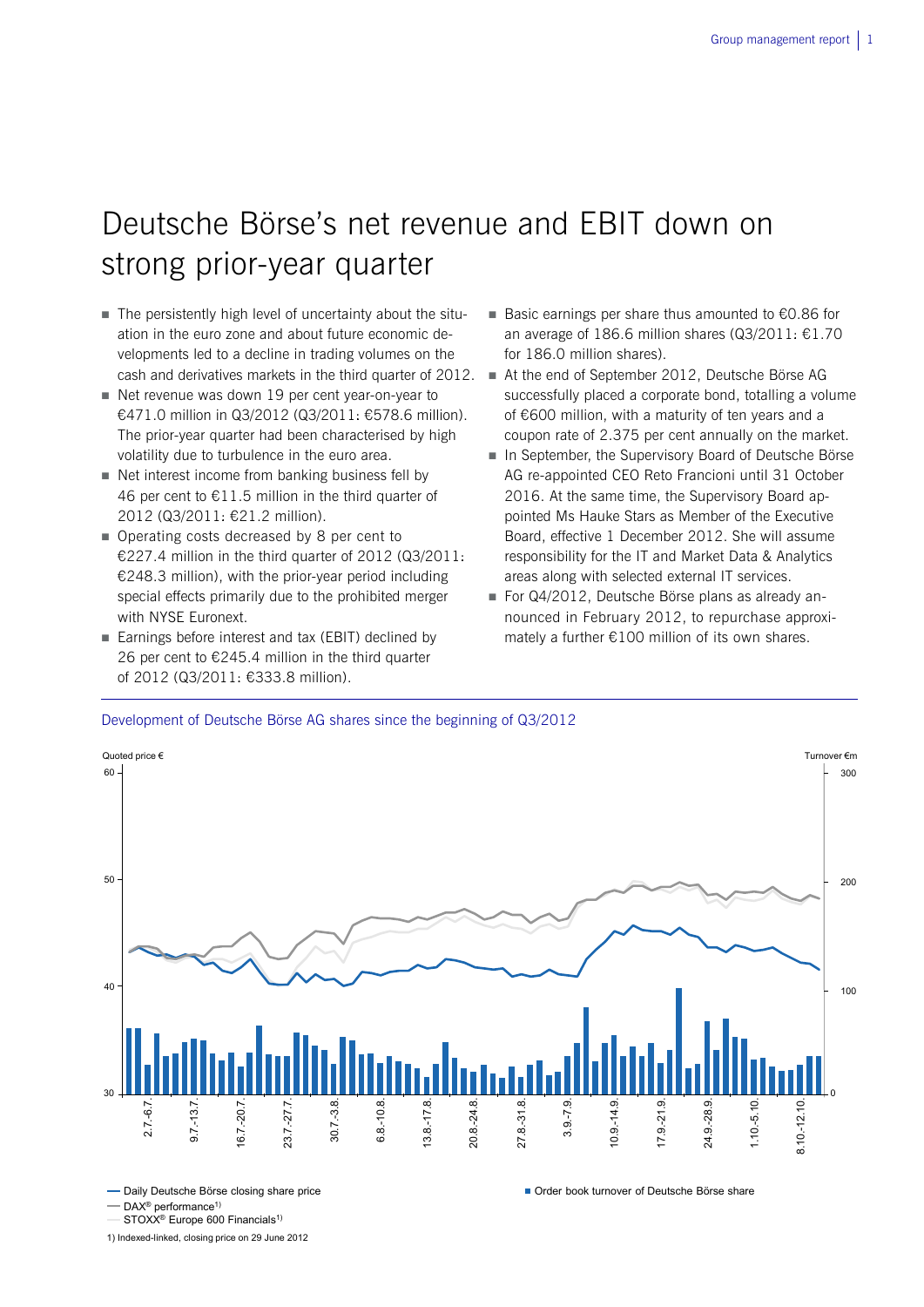# Group interim management report

## Results of operations, financial position and net assets

## **Results of operations in the third quarter of 2012**

The third quarter of 2012 was once again impacted by uncertainty about the future of the global economy and the euro zone. Furthermore, there is a lasting uncertainty about the far-reaching regulatory reform projects in the financial industry and their impact on market participants. Together, these factors put a significant damper on the trading activity of market participants as in the earlier quarters of this year. In Q3/2012, trading volumes in securities and derivatives and the associated post-trading and market-data services therefore declined, in some cases sharply, compared to the prior-year quarter, which had been characterised by high volatility due to turbulence in the euro zone as well as to the credit rating downgrade of the US.

Overall, Deutsche Börse Group's net revenue was down 19 per cent year-on-year to €471.0 million (Q3/2011: €578.6 million). The acquisition of the remaining shares in Eurex Zürich AG from SIX Group AG, which has been reflected in Deutsche Börse Group's consolidated financial statements since the start of 2012, had a stabilising effect. Net revenue is composed of sales revenue plus net interest income from banking business and other operating income less volume-related costs.

Historically low key interest rates reduced net interest income from banking business generated in the Clearstream segment, despite relatively stable average overnight customer deposits, by 46 per cent to  $£11.5$  million in the third quarter of 2012 (Q3/2011: €21.2 million).

Volume-related costs rose by 8 per cent to €72.0 million  $(Q3/2011: \text{\textsterling}66.6$  million). The rise is mainly due to technical changes in the fee models in the spot and US options markets.

Operating costs decreased by 8 per cent year-on-year, to €227.4 million (Q3/2011: €248.3 million). They include special effects of  $\epsilon$ 1.8 million (Q3/2011:  $\epsilon$ 25.5 million).

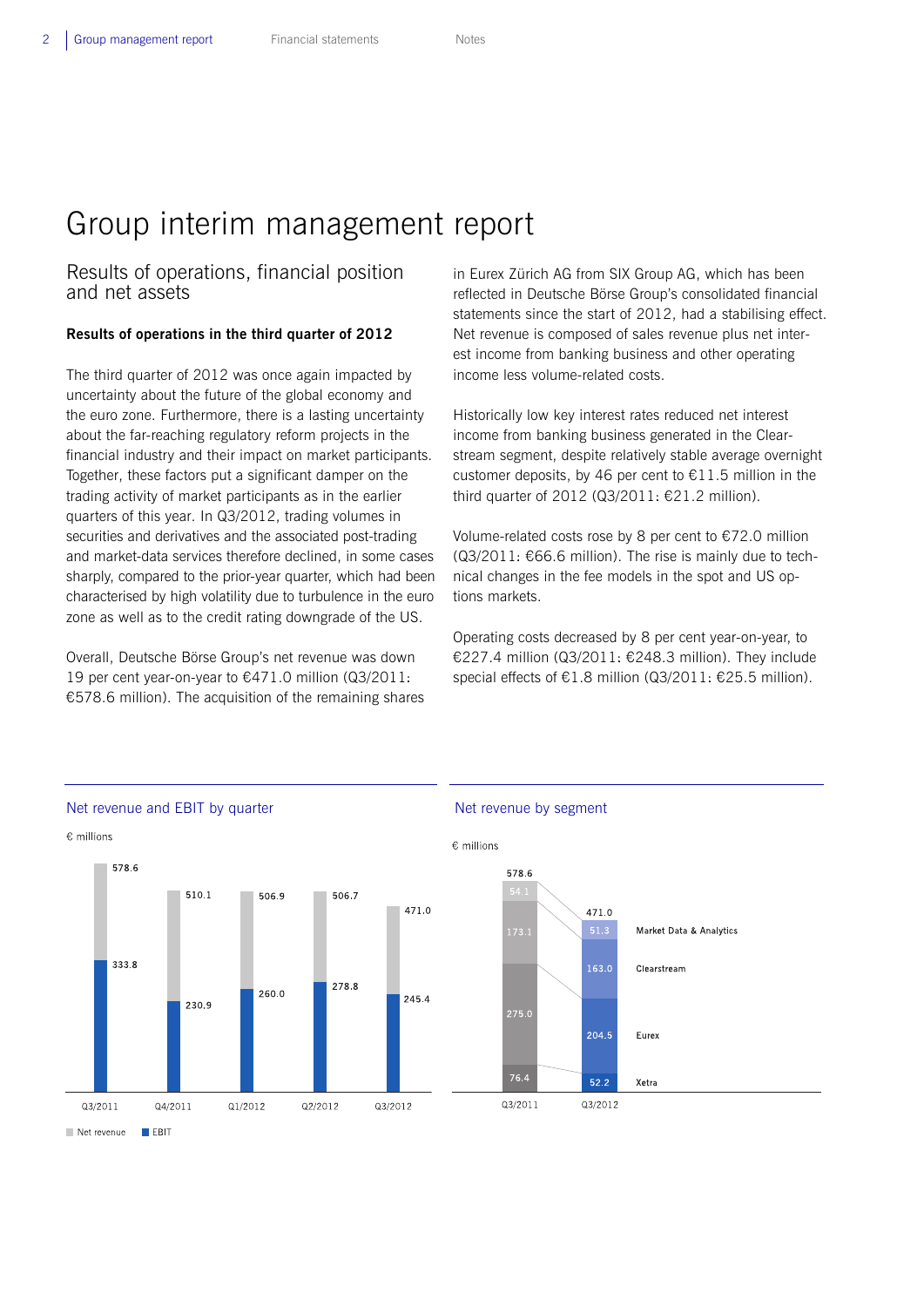At €1.8 million, the result from equity investments was again down significantly year-on-year (Q3/2011: €3.5 million): it is generated primarily by Direct Edge Holdings, LLC, European Energy Exchange AG (EEX) and Scoach Holding S.A.

EBIT declined by 26 per cent year-on-year to  $\epsilon$ 245.4 million (Q3/2011: €333.8 million), because of the net revenue development. The additional EBIT due to the acquisition of the remaining shares in Eurex Zürich AG amounted to €16.1 million.

The Group's financial result fell to  $\epsilon$ -23.8 million in the third quarter of 2012 (Q3/2011:  $€74.5$  million). The positive figure in the prior-year quarter is due to the agreement Deutsche Börse AG signed with SIX Group AG in the second quarter of 2011 to settle part of the purchase price for the acquisition of all shares in Eurex Zürich AG in shares. The equity component of the purchase price liability was measured at fair value through profit and loss up until 1 February 2012. Since the price of these shares had declined since the agreement was entered into, this resulted in non-cash and tax-neutral income amounting to €95.4 million as at 30 September 2011. This was partially offset by interest expense of €1.5 million on the discounted cash component. The adjusted net financial result in the third quarter of 2011 amounted to €–19.4 million.

At the end of September 2012, Deutsche Börse AG successfully placed a corporate bond with a volume of €600 million on the market; the bond was issued primarily in order to refinance part of the outstanding non-current liabilities of some €1.5 billion total. Deutsche Börse thus made use of the positive market environment to provide funds early on for the repayment of existing bonds maturing in 2013. In this context, Deutsche Börse AG submitted an offer to the holders of existing euro bonds for the repurchase of these bonds. During the offer period from 27 September 2012 until 5 October 2012, bonds with a principal amount of €309.2 million were tendered to the Company. The financial result for the fourth quarter of 2012 will be negatively affected by the buy-back as well as by additional interest for the above mentioned corporate bond of approximately €11 million.

The tax rate for the third quarter of 2012 amounted to 26.0 per cent, in line with the Company's expectations (Q3/2011 adjusted: 26.0 per cent).

Consolidated net income for the third quarter of 2012 fell by 50 per cent to €159.9 million (Q3/2011: €317.0 million). Basic earnings per share, based on a weighted average of 186.6 million shares outstanding, declined in line with this to €0.86 in the third quarter of 2012 (Q3/2011: €1.70 for 186.0 million shares outstanding).

#### **Results of operations in the first nine months of 2012**

Deutsche Börse's business activity saw muted growth in the first nine months of 2012 for the same reasons as in the third quarter. While significant declines in business activity in the Xetra and Eurex segments occurred, performance was more stable in the Clearstream segment; where growth in the Global Securities Financing business in the first and second quarters partially offset the falling transaction volumes in the custody and settlement business. The Market Data & Analytics segment also held sales of its data and information products relatively stable. In total, Deutsche Börse Group's net revenue decreased by 8 per cent to €1,484.6 million  $(Q1−3/2011$ : €1,611.3 million) compared to the prior-year period, which had been greatly influenced by a strong third quarter.

Net interest income from banking business generated in the Clearstream segment was down significantly, declining by 22 per cent to €43.6 million (Q1–3/2011: €55.8 million). Although average overnight customer cash deposits exceeded the prior-year figures, the European Central Bank has cut its key interest rate in several steps, and it has been at a historic low since the most recent cut in July 2012.

Operating costs in the first nine months of 2012 rose slightly by 2 per cent to  $\epsilon$ 704.9 million (Q1-3/2011: €693.2 million). They include costs for efficiency programmes of €13.1 million (Q1–3/2011: €0.8 million); follow-up expenses of  $£16.5$  million for the prohibited merger with NYSE Euronext were incurred in the first nine months of 2012 (Q1–3/2011: €54.5 million). Adjusted by these one-off effects, costs increased by 6 per cent to €675.3 million (Q1–3/2011: €637.9 million). These additional costs of €37.4 million were driven particularly by the following factors:

As part of the growth strategy, the Executive Board resolved to increase spending on strategic projects by €40 million to some €160 million in 2012.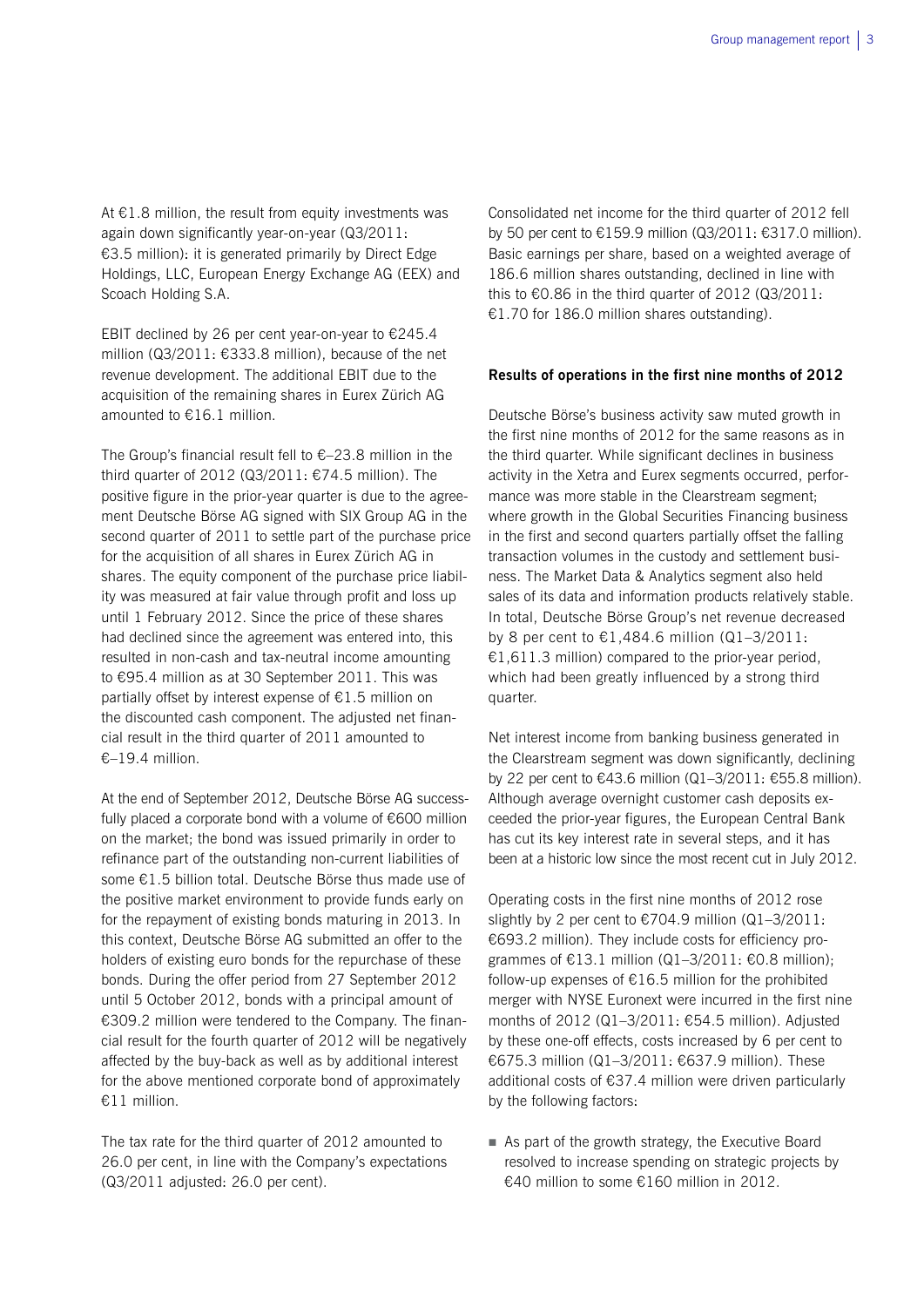In the first three quarters of 2012, these costs for growth initiatives and infrastructure projects were approximately €24 million higher than in the prior-year period. The amount is being used in particular to fund initiatives in the Eurex and Clearstream segments, for example, for the preparation of the clearing of OTC derivatives transactions and with regard to post-trade business, in the area of collateral management. As expected, the proportion of costs that must be capitalised has increased in the course of the year.

In the first three quarters of 2012, additional costs amounting to €9 million were incurred as a consequence of the US dollar exchange rate strengthened against the euro.

To enhance transparency, Deutsche Börse Group revised its accounting policy retroactively for defined benefit obligations by early adoption of the revised IAS 19 as at 1 January 2012: actuarial gains and losses are now recognised directly in the revaluation surplus. Additionally, Deutsche Börse Group reports the net interest cost in connection with defined benefit liabilities previously presented in staff costs in the financial result. The figures for the first nine months of 2011 have been adjusted accordingly by reducing operating costs by €8.2 million and increasing financial expenses by  $E1.9$  million. Further information is shown in notes 1 and 6 of these interim financial statements.

The result from equity investments was down 67 per cent year-on-year to €4.5 million (Q1-3/2011: €13.8 million).

EBIT declined by 16 per cent to  $\epsilon$ 784.2 million (Q1-3/2011: €931.9 million) as a result of lower net revenue in combination with relatively stable costs. The additional EBIT attributable to the acquisition of the remaining shares in Eurex Zürich AG amounted to €53.8 million.

The Group's financial result for the first nine months of 2012 was €–92.8 million (Q1–3/2011: €36.3 million). As described above, the change is, primarily due to Deutsche Börse AG's acquisition from SIX Group AG of the remaining shares in Eurex Zürich AG. In relation to the financial result 2012, this led to a non-cash, tax-neutral expense of  $\epsilon$ 26.3 million (2011:  $\epsilon$ -95.4 million) on the measurement of the equity component and an expense of  $€1.1$  million (2011:  $€1.5$  million) on the unwinding of the discount on the cash component.

Adjusted to account for the described effect from the acquisition of the remaining shares in Eurex Zürich AG, the tax rate was 26.0 per cent in the first three quarters of 2012 (Q1–3/2011: 26.0 per cent).

Net income for the first nine months of 2012 declined by 31 per cent to €492.3 million (Q1–3/2011: €711.6 million). Basic earnings per share, based on a weighted average of 188.0 million shares outstanding, fell to €2.62 in the first nine months of 2012 (Q1–3/2011: €3.82 for 186.0 million shares outstanding).

#### **Xetra segment**

**Third quarter of 2012** 

- Net revenue went down by 32 per cent to €52.2 million (Q3/2011: €76.4 million).
- EBIT decreased by 29 per cent to  $£27.8$  million (Q3/2011: €39.3 million).

#### Breakdown of net revenue in the Xetra segment



1) Including income from listing and cooperation agreements and

IT sales revenue allocated to the segment

2) The position "Trading" includes Xetra Frankfurt Specialist Trading (until 23 May 2011: floor trading) as well as the Xetra® electronic trading system.

In the third quarter of 2012, Xetra® trading volumes fell by 37 per cent year-on-year to €258.8 billion (Q3/2011: €412.8 billion). This was due primarily to the considerable uncertainty that persists regarding the global economy, particularly the future of the euro zone. The number of Xetra transactions was down 39 per cent on the prior-year period to 46.0 million in the third quarter of 2012 (Q3/2011: 75.9 million). The average value of a Xetra

transaction rose by a marginal 4 per cent to  $\epsilon$ 11.3 thousand (Q3/2011: €10.9 thousand). The net revenue of the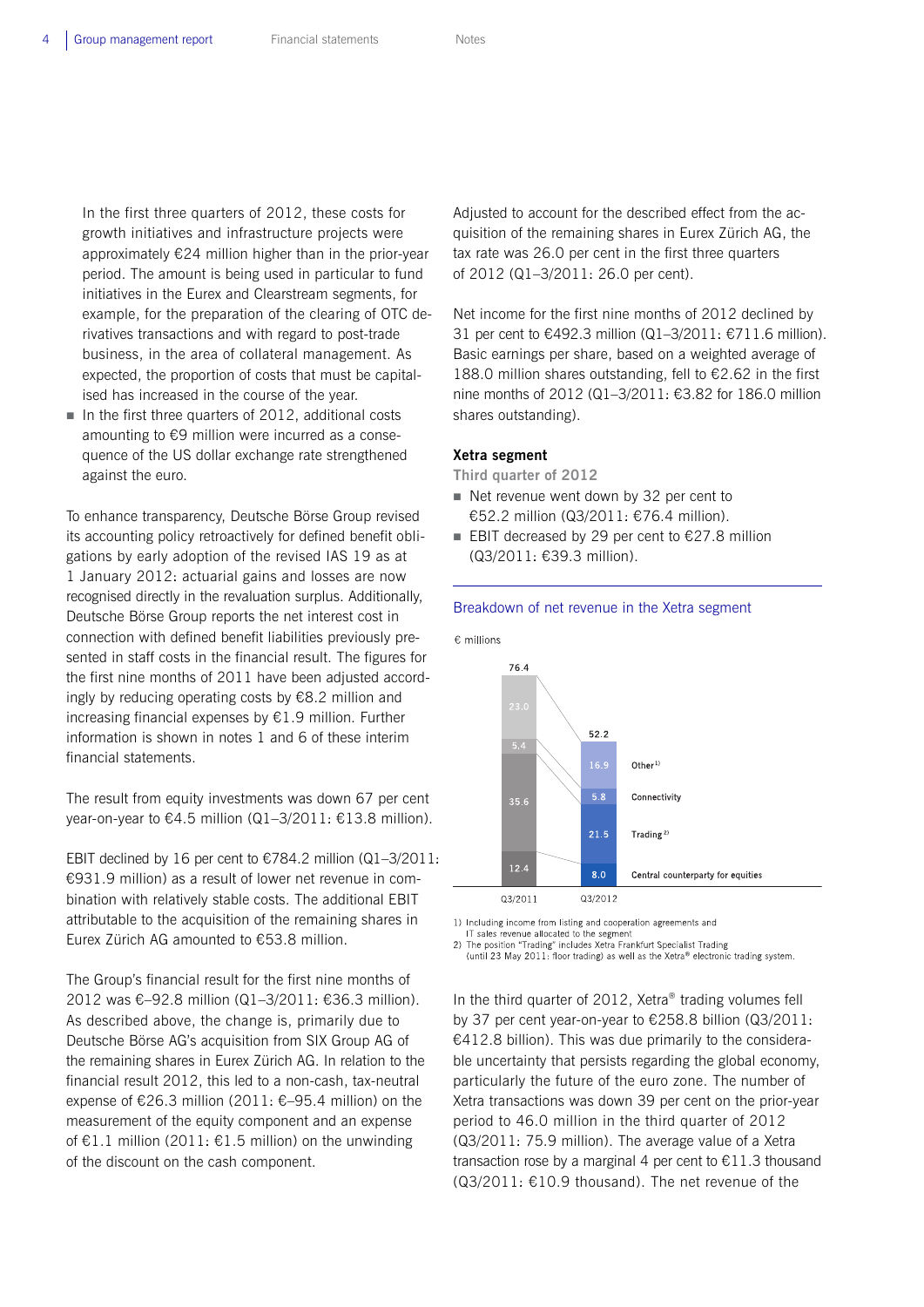central counterparty for equities also declined year-on-year in the third quarter of 2012, falling by 35 per cent to €8.0 million (Q3/2011: €12.4 million), partly as a result of a reduction in fees that came into effect on 1 July 2012.

In Xetra Frankfurt Specialist Trading, the same factors that impacted the Xetra main market resulted in a 28 per cent decline year-on-year to a volume of €10.1 billion in the third quarter of 2012 ( $Q3/2011: \text{£}14.0$  billion).

On Tradegate Exchange, which is operated by a company in which Deutsche Börse holds a majority interest, volumes were down 16 per cent to €8.7 billion in the third quarter of 2012 (Q3/2011: €10.3 billion).

For over twelve years now, Deutsche Börse has operated Europe's leading marketplace for exchange-traded funds (ETFs). As at 30 September 2012, 1,003 ETFs were listed on Deutsche Börse (30 September 2011: 874 ETFs). Of all the European exchanges, the segment offers investors the largest selection of ETFs. The assets under management held by ETF issuers reached a new record high of €182.4 billion (Q3/2011: €151.6 billion). The segment's trading volume dropped by 51 per cent to €31.6 billion in the third quarter of 2012 (Q3/2011: €63.9 billion). The market share of Deutsche Börse in Europe remains stable at 38 per cent (Q3/2011: 37 per cent).

Besides the marketplace for ETFs, Deutsche Börse also operates a segment for exchange-traded commodities (ETCs). Xetra-Gold®, a gold-backed bearer bond issued by Deutsche Börse Commodities GmbH, is the most successful ETC product. Xetra-Gold performed well again in the third quarter of 2012. At the end of the third quarter of

2012, Deutsche Börse Group held 53.3 tonnes of gold in custody (30 September 2011: 53.2 tonnes). The value of the gold was equivalent to  $\epsilon$ 2.4 billion, an increase of 14 per cent year-on-year due to the rise in the gold price (30 September 2011: €2.1 billion).

In the listing business, Deutsche Börse recorded nine new admissions in the third quarter of 2012, four of them in the Prime Standard and five in the General Standard. The total placement volume stood at €26.9 million. The new admissions can be broken down into three initial listings and six transfers from other segments. In the Entry Standard for bonds, four companies raised a total of some €140 million in the third quarter of 2012 by placing corporate bonds.

In July 2012, the Irish Stock Exchange extended the Xetra agreement with Deutsche Börse AG by a further four years until 31 December 2016. In addition, on 9 July 2012, the Malta Stock Exchange migrated its electronic securities trading to Xetra.

**First nine months of 2012** 

- Net revenue in the first nine months of 2012 declined by 21 per cent to €165.4 million  $(Q1−3/2011$ : €209.8 million).
- EBIT went down by 27 per cent to  $£79.8$  million (Q1–3/2011: €108.8 million).

In the first nine months of 2012, trading volumes on Xetra fell by 24 per cent year-on-year to €842.5 billion  $(Q1-3/2011: \text{ } \in 1,112.9 \text{ billion})$ . In the same period, the number of transactions in Xetra trading declined by 17 per cent to 155.1 million (Q1–3/2011: 187.4 million).

#### Xetra segment: key indicators

|                                                         | Q3/2012<br>€bn | Q3/2011<br>€bn | Change<br>% | $Q1 - 3/2012$<br>€bn | $Q1 - 3/2011$<br>€bn | Change<br>% |
|---------------------------------------------------------|----------------|----------------|-------------|----------------------|----------------------|-------------|
| Trading volume<br>(order book turnover, single-counted) |                |                |             |                      |                      |             |
| Xetra                                                   | 258.8          | 412.8          | $-37$       | 842.5                | 1,112.9              | $-24$       |
| Xetra Frankfurt Specialist Trading <sup>1)</sup>        | 10.1           | 14.0           | $-28$       | 32.6                 | 43.0                 | $-24$       |
| Tradegate Exchange <sup>2)</sup>                        | 8.7            | 10.3           | $-16$       | 26.2                 | 24.9                 | 5           |

1) Until 23 May 2011: floor trading; excluding certificates and warrants

2) The order book turnover will be counted twice when customer's orders are executed.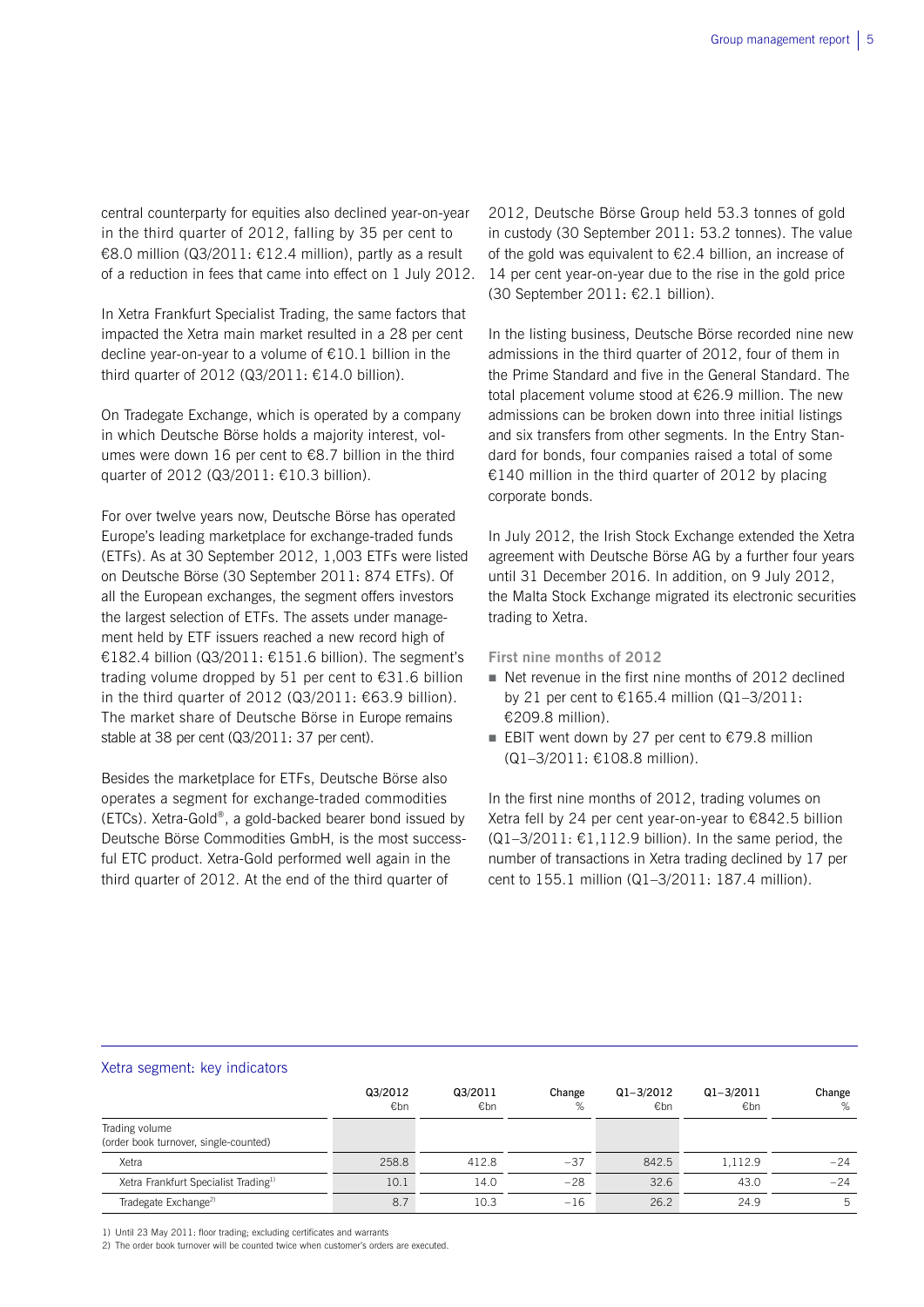The trading volume in Xetra Frankfurt Specialist Trading fell by 24 per cent in the first nine months of 2012 to €32.6 billion (Q1–3/2011: €43.0 billion).

Tradegate Exchange's trading volume rose by 5 per cent in the first nine months of 2012 to €26.2 billion (Q1–3/2011: €24.9 billion).

The volume of ETFs traded in the XTF® segment declined by 30 per cent in the first nine months of 2012 to €103.6 billion (Q1–3/2011: €148.3 billion).

In the listing business, Deutsche Börse recorded 64 new admissions in the first nine months of 2012, six of them in the Prime Standard, seven in the General Standard and 51 in the Entry Standard. The new admissions can be broken down into 19 initial listings and 45 transfers from other segments. Seven of these companies raised capital amounting to a total of €56.8 million through public offerings, the majority of it (some 57 per cent) in the Prime Standard. In the Entry Standard for bonds, eleven companies raised a total of around €482 million in the first nine months of 2012 by placing corporate bonds.

### **Eurex segment**

**Third quarter of 2012** 

- Net revenue in the Eurex segment declined by 26 per cent to €204.5 million year-on-year (Q3/2011: €275.0 million). The overall slower business activity was partly compensated by the acquisition of the remaining equity interest in Eurex Zürich AG, which has been in effect since the beginning of the current year.
- EBIT went down by 34 per cent to  $€110.0$  million  $(Q3/2011: \text{£}167.5$  million). Against the prior-year period, the segment generated additional EBIT of around €16.1 million in the third quarter of 2012 due to the aforementioned transaction.

Volumes in Eurex® derivatives trading declined year-onyear in the third quarter of 2012. This was partly because Eurex had generated very high revenues in the prior-year period and because, as in the previous two quarters, the market was again impacted by uncertainty and the cautious stance on the part of institutional customers in the third quarter of 2012. This cautious trading stance was due primarily to the ongoing uncertainty regarding the overall economic trend, particularly in the euro area; the very high volumes in the third quarter of the previous year were the market participants' response to the particularly acute euro crisis at that time, which increased the demand for hedging.

The number of European futures and options contracts traded on Eurex dropped by 30 per cent to 393.3 million contracts (Q3/2011: 562.9 million). Including the International Securities Exchange (ISE), the trading volume declined by 31 per cent to 541.3 million contracts (Q3/2011: 783.9 million). All in all, this trend is also affecting other derivatives exchanges worldwide that have similar portfolios of interest rate, equity and index derivative products.

European traded equity index derivatives remained the product group generating the most net revenue on the Eurex derivatives exchange. The related trading volume fell by 39 per cent in the third quarter of 2012 to 190.0 million contracts (Q3/2011: 310.4 million). This sharp decline is due to the decrease in volatility compared to prior-year figures and the general caution presently being exercised by investors because of the uncertainty regarding the future development of the overall economy.

Volumes in the equity derivatives product group climbed by 4 per cent in the third quarter of 2012 to 85.4 million contracts (Q3/2011: 82.1 million). This rise was due to increased trading in derivatives on certain companies, mainly from Spain, as a result of the increased demand preceding the respective quarterly dividend distribution dates.

The trading volume in interest rate derivatives was down 31 per cent on the prior-year period to 116.5 million contracts in the third quarter of 2012 (Q3/2011: 169.5 million). The decline in volumes was due to high comparative figures for the third quarter of 2011 and the difficult market environment in Europe. As key interest rates remained low and interest rate differentials between a number of euro zone countries and Germany continued to be high, investments in government bonds appeared less attractive; as a result, using only derivatives on German government bonds to hedge positions no longer seemed sufficient to many investors. By contrast, trading in newly launched interest rate contracts such as the Euro-OAT futures on French government bonds set several new records: at the beginning of August 2012, open interest for the first time surpassed the 100,000-mark to reach 104,869 contracts. The average daily volume in the third quarter of 2012 was 23,532 contracts, while the total number of contracts traded was 1.5 million. Futures on Italian government bonds continued to record a similarly strong performance.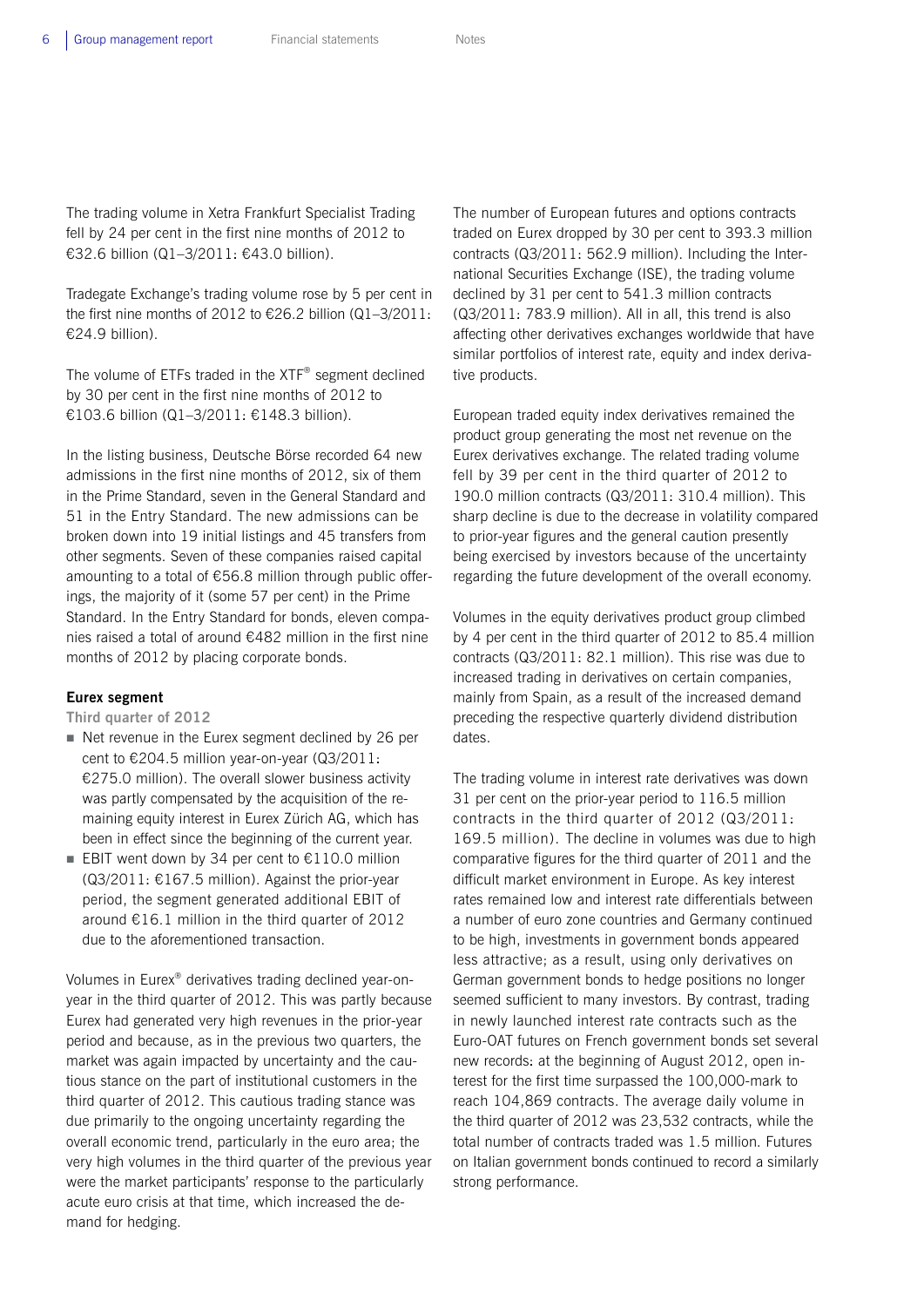

## Breakdown of net revenue in the Eurex segment

 $\epsilon$  millions

1) Including IT sales revenue allocated to the segment

Also the volumes of the recently introduced asset class, dividend derivatives, were, for the first time, down on the exceptionally high prior-year figures. The number of traded contracts fell by 11 per cent year-on-year to 1.7 million in the third quarter of 2012 (Q3/2011: 1.9 million contracts). Volatility index derivatives, on the other hand, continued to grow, rising by 71 per cent to 1.2 million contracts in the third quarter of 2012 (Q3/2011: 0.7 million contracts). This reflects the growing need among market participants to hedge against market volatility.

On ISE, the trading volume in US options declined amid a generally weak market trend and in what remained a highly competitive market environment: the number of US options contracts dropped by 33 per cent year-on-year to 148.0 million in the third quarter of 2012 (Q3/2011: 221.0 million). ISE's market share of US equity options was 16.8 per cent in the third quarter of 2012 and therefore down on the second quarter of the year, when it was 17.5 per cent (Q3/2011: 18.5 per cent).

Demand for collateralised money market transactions due to continued uncertainty about the assessment of counterparty risk in the unsecured money market led to a stable trend in Eurex Repo's euro market. Average outstanding

volumes on the repo market in Swiss francs dropped by 61 per cent in the third quarter of 2012 to  $\epsilon$ 42.3 billion  $(Q3/2011: \text{ } \in 107.7 \text{ billion})$ , because of interest policy measures taken by the Swiss central bank (SNB) to devalue the Swiss franc and to the lack of issuance of SNB bills. In the euro market, the average outstanding volume on Eurex Repo increased by 19 per cent in the third quarter of 2012 to €189.2 billion (Q3/2011: €159.2 billion).

In the GC Pooling® (General Collateral Pooling) collateralised money market, average outstanding volumes were up by 22 per cent on the prior-year period to €156.0 billion in the third quarter of 2012 (Q3/2011: €128.1 billion, single-counted for both periods). Eurex Repo operates the GC Pooling market, which has proven to be a reliable liquidity pool for market participants, jointly with Eurex Clearing and Clearstream. In the third quarter of 2012, the GC Pooling market attracted five new participants. In total, 98 participants are now admitted to trading (Q3/2011: 74).

Together with leading banks, Eurex operates the Eurex Bonds® trading platform for interbank trading in European government bonds and treasury bills, underlying instruments of government bonds and futures, covered bonds and bonds of the states within the Federal Republic of Germany (state bonds). In the third quarter of 2012, turnover was up by 12 per cent to €29.1 billion (single-counted)  $(03/2011: \text{£}26.0$  billion). The positive overall trend is due to increased demand for investments in issues with topnotch ratings.

The cooperation with the Korean exchange KRX for a product on Korea's benchmark KOSPI index continued to be successful. Contract numbers in the third quarter of 2012 were down on the earlier part of the year, however, due to the increase in the minimum contract size ordered by the Korean regulator. The daily average generated by the product was 15 per cent lower than in the prior-year period at 82,305 contracts (Q3/2011: 96,998). On 2 August 2012, the product set a new daily record of 225,062 traded contracts; at the previous contract size, that would have meant over 1 million contracts.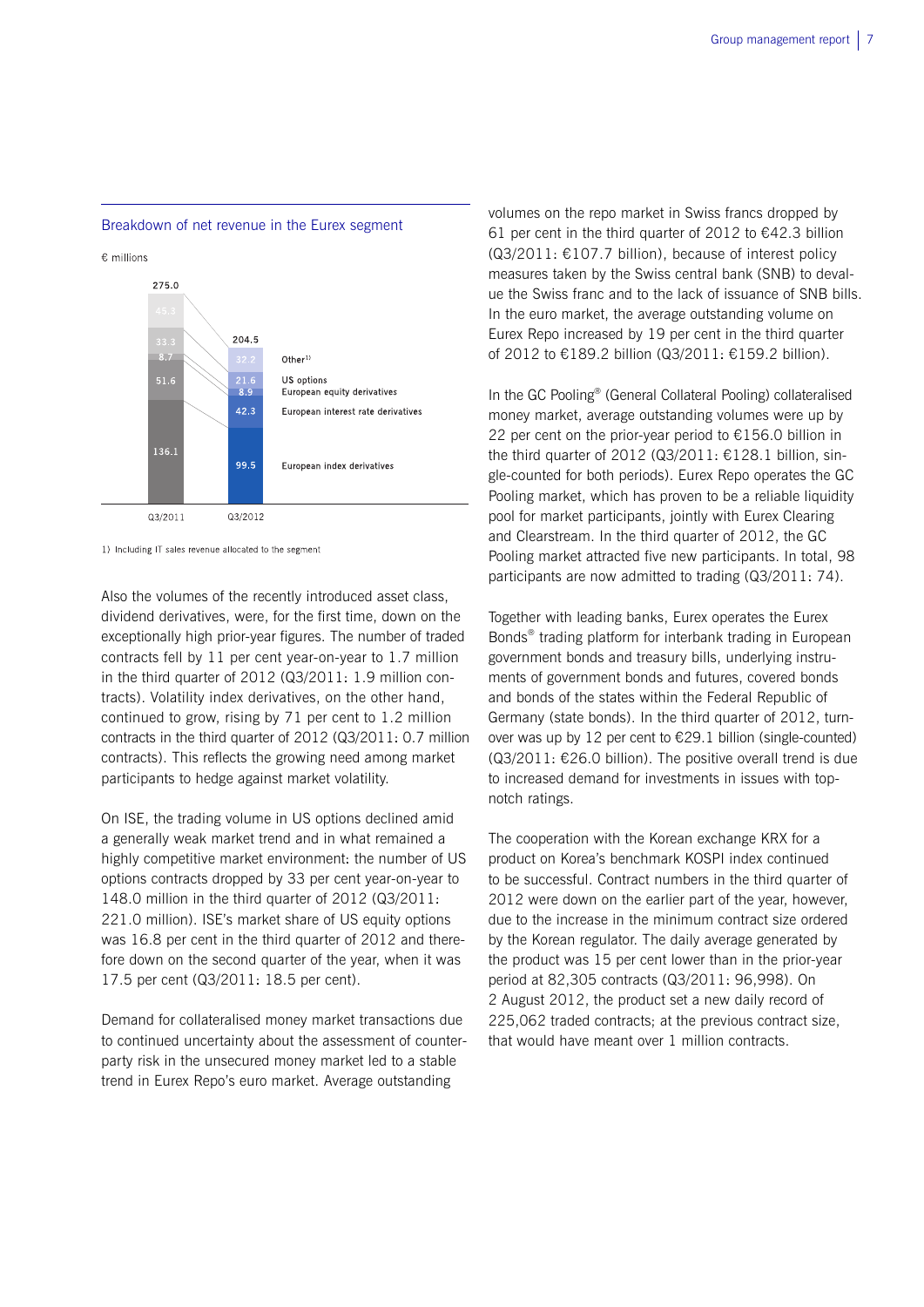**First nine months of 2012** 

- Net revenue declined by 9 per cent to  $€656.0$  million in the first nine months of 2012 (Q1–3/2011: €721.7 million). The overall slower business activity could be partly compensated by the acquisition of the remaining equity interest in Eurex Zürich AG.
- EBIT went down by 15 per cent to  $€358.5$  million (Q1–3/2011: €424.0 million). Against the prior-year period, the segment generated additional EBIT of around €53.8 million in the first nine months of 2012 due to the aforementioned transaction.

In the first nine months of 2012, trading volumes for European futures and options fell by 18 per cent to 1,324.1 million contracts (Q1–3/2011: 1,606.4 million). Overall, 1,804.1 million contracts were traded on Eurex's derivatives exchanges in the first nine months of 2012 (Q1–3/2011: 2,204.7 million), a decrease of 18 per cent.

The volume of European traded equity index derivatives declined by 15 per cent in the first nine months of 2012 to 617.9 million contracts (Q1–3/2011: 723.7 million).

The volume of equity derivatives contracts dropped by 10 per cent in the first nine months of 2012 to 335.8 million contracts (Q1–3/2011: 375.0 million).

Among the recently introduced asset classes, dividend derivatives performed well throughout the period. In the first nine months of 2012, the number of traded contracts rose by 14 per cent year-on-year to 4.9 million (Q1–3/2011: 4.3 million). In the same period, volatility index derivatives increased by an even sharper 78 per cent to 3.2 million contracts (Q1–3/2011: 1.8 million).

The volumes of interest rate derivatives contracts traded on Eurex continued to decline: in the first nine months of 2012, volumes fell by 28 per cent to 366.5 million contracts (Q1–3/2011: 505.6 million).

On ISE, market participants traded 480.0 million contracts in the first nine months of 2012, 20 per cent fewer than in the prior-year period (Q1–3/2011: 598.3 million).

On Eurex Repo, average outstanding volumes in the Swiss franc market declined by 59 per cent in the first nine months of 2012 to €58.7 billion  $(Q1-3/2011)$ : €141.7 billion). In the euro market, the average outstanding volume on Eurex Repo increased by 29 per cent in the first nine months of 2012 to  $£177.5$  billion (Q1-3/2011: €137.8 billion).

In the GC Pooling collateralised money market, average outstanding volumes were up by 30 per cent on the prioryear period to €141.6 billion in the first nine months of 2012 (Q1–3/2011: €108.6 billion, single-counted for both periods).

The volume traded on Eurex Bonds rose by 8 per cent to €93.8 billion (single-counted) in the first nine months of 2012 compared with €86.6 billion in the first nine months of 2011.

The product on Korea's benchmark KOSPI index reached a daily average of 137,338 contracts in the first nine months of 2012, a year-on-year increase of 232 per cent (Q1–3/2011: 41,409).

#### Eurex segment: key indicators

|                                                 | Q3/2012<br>m contracts | Q3/2011<br>m contracts | Change<br>% | $Q1 - 3/2012$<br>m contracts | $Q1 - 3/2011$<br>m contracts | Change<br>% |
|-------------------------------------------------|------------------------|------------------------|-------------|------------------------------|------------------------------|-------------|
| European equity index derivatives <sup>1)</sup> | 190.0                  | 310.4                  | $-39$       | 617.9                        | 723.7                        | $-15$       |
| European equity derivatives <sup>1)</sup>       | 85.4                   | 82.1                   | 4           | 335.8                        | 375.0                        | $-10$       |
| European interest rate derivatives              | 116.5                  | 169.5                  | $-31$       | 366.5                        | 505.6                        | $-28$       |
| Total European derivatives <sup>2)</sup>        | 393.3                  | 562.9                  | $-30$       | 1.324.1                      | 1.606.4                      | $-18$       |
| US options (ISE)                                | 148.0                  | 221.0                  | $-33$       | 480.0                        | 598.3                        | $-20$       |
| <b>Total Eurex and ISE</b>                      | 541.3                  | 783.9                  | $-31$       | 1.804.1                      | 2,204.7                      | $-18$       |

1) The dividend derivatives have been allocated to the equity index derivatives and the equity derivatives.

2) The total shown does not equal the sum of the individual figures as it includes other traded derivatives such as ETFs, volatility, agricultural, precious metals and emission derivatives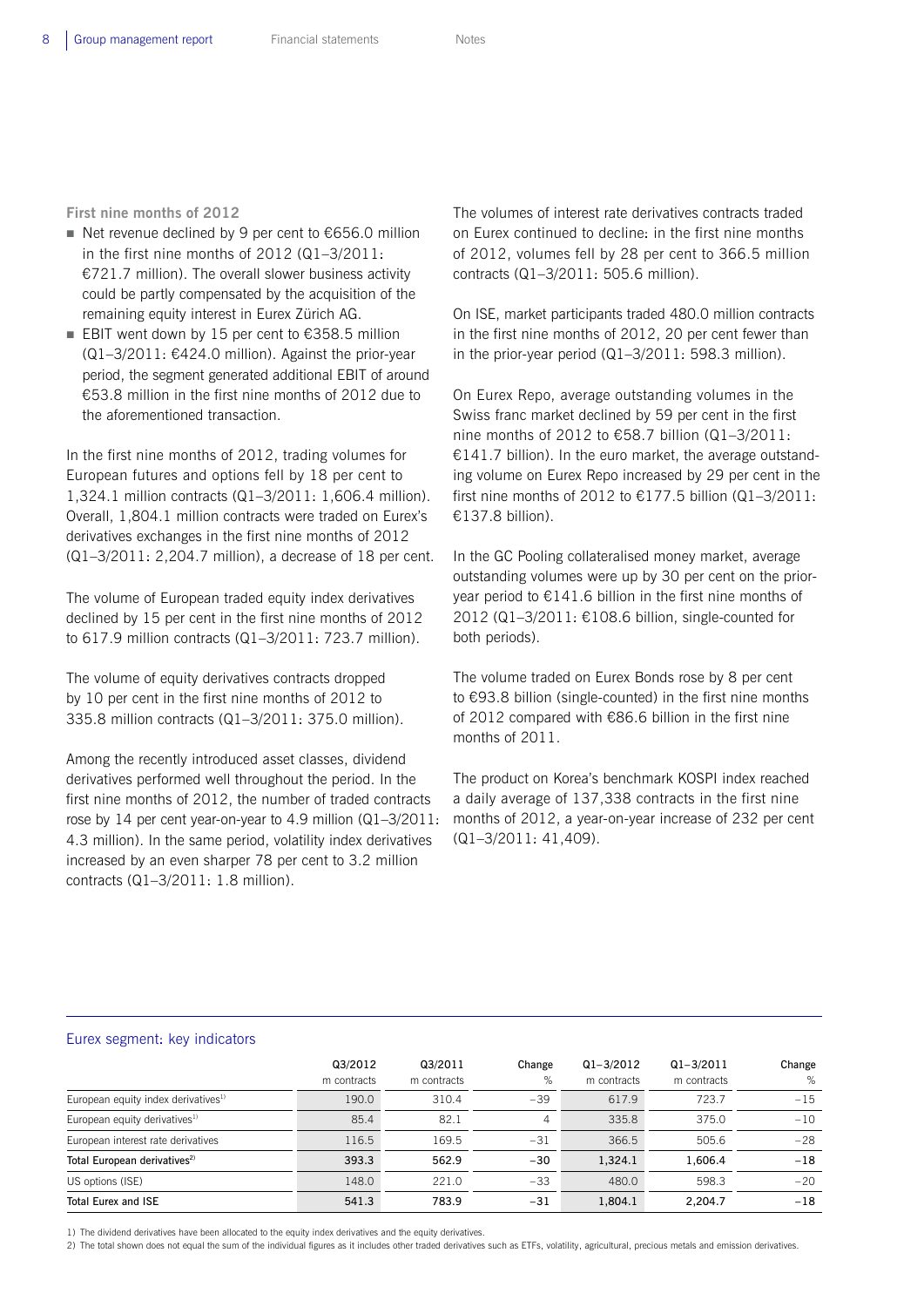### **Clearstream segment**

**Third quarter of 2012** 

- In the third quarter of 2012 net revenue was 6 per cent lower than in the third quarter of 2011, at €163.0 million (Q3/2011: €173.1 million).
- EBIT decreased by 12 percent to  $€79.8$  million in the third quarter of 2012 (Q3/2011: €90.2 million).

#### Breakdown of net revenue in the Clearstream segment





1) Including Connectivity and Reporting and IT sales revenue allocated to the segment

The average value of assets under custody in the third quarter of 2012 increased by 2 per cent to €11.2 trillion (Q3/2011: €10.9 trillion). International assets under custody in the third quarter of 2012 were at €6.0 trillion, 3 per cent above last year (Q3/2011: €5.9 trillion). Domestic assets under custody in Q3/2012 remained stable at €5.1 trillion (Q3/2011: €5.1 trillion). Net revenue in the custody business improved by 1 per cent to  $\epsilon$ 84.8 million for Q3/2012 (Q3/2011: €83.8 million). The fact that custody volumes increased slightly more than net revenue is due to changes in the product mix and to customer consolidation.

Clearstream's settlement transactions decreased by 18 per cent to 27.7 million in the third quarter of 2012 (Q3/2011: 33.7 million). Amounting to 14.2 million transactions (Q3/2011: 14.8 million), Clearstream's OTC settlement for the third quarter of 2012 was 4 per cent below Q3/2011. In the stock exchange business, transactions fell by 29 per cent to 13.5 million for the third quarter of 2012 (Q3/2011: 18.9 million), due to lower trading activity of German retail investors during the third quarter of 2012. Net revenue decreased by 9 percent in the third

quarter of 2012, to €24.0 million (Q3/2011: €26.4 million), reflecting a lower settlement activity. The difference between business development and the net revenue is due to the fact that higher-value transactions decreased to a smaller degree than others.

The success of Investment Funds Services contributed positively to the custody and settlement business. The average value of investment funds under custody for the third quarter of 2012 was €232.9 billion, 7 per cent higher than last year (Q3/2011: €217.4 billion). The order routing platform Vestima® added the 100,000th fund in September 2012. Since its launch in the year 2005, Vestima has grown, on average, by 12,000 funds a year.

Within the Global Securities Financing (GSF) business, which includes triparty repo, securities lending and collateral management, average outstandings declined. In the third quarter of 2012, outstandings dropped by 10 per cent year-on-year to €557.9 billion (Q3/2011: €619.4 billion). This decline was driven by all collateral management products as well as triparty repo, which forms the majority of the GSF business (–12 per cent), while lending services kept on growing  $(+11$  per cent). The GC Pooling service, offered in cooperation with Eurex, continued to show a strong growth in outstandings, reaching a daily average of €156.0 billion for the third quarter of 2012 (Q3/2011:  $£128.1$  billion). The decline in overall GSF volumes was also reflected in the net revenue. The third quarter of 2012 showed a 7 per cent decrease in net revenue to €13.7 million (Q3/2011: €14.8 million) largely as a result of lower income in collateral management.

Overnight customer cash deposits further decreased to an average of €9.4 billion in the third quarter of 2012 (Q3/2011: €11.8 billion). Adjusted for assets restricted by relevant EU and US sanction programmes, customer cash deposits increased to €8.1 billion in the third quarter of 2012 (Q3/2011: €7.8 billion). Nevertheless, net interest income from banking business, at  $£11.5$  million in Q3/2012, was 46 per cent lower than in the same period last year  $(Q3/2011: \text{\textsterling}21.2 \text{ million})$ . This is due to the fact that the European Central Bank lowered its key interest rate on 11 July 2012 by 25 basis points to 0.75 per cent, reaching its lowest historical level, whereas its level had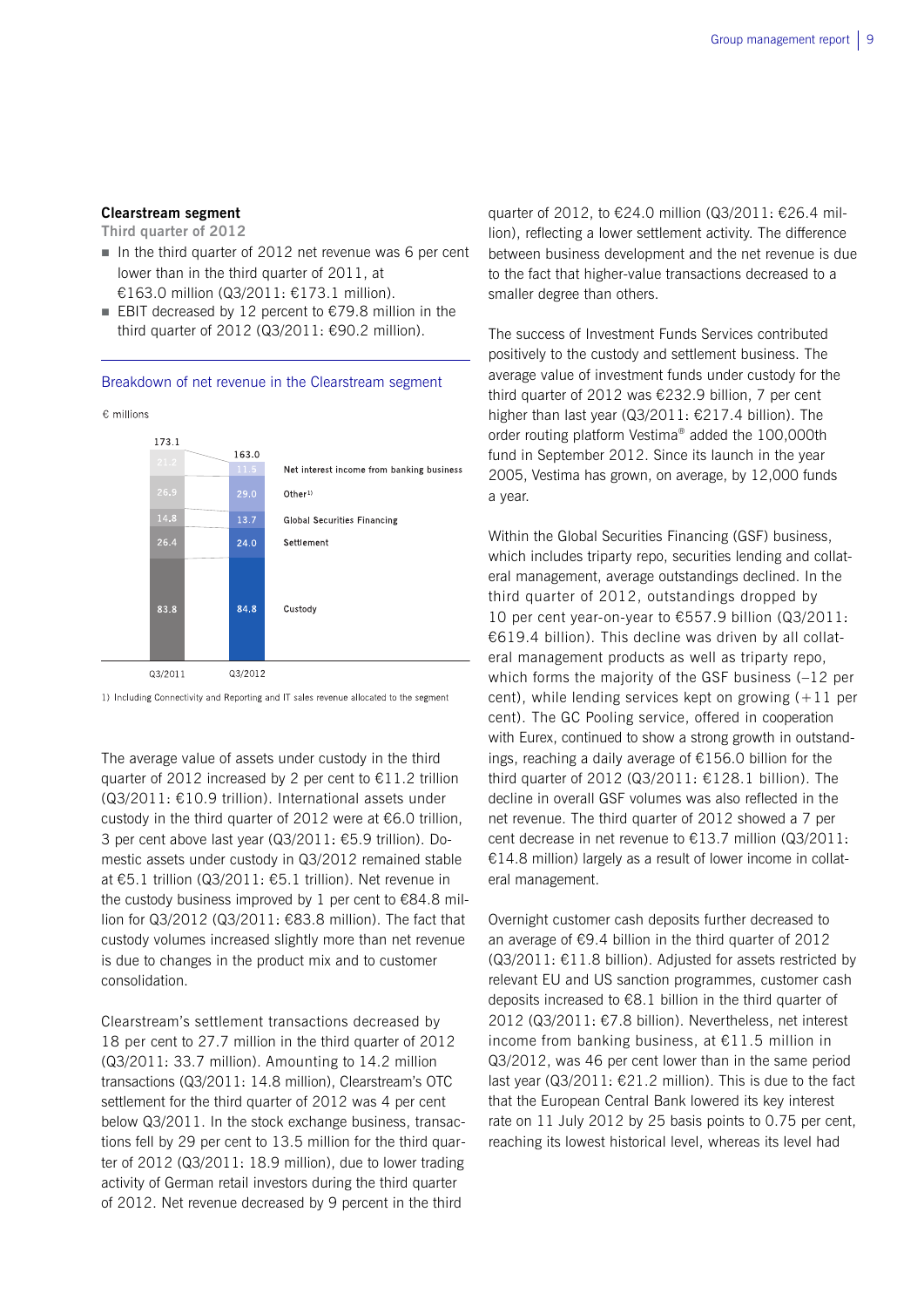been at 1.5 per cent after 13 July 2011. In addition, on 11 July 2012, the European Central Bank reduced the rate for the deposit facility from 0.25 to 0 percent.

Clearstream continues to facilitate the creation of a Middle Eastern financial market infrastructure: Abu Dhabi Commercial Bank joined Clearstream's triparty repo service as a new cash provider in July.

**First nine months of 2012** 

- Net revenue decreased by 3 percent to  $£502.7$  million in the first nine months of 2012 (Q1–3/2011:  $£518.4$  million).
- EBIT for the first nine months of 2012 stood at €250.2 million – a minus of 13 percent (Q1–3/2011: €288.8 million).

In the custody business, the average value of assets under custody in the first nine months of 2012 decreased by 1 per cent year-on-year to €11.1 trillion (Q1–3/2011: €11.2 trillion). Clearstream recorded a 1 per cent increase in the average value of assets under custody on its international platform for the first nine months of 2012 to

€6.0 trillion (Q1–3/2011: €5.9 trillion). Domestic assets decreased by 3 per cent to  $\epsilon$ 5.1 trillion in the first nine months of 2012 (Q1–3/2011: €5.3 trillion). Net revenue in the custody business remained stable at  $£252.1$  million for the first nine months of 2012 (Q1–3/2011: €252.7 million).

The total number of settlement transactions processed by Clearstream in the first nine months of 2012 went down by 12 per cent to 86.2 million (Q1–3/2011: 97.6 million). Settlement of OTC transactions in the first nine months of 2012 totalled 43.1 million, 2 per cent below last year's level (Q1–3/2011: 43.8 million). In the stock exchange business, transactions decreased by 20 per cent to 43.1 million (Q1–3/2011: 53.8 million). Net revenue fell by 7 per cent to €75.2 million in the first nine months of 2012 (Q1–3/2011: €81.2 million).

In the investment funds services business, Clearstream processed 4.7 million transactions in the first three quarters of 2012, an 18 per cent increase over the previous-

|                                               | Q3/2012 | Q3/2011 | Change         | $Q1 - 3/2012$ | $Q1 - 3/2011$ | Change       |
|-----------------------------------------------|---------|---------|----------------|---------------|---------------|--------------|
| Custody                                       | €bn     | €bn     | %              | €bn           | €bn           | %            |
| Value of securities deposited (average value) | 11,175  | 10,947  | $\overline{c}$ | 11,091        | 11,188        | $-1$         |
| international                                 | 6,040   | 5,878   | 3              | 5,977         | 5,904         | 1            |
| domestic                                      | 5,135   | 5,069   | 1              | 5,114         | 5,284         | $-3$         |
| Settlement                                    | m       | m       | %              | m             | m             | %            |
| Securities transactions                       | 27.7    | 33.7    | $-18$          | 86.2          | 97.6          | $-12$        |
| international - OTC                           | 8.0     | 7.4     | 8              | 23.8          | 22.1          | 8            |
| international - on-exchange                   | 1.7     | 2.1     | $-19$          | 5.5           | 7.1           | $-23$        |
| domestic - OTC                                | 6.2     | 7.4     | $-16$          | 19.3          | 21.7          | $-11$        |
| domestic - on-exchange                        | 11.8    | 16.8    | $-30$          | 37.6          | 46.7          | $-19$        |
| <b>Global Securities Financing</b>            | €bn     | €bn     | %              | €bn           | €bn           | %            |
| Outstanding volume (average value)            | 557.9   | 619.4   | $-10$          | 576.4         | 571.9         | $\mathbf{1}$ |
| Average daily cash balances                   | €m      | €m      | %              | €m            | €m            | %            |
| Total $1$                                     | 9,438   | 11,765  | $-20$          | 10,138        | 10,042        | 1            |
| euros                                         | 3,387   | 4,246   | $-20$          | 3,742         | 3,378         | 11           |
| US dollars                                    | 3,984   | 5,130   | $-22$          | 4,369         | 4,652         | $-6$         |
| other currencies                              | 2,067   | 2,389   | $-13$          | 2,027         | 2,012         | 1            |

## Clearstream segment: key indicators

1) Contains €1.3 billion currently restricted by relevant EU and US sanction programmes in Q3/2012 (Q3/2011: €3.9 billion) and €1.8 billion in Q1–3/2012 (Q1–3/2011: €2.5 billion).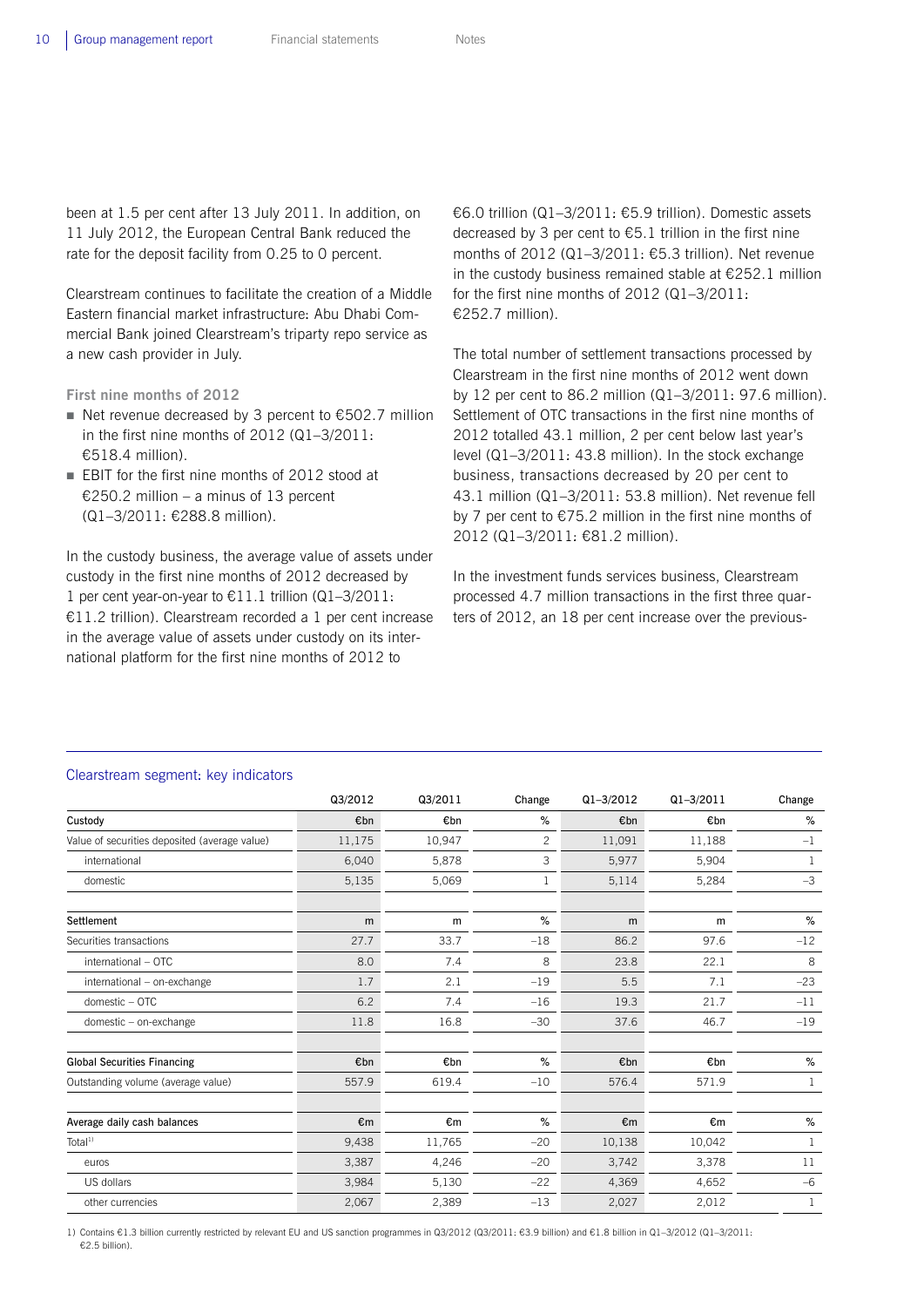year period (Q1–3/2011: 4.0 million). The assets held under custody in Investment Funds Services reached €225.4 billion on average in the first nine months of 2012, a 3 per cent increase year-on-year (Q1–3/2011: €219.8 billion).

In the first nine months of 2012, outstandings in the GSF business reached an average of €576.4 billion, an increase of 1 per cent year-on-year (Q1–3/2011: €571.9 billion). GC Pooling reached a daily average of €141.6 billion for the first nine months of 2012  $(Q1-3/2011: \text{£}108.6$  billion). The GSF net revenue increased by 12 per cent to €43.8 million for the first nine months of 2012 (Q1–3/2011: €39.2 million) because of strong increases during the first two quarters, particularly in securities lending and in collateral management services.

Overnight customer cash deposits slightly increased in 2012 to reach an average of €10.1 billion in the first nine months (Q1-3/2011: €10.0 billion), although the increase of cash balances on blocked accounts had strongly inflated this value in the third quarter of 2011. Adjusted for assets restricted by relevant EU and US sanction programmes, customer cash deposits increased to €8.4 billion in the first three quarters of 2012 (Q1-3/2011:  $\epsilon$ 7.5 billion). Net interest income from banking business decreased by 22 per cent to  $643.6$  million in the first nine months of 2012 (Q1–3/2011: €55.8 million).

#### **Market Data & Analytics segment**

**Third quarter of 2012** 

- Net revenue recorded a minus of 5 per cent and amounted to €51.3 million (Q3/2011: €54.1 million).
- EBIT decreased year-on-year by 24 per cent to €27.8 million (Q3/2011: €36.8 million).

The third quarter of 2012 saw a varied performance from the business areas in the Market Data & Analytics segment. While the front and back office business suffered from the effects of cost-cutting, especially in the banking sector, and falling trading volumes, the segment continued to expand its product range, particularly in the index business of its subsidiary STOXX® and at AlphaFlash®. The quarterly result was reduced by €2.9 million through an impairment charge connected with the associate Indexium AG.

In the front office business, net revenue in the third quarter of 2012 was down overall compared with the prioryear period. As in the second quarter of 2012, this was due mainly to the decline in user numbers in the trading departments of banks and finance houses. At the same time, however, the product range was expanded, paving the way for future growth. In September 2012, for example, the AlphaFlash algorithmic news feed entered into an exclusive agreement with Fitch Ratings to distribute rating announcements in machine-readable format at maximum speed. The AlphaFlash Fitch Ratings data feed will initially transmit sovereign rating announcements, including changes in the rating outlook. Ratings for other issuer groups will be added in the coming months.

In the index business, net revenue in the third quarter of 2012 was up on the prior-year period. The buy-side business continued to expand. STOXX once again extended its range of indices. In September, for example, over 1,200 indices were added to the STOXX Global Index family, particularly for shares in Asia. In addition, new benchmarks were introduced for Chinese equities in the form of the STOXX China Total Market indices. Also in September, the DAX® index was licensed to Hua An Asset Management Co. Ltd., one of China's oldest fund companies. Hua An will launch the first exchange-traded fund (ETF) in China based on DAX.

Demand for data and services for financial services providers' back offices fell year-on-year in the third quarter of 2012, but held steady compared with the first and second quarter of 2012. Although lower trading volumes resulted in a fall in demand for the  $TRICE^{\circledast}$  service, with which Deutsche Börse AG helps its customers to meet their obligations to report information to financial supervisory authorities, the declines were offset by higher sales revenue from the PROPRIS® product, which provides proprietary reference data on securities settled by Clearstream in Frankfurt and Luxembourg, and by higher revenue from historical data.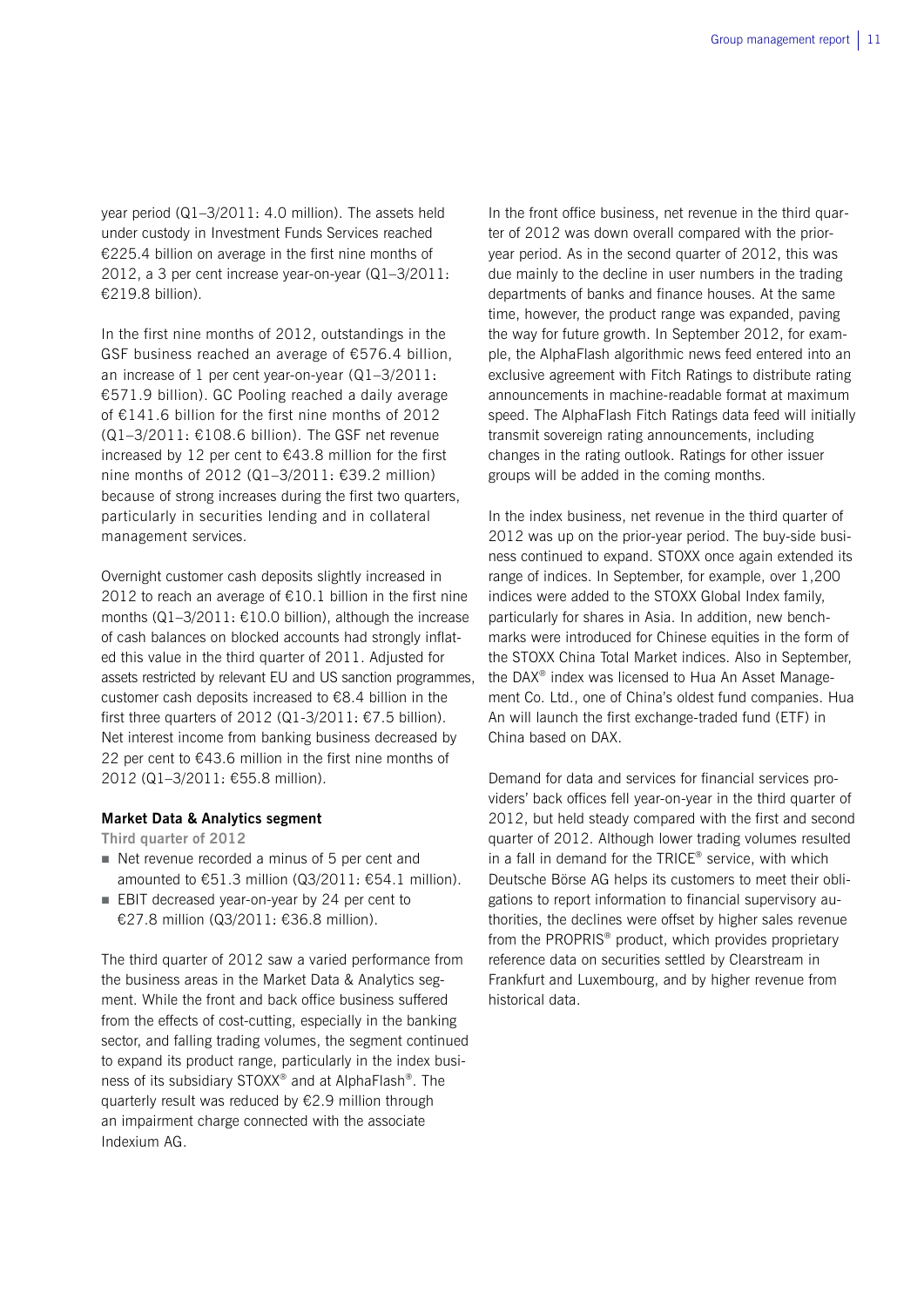**First nine months of 2012** 

- Net revenue in the first nine months of 2012 reached €160.5 million, a decline of less than 1 per cent (Q1–3/2011: €161.4 million).
- EBIT decreased by 13 per cent to  $€95.7$  million (Q1–3/2011: €110.3 million).

Despite the growth in the first two quarters of the year, the segment's net revenue declined year-on-year in the first nine months of 2012. In the front office business, net revenue in the third quarter of 2012 was down on the prior-year period.

In the index business, on the other hand, net revenue held steady in the first nine months of 2012 despite the falls in the indices and the associated pressure on the assets under management held by ETFs.

Demand for back office data and services declined compared to the first nine months of 2011.

### **Financial position**

#### **Cash flow**

Deutsche Börse Group generated cash flow from operating activities before changes in reporting-date CCP positions of €601.6 million in the first nine months of financial year 2012 (Q1–Q3/2011: €575.4 million). Including the changes in the CCP positions, cash flow from operating activities was €548.4 million (Q1–Q3/2011: €634.1 million). Deutsche Börse Group calculates its cash flow on the basis of net income, adjusted for noncash changes; in addition, cash flows derived from changes in balance sheet items are taken into account. The changes in the cash flow from operating activities before changes in reporting-date CCP positions were as follows:

- Decline in net income by  $£222.3$  million to €504.4 million
- Increase in other non-cash expenses by  $€46.3$  million to €41.3 million, especially as a result of the remeasurement of the equity component in connection with the acquisition of additional shares in Eurex Zürich AG

Decline in capital employed, caused by a  $\epsilon$ 20.7 million decrease in current liabilities (Q1–Q3/2011: €168.8 million); receivables and other assets rose by €5.7 million, compared with an increase of €46.1 million in the first nine months of 2011. The rise in receivables in the first three quarters of 2012 was primarily attributable to the increase in tax receivables. In the previous year, the decline in current liabilities had been mainly attributable to tax payments and the reduction in current provisions in connection with share-based payments, as well as the efficiency measures initiated in 2010.

Cash outflows from investing activities amounted to €644.1 million in the first nine months of financial year 2012 (Q1–Q3/2011: cash inflow of €960.9 million), primarily due to the purchase of securities with an original maturity of more than one year in the amount of €260.3 million (Q1–Q3/2011: €143.5 million) and the payment of €295.0 million in connection with the acquisition of further shares in Eurex Zürich AG. The cash inflow in the first nine months of 2011 resulted primarily from the maturity or sale of securities with an original maturity of more than one year in the amount of €466.6 million, as well as from a net decline of €771.0 million in current receivables and securities from banking business; this contrasts with a €28.3 million increase in current receivables and securities from banking business in the first nine months of 2012.

Cash outflows from financing activities amounted to €449.6 million (Q1–Q3/2011: €393.9 million). Cash flows from financing activities regularly contain the effects of dividend payments and of liabilities for commercial paper that is issued or repaid as part of the Company's short-term liquidity management. The dividend payment in May 2012 for financial year 2011 amounted to €622.9 million (dividend for financial year 2010 paid in May 2011: €390.7 million). In the first nine months of 2012, Deutsche Börse AG issued commercial paper amounting to  $\text{\textsterling}789.3$  million (Q1-Q3/2011: nil) and repaid commercial paper in an amount of €501.2 million (Q1–Q3/2011: nil). In addition, treasury shares amounting to €99.4 million were acquired  $(Q1-3/2011;$  nil).

Cash and cash equivalents as at 30 September 2012 therefore amounted to €113.1 million (30 September 2011: €752.0 million).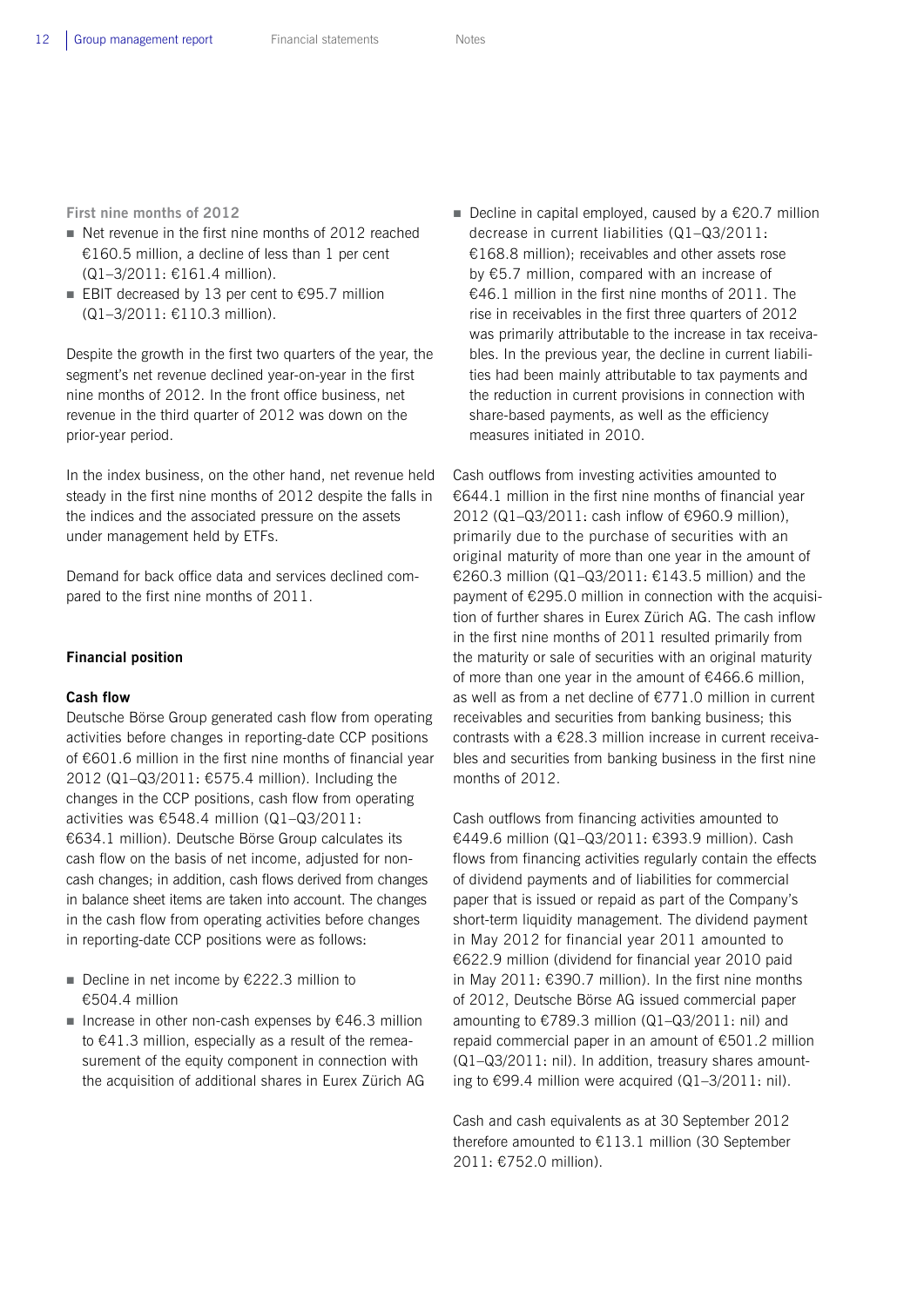## **Capital structure**

Deutsche Börse Group's capital management principles remain unchanged: the Group aims for a dividend distribution ratio of 40 to 60 per cent of consolidated net income for the year and performs share buy-backs in order to distribute funds not required for the Group's operating business and further development to its shareholders. The principles take into account capital requirements, which are derived from the Group's capital and liquidity needs from legal, regulatory, credit rating and economic capital perspectives. To ensure the continued success of the Clearstream segment, which is active in securities custody and settlement, the Company aims to retain Clearstream Banking S.A.'s strong "AA" credit rating. Deutsche Börse AG also needs to maintain a strong credit profile for the benefit of the activities at its subsidiary Eurex Clearing AG.

Customers expect their service providers to maintain conservative interest coverage and debt/equity ratios and thus maintain strong credit ratings. Deutsche Börse Group therefore continues to pursue its objective of achieving an interest coverage ratio (ratio of EBITDA to interest expenses from financing activities) of at least 16 at Group level.

Deutsche Börse Group achieved this objective in the first nine months of 2012 with an interest coverage ratio of 16.3. The interest coverage ratio is based on a relevant interest expense of €54.4 million and EBITDA of €888.5 million adjusted by expenses for mergers and acquisitions, especially in connection with the prohibited merger with NYSE Euronext and with costs for efficiency programmes. Due to the refinancing of the non-current interest-bearing liabilities, which has already been started in September 2012, Deutsche Börse Group expects a clear reduction in interest costs and therefore, a significant improvement of the interest coverage ratio.

### **Net assets**

As at 30 September 2012, Deutsche Börse Group's noncurrent assets amounted to €5,283.9 million (30 September 2011: €4,852.1 million). They consisted primarily of intangible assets and financial assets. Intangible assets primarily included goodwill of €2,094.6 million (30 September 2011: €2,051.9 million) and other intangible assets of €896.1 million (30 September 2011: €895.5

million). Non-current receivables and securities from banking business of €1,662.9 million (30 September 2011:  $€1,290.8$  million) accounted for the largest part of financial assets, which amounted to  $\epsilon$ 1,943.8 million as at the balance sheet date (30 September 2011: €1,611.2 million).

Non-current assets were matched by equity of €3,121.4 million (30 September 2011: €3,096.2 million). Non-current liabilities totalling €1,973.3 million (30 September 2011: €1,886.2 million) mainly related to interestbearing liabilities of €1,460.2 million (30 September 2011:  $£1,444.2$  million) and deferred tax liabilities of €317.2 million (30 September 2011: €282.4 million).

Among other things, changes in current liabilities were the result of the decrease in other current liabilities to €718.4 million (30 September 2011: €992.6 million) in connection with the acquisition of the remaining shares in Eurex Zürich AG. Commercial paper amounting to nominally €295.0 million was outstanding as at the end of the third quarter of 2012 (30 September 2011: nil).

Deutsche Börse Group invested, without goodwill, a total of €87.7 million in intangible assets and property, plant and equipment in the first nine months of 2012  $(Q1-Q3/2011: E73.1$  million). The investments were made in the Eurex and Clearstream segments in particular.

## Risk report

Deutsche Börse Group provides detailed information on its risk management strategy, organisation, processes and methods in its annual report.

The most substantial operational risks Deutsche Börse Group faces relate to the non-availability of its trading, clearing and settlement systems (availability risk) and to the incorrect processing of customer instructions in the custody business (service deficiencies). The Group manages availability risk through extensive business continuity management activities. The risk of service deficiencies is mitigated by reducing the amount of manual intervention necessary or by improving the safeguards for this. There are also legal risks and risks associated with business practices. In addition, accidents or natural disasters as well as sabotage and terrorism could lead to financial losses due to damage to physical assets.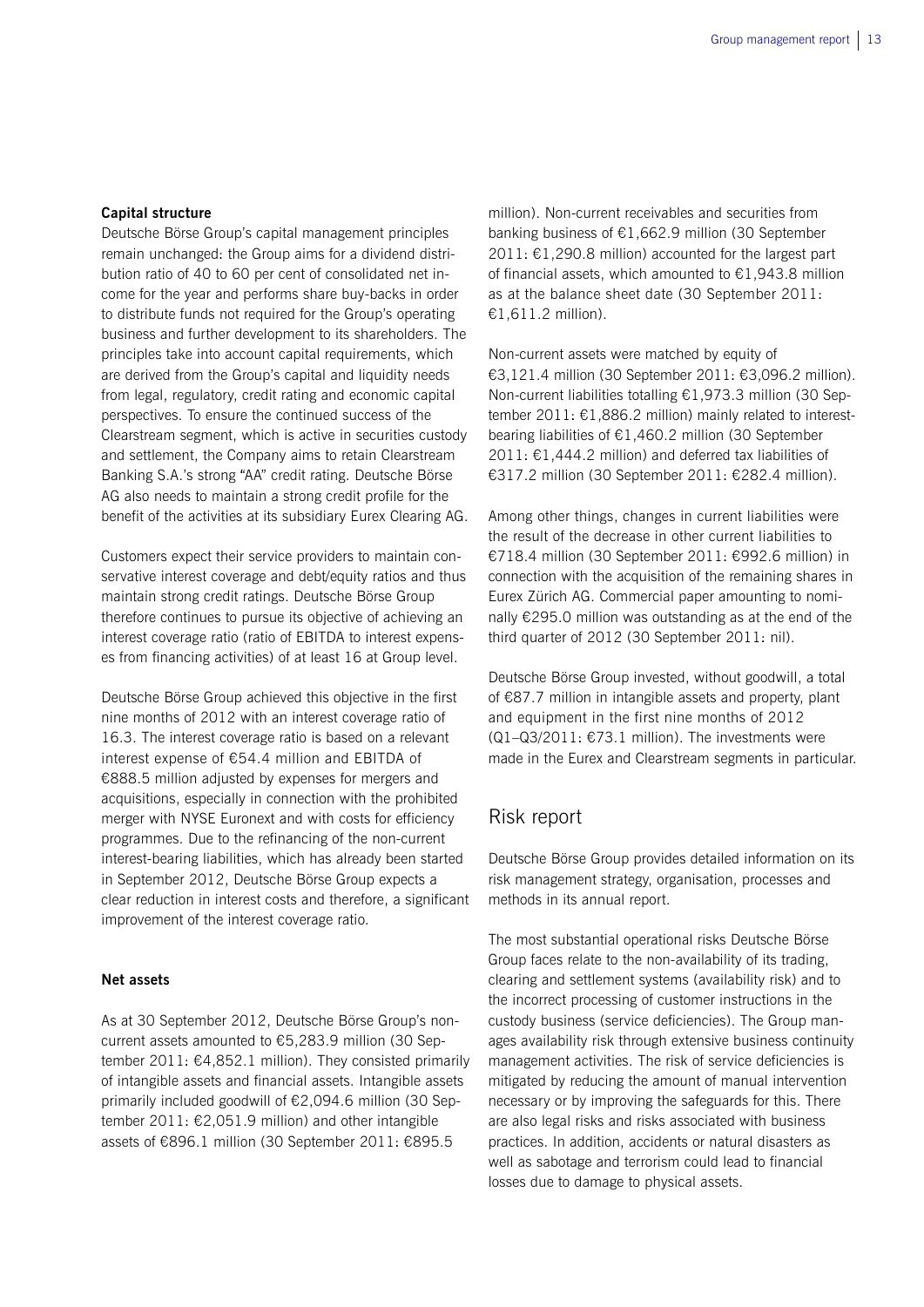In its annual report 2011, Deutsche Börse Group provided information about enforcement proceedings arising out of a class action that have resulted in certain customer positions in Clearstream Banking S.A.'s securities omnibus account with its US depository bank being restrained. In March 2011, another group of plaintiffs has instituted enforcement proceedings before an American court which concerns the restrained client positions. Should the lawsuit result in a requirement to surrender the customer positions, Clearstream Banking S.A. will defend itself against the charges in accordance with its obligations as a custodian. Clearstream is cooperating with the US Office of Foreign Assets Control (OFAC) as regards a current OFAC investigation under the Iranian Transactions Regulations in relation to certain asset transfers made via Clearstream's settlement system.

Deutsche Börse Group's financial performance also depends on its external environment. It could be impacted by external factors such as interest rates, GDP growth and equity market performance and volatility. A lack of investor confidence in the financial markets could also have a negative effect on the Group's financial performance. The ongoing development of the debt crisis in Europe can also impact Deutsche Börse Group's financial performance. At the current stage, Deutsche Börse assumes the continued existence of the euro as common currency. All information given in this report is based on this assumption. Regulatory measures, for example, the financial transaction tax which is currently discussed among different EU states, represent an additional uncertainty. On the one hand, they could adversely affect Deutsche Börse Group's competitive position; on the other, they could also impact the business models of Deutsche Börse Group's customers and reduce their demand for the Group's products and services. Moreover, Deutsche Börse Group is exposed to the risk of changes in its competitive environment. For example, no assurance can be given that Deutsche Börse Group's financial performance will not deteriorate due to fierce competition for market share in individual business

areas. This could lead to intangible assets such as goodwill being partially or fully written down following an impairment test.

Deutsche Börse Group is exposed to financial risks mainly in the form of credit risk at the subsidiaries of Clearstream Holding Group and at Eurex Clearing AG. In addition, the Group's cash investments and receivables are subject to credit risk. There is also limited market risk from cash investments and liquidity risk. However, the majority of cash investments involve short-term transactions that are collateralised. This minimises liquidity risks from such investments.

The Group evaluates its risk situation on an ongoing basis. From today's perspective, the Executive Board sees no significant change in the risk situation and hence no threat to the continued existence of the Group.

## Report on post-balance sheet date events

On 27 September 2012, Deutsche Börse AG successfully placed a corporate bond totalling a volume of €600 million in the market (valuta 5 October 2012). Also on 27 September 2012, Deutsche Börse AG invited the holders of Deutsche Börse AG's fixed-rate bonds (fixed at 5.00 per cent) amounting to €650.0 million (due in 2013) and subordinated fixed-rate and floating-rate bonds amounting to €550.0 million (due in 2038) to submit an offer of sale to Deutsche Börse AG. The bidding started on 27 September 2012 and finished on 5 October 2012. Bonds totalling €309.2 million were offered to the company during the offer period. This amount included an offer of €237.1 million in subordinated bonds totalling €550.0 million. These were repurchased at a price of €104.47. The amount also included an offer of €72.1 million in fixed-rate bonds totalling €650.0 million. These were repurchased at a price of  $£102.52$ .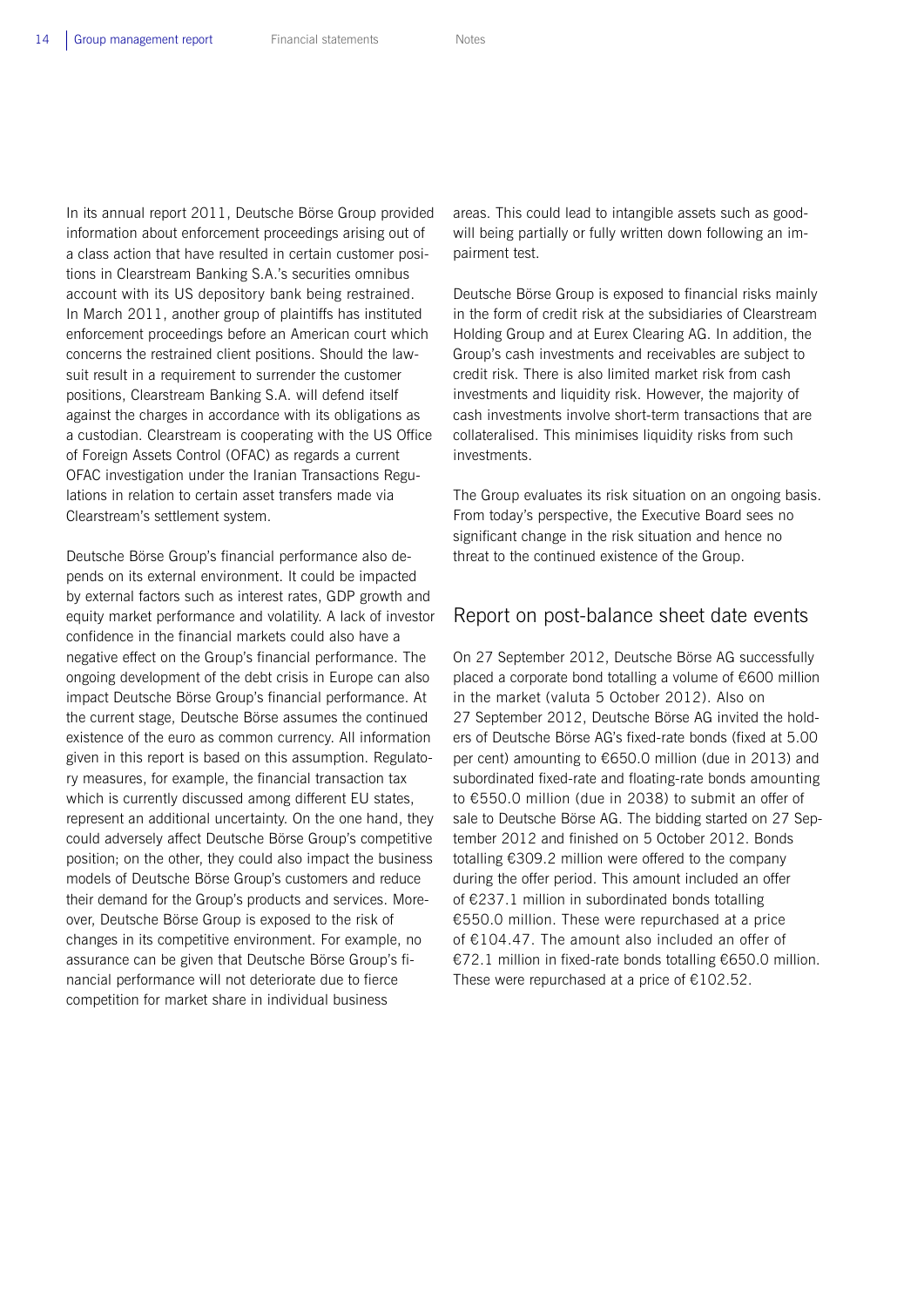## Report on expected developments

The report on expected developments describes the expected development of Deutsche Börse Group in financial years 2012 and 2013. It contains statements and information on events in the future. These forward-looking statements and information are based on the Company's expectations and assumptions at the time of publication of this report. In turn, these are subject to known and unknown risks and uncertainties. Numerous factors influence the Group's success, its business strategy and financial results. Many of these factors are outside the Company's control. Should one of the risks or uncertainties materialise or one of the assumptions made turn out to be incorrect, the actual development of the Group could deviate either positively or negatively from the expectations and assumptions contained in the forward-looking statements and information contained in this report on expected developments.

### **Development of results of operations**

Since the market environment deteriorated further in the third quarter of 2012 compared with the first half of 2012, Deutsche Börse Group is confirming its forecast, already published in the half-yearly report, that net revenue for financial year 2012 will fall short of the original forecast range. The shortfall is attributable to the persistently weak capital market environment in 2012 as well as continuing uncertainty about future global economic developments in view of the euro debt crisis. Based on the continued weak development of business activity in October 2012, in particular in the segments Xetra and Eurex, the Company now expects net revenue of around €1,950 million in 2012. Furthermore, the Company is reiterating its operating cost guidance for 2012 of less than €930 million (adjusted for merger and acquisition costs and costs for efficiency programmes amounting to around €30 million) compared with €890 million in 2011. The shortfall in net revenue compared with the expected forecast range in the current financial year will negatively affect the forecast EBIT range as well as the interest coverage ratio.

For 2013, the Company believes it is well positioned to generate higher net revenue than in 2012, provided the market environment does not deteriorate further. On this assumption, the Executive Board is currently planning an increase in the expenses for growth initiatives and infrastructure measures in the amount of expenses already recognised in 2012. The focus is on the extension of the clearing service for OTC derivatives, the development of the global collateral and liquidity management for customers as well as on the transition to the new European settlement infrastructure TARGET2-Securities.

### **Development of the Group's financial position**

The Company expects operating cash flow to remain positive. With respect to its cash flow from investing activities, Deutsche Börse plans to invest not more than €150 million per year in intangible assets and property, plant and equipment during the forecast period. These investments will serve primarily to develop new products and services in the Eurex and Clearstream segments and enhance existing ones. The higher sum compared with previous years is primarily the result of increased investments in the trading infrastructure and risk management functionalities.

Under its capital management programme, Deutsche Börse will react flexibly to a changing market environment in the forecast period. Deutsche Börse Group continues to pursue the objective of achieving an interest coverage ratio (ratio of EBITDA to interest expenses from financing activities) of at least 16 at Group level. Both the general target dividend distribution ratio of 40 to 60 percent of consolidated net income for the year and any share buy-backs are subject to capital requirements, investment needs and general liquidity considerations.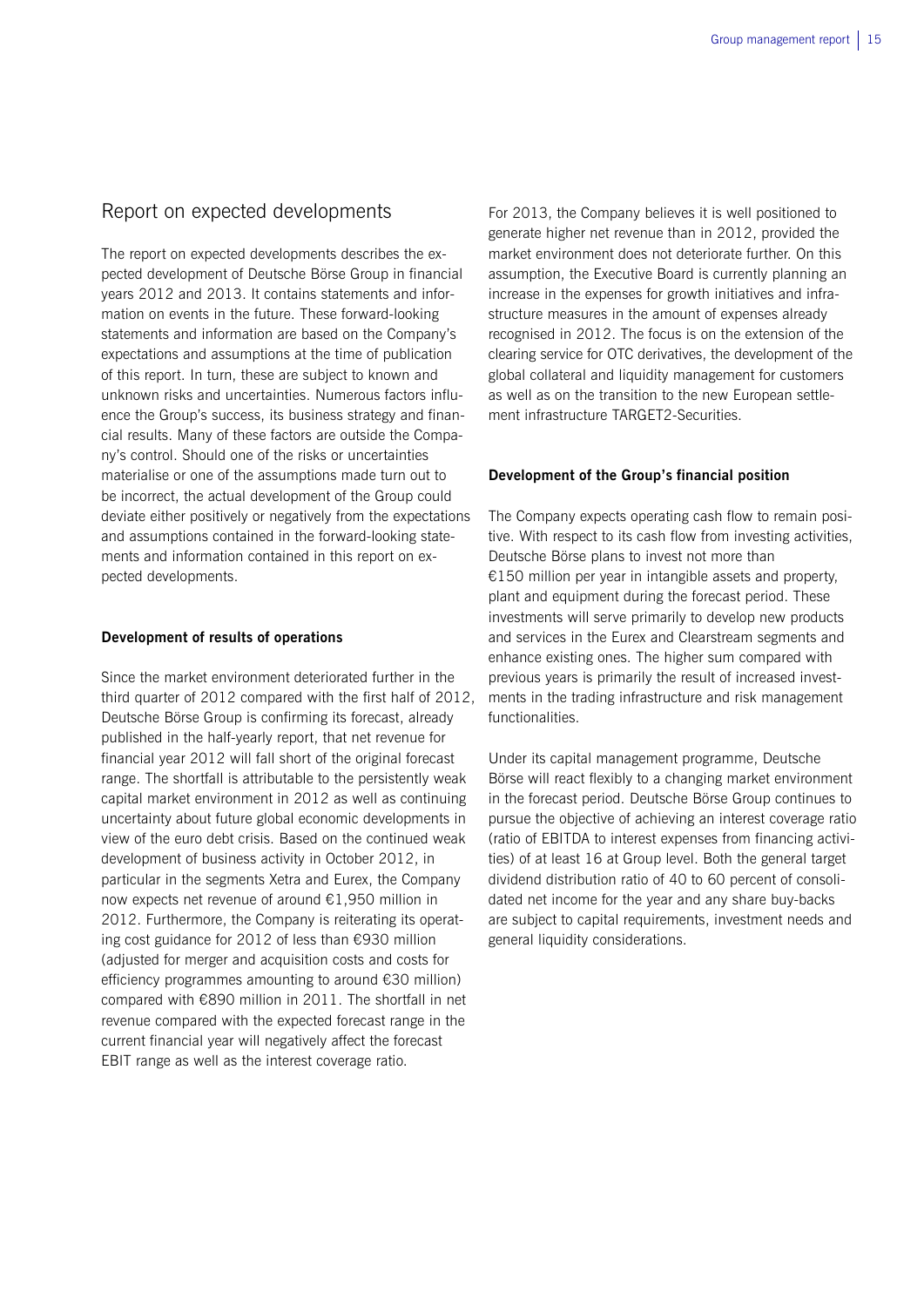# Consolidated income statement

for the period 1 January to 30 September 2012

|                                                                       | 30 Sep 2012<br>€m | Quarter ended<br>30 Sep 2011<br>€m | 30 Sep 2012<br>€m | Nine months ended<br>30 Sep 2011<br>€m |
|-----------------------------------------------------------------------|-------------------|------------------------------------|-------------------|----------------------------------------|
| Sales revenue                                                         | 530.7             | 604.7                              | 1,638.1           | 1,691.9                                |
| Net interest income from banking business                             | 11.5              | 21.2                               | 43.6              | 55.8                                   |
| Other operating income                                                | 0.8               | 19.3                               | 10.2              | 40.5                                   |
| <b>Total revenue</b>                                                  | 543.0             | 645.2                              | 1,691.9           | 1,788.2                                |
| Volume-related costs                                                  | $-72.0$           | $-66.6$                            | $-207.3$          | $-176.9$                               |
| Net revenue (total revenue less volume-related costs)                 | 471.0             | 578.6                              | 1,484.6           | 1,611.3                                |
| Staff costs                                                           | $-98.3$           | $-97.3^{11}$                       | $-306.1$          | $-287.1^{11}$                          |
| Depreciation, amortisation and impairment losses                      | $-26.2$           | $-23.7$                            | $-76.4$           | $-67.1$                                |
| Other operating expenses                                              | $-102.9$          | $-127.3$                           | $-322.4$          | $-339.0$                               |
| Operating costs                                                       | $-227.4$          | $-248.3$                           | $-704.9$          | $-693.2$                               |
| Result from equity investments                                        | 1.8               | 3.5                                | 4.5               | 13.8                                   |
| Earnings before interest and tax (EBIT)                               | 245.4             | 333.8                              | 784.2             | 931.9                                  |
| Financial income                                                      | 1.2               | 110.5                              | 11.9              | 134.7                                  |
| Financial expense                                                     | $-25.0$           | $-36.0^{11}$                       | $-104.7$          | $-98.4^{11}$                           |
| Earnings before tax (EBT)                                             | 221.6             | 408.3                              | 691.4             | 968.2                                  |
| Income tax expense                                                    | $-57.7$           | $-88.3^{11}$                       | $-187.0$          | $-241.5^{11}$                          |
| Net profit for the period                                             | 163.9             | 320.0                              | 504.4             | 726.7                                  |
| thereof shareholders of parent company<br>(net income for the period) | 159.9             | 317.0                              | 492.3             | 711.6                                  |
| thereof non-controlling interests                                     | 4.0               | 3.0                                | 12.1              | 15.1                                   |
| Earnings per share (basic) $(E)$                                      | 0.86              | 1.70                               | 2.62              | 3.82                                   |
| Earnings per share (diluted) $(\epsilon)$                             | 0.85              | 1.70                               | 2.61              | 3.82                                   |

1) Adjustment as a consequence of the premature transition of accounting policies for defined benefit obligations in accordance with IAS 19 (also see note 6 as well as the notes in the Group management report)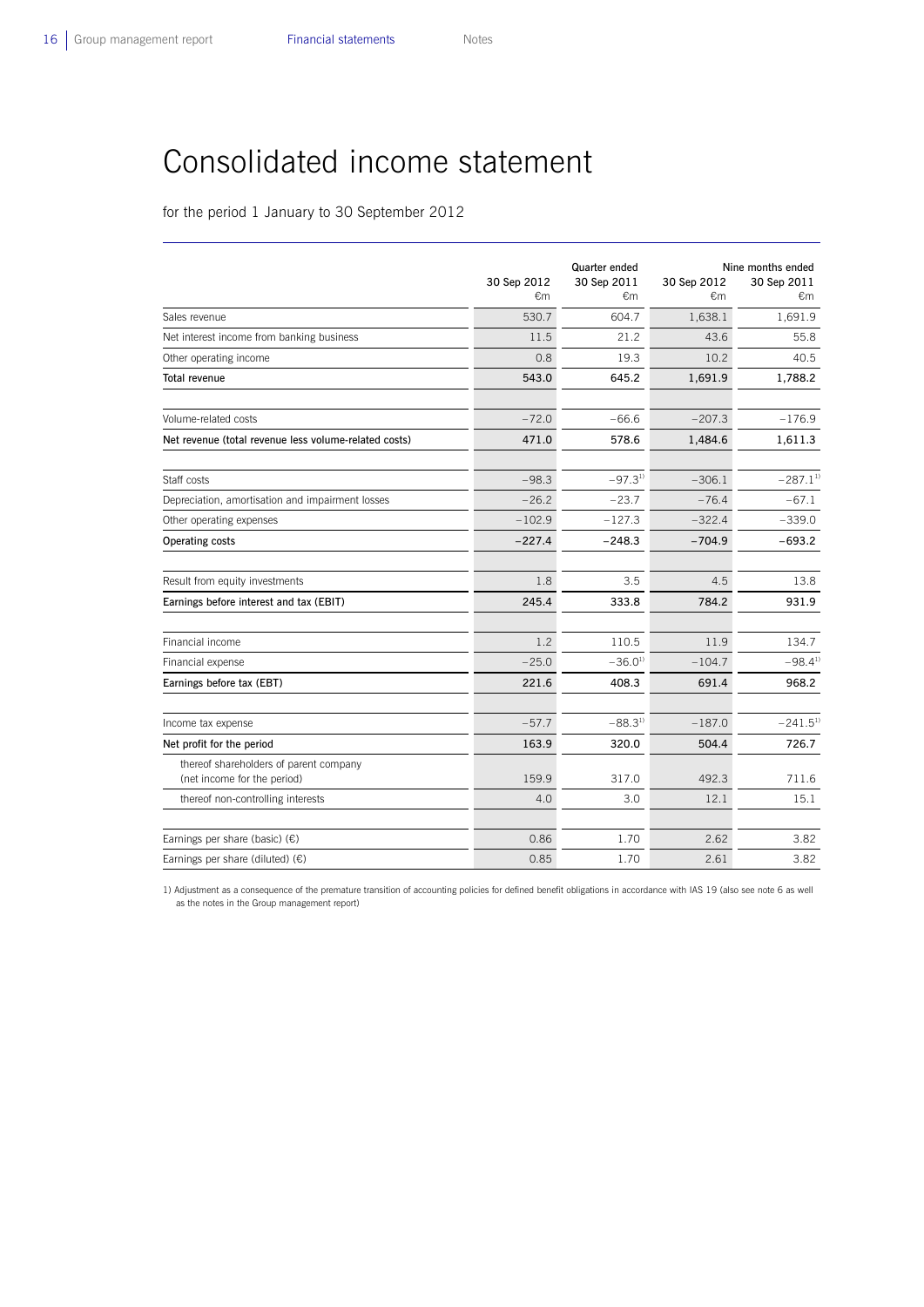# Consolidated statement of comprehensive income

for the period 1 January to 30 September 2012

|                                                                        | 30 Sep 2012<br>€m | Quarter ended<br>30 Sep 2011<br>€m | 30 Sep 2012<br>€m | Nine months ended<br>30 Sep 2011<br>€m |
|------------------------------------------------------------------------|-------------------|------------------------------------|-------------------|----------------------------------------|
| Net profit for the period reported in consolidated income<br>statement | 163.9             | 320.0                              | 504.4             | 726.7                                  |
|                                                                        |                   |                                    |                   |                                        |
| Exchange rate differences <sup>1)</sup>                                | $-27.1$           | 69.8                               | 1.0               | $-17.0$                                |
| Remeasurement of cash flow hedges                                      | $-3.1$            | $-10.3$                            | $-8.7$            | $-11.4$                                |
| Remeasurement of other financial instruments                           | 10.8              | $-4.7$                             | 25.7              | $-7.3$                                 |
| Changes from defined benefit obligations                               | $-30.5$           | $\Omega$                           | $-48.3$           | $\Omega$                               |
| Deferred taxes                                                         | 25.1              | $-32.9$                            | 8.3               | 4.9                                    |
| Other comprehensive income/(expense)                                   | $-24.8$           | 21.9                               | $-22.0$           | $-30.8$                                |
|                                                                        |                   |                                    |                   |                                        |
| Total comprehensive income                                             | 139.1             | 341.9                              | 482.4             | 695.9                                  |
| thereof shareholders of parent company                                 | 135.1             | 338.9                              | 470.3             | 697.5                                  |
| thereof non-controlling interests                                      | 4.0               | 3.0                                | 12.1              | $-1.6$                                 |

1) Exchange rate differences include the following amounts that were taken directly to accumulated profit as part of the result from equity investments: €0.3 milion (30 September 2011: €5.7 million) for the third quarter ended 30 September 2012 and €1.3 million (30 September 2011: €–1.4 million) for the nine months ended 30 September 2012.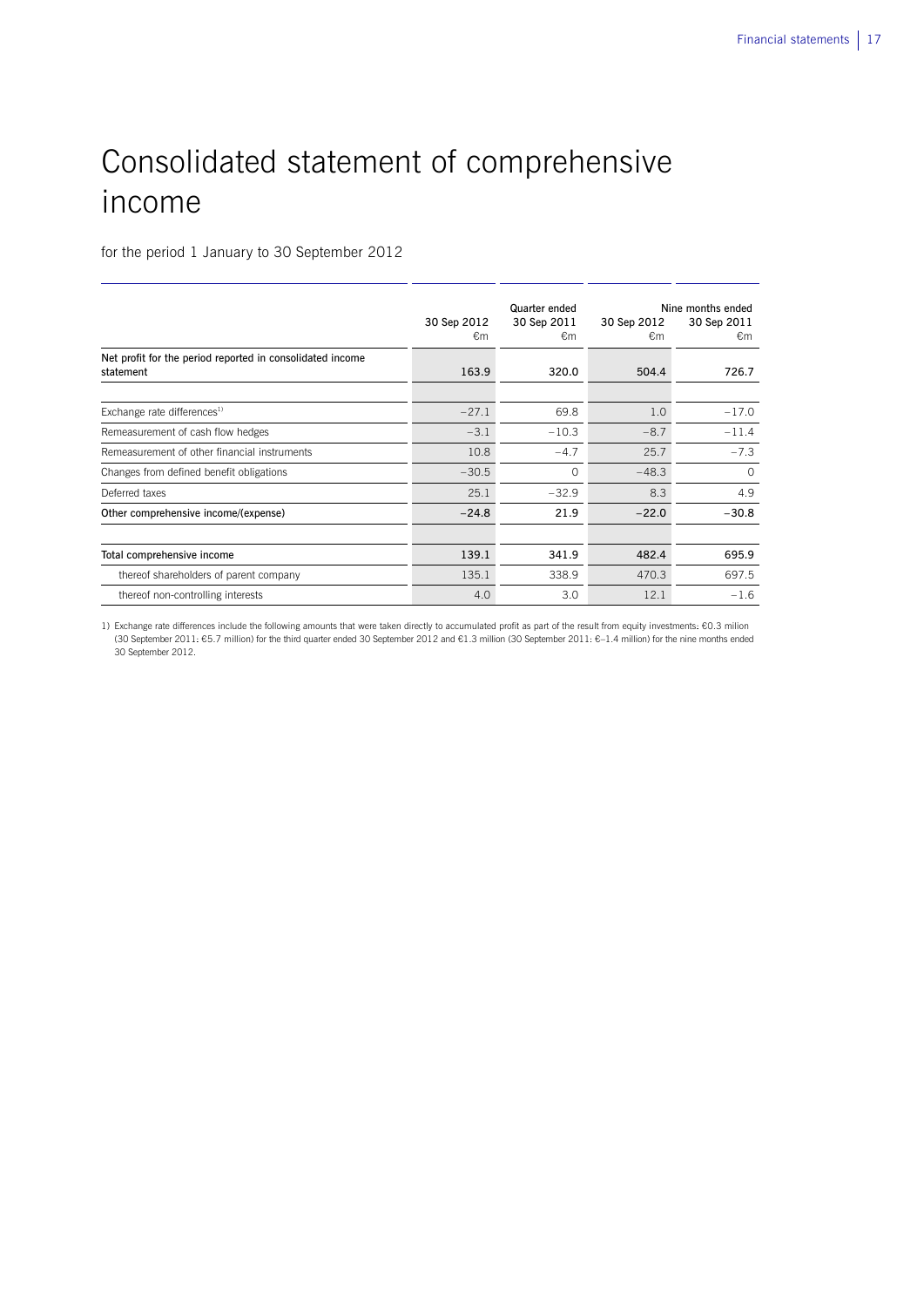# Consolidated balance sheet

as at 30 September 2012

|                                                          | 30 Sep 2012<br>€m | 31 Dec 2011<br>€m | 30 Sep 2011<br>€m |
|----------------------------------------------------------|-------------------|-------------------|-------------------|
| <b>ASSETS</b>                                            |                   |                   |                   |
| Non-current assets                                       |                   |                   |                   |
| Intangible assets                                        | 3,179.5           | 3,163.8           | 3,087.5           |
| Property, plant and equipment                            | 124.4             | 131.1             | 126.7             |
| Financial assets                                         | 1,943.8           | 1,691.6           | 1,611.2           |
| Other non-current assets                                 | 36.2              | $33.8^{2}$        | $26.7^{2}$        |
|                                                          | 5,283.9           | 5,020.3           | 4,852.1           |
| <b>Current assets</b>                                    |                   |                   |                   |
| Financial instruments of Eurex Clearing AG               | 217,942.1         | 183,618.1         | 223,274.5         |
| Current receivables and securities from banking business | 11,989.9          | 14,144.1          | 15,535.2          |
| Other receivables and other assets <sup>1)</sup>         | 469.8             | 433.3             | 462.5             |
| Restricted bank balances                                 | 17,791.0          | 13,861.5          | 16,461.3          |
| Other cash and bank balances                             | 600.8             | 925.2             | 917.8             |
|                                                          | 248,793.6         | 212,982.2         | 256,651.3         |
| <b>Total assets</b>                                      | 254,077.5         | 218,002.5         | 261,503.4         |
| <b>EQUITY AND LIABILITIES</b>                            |                   |                   |                   |
| Equity                                                   |                   |                   |                   |
| Shareholders' equity                                     | 2,911.9           | $2,920.0^{2}$     | $2,891.1^{2}$     |
| Non-controlling interests                                | 209.5             | 212.6             | 205.1             |
| Total equity                                             | 3,121.4           | 3,132.6           | 3,096.2           |
| Non-current liabilities                                  |                   |                   |                   |
| Provisions for pensions and other employee benefits      | 105.1             | $47.2^{2}$        | $64.0^{2}$        |
| Other non-current provisions                             | 74.1              | 77.4              | 88.1              |
| Deferred tax liabilities                                 | 317.2             | 323.0             | 282.4             |
| Interest-bearing liabilities                             | 1,460.2           | 1,458.3           | 1,444.2           |
| Other non-current liabilities                            | 16.7              | 10.9              | 7.5               |
|                                                          | 1,973.3           | 1,916.8           | 1,886.2           |
| <b>Current liabilities</b>                               |                   |                   |                   |
| Tax provisions                                           | 230.5             | 219.6             | 280.4             |
| Other current provisions                                 | 92.4              | 105.4             | 81.9              |
| Financial instruments of Eurex Clearing AG               | 217,942.1         | 183,618.1         | 223,274.5         |
| Liabilities from banking business                        | 12,208.4          | 14,169.6          | 15,430.3          |
| Cash deposits by market participants                     | 17,791.0          | 13,861.5          | 16,461.3          |
| Other current liabilities                                | 718.4             | 978.9             | 992.6             |
|                                                          | 248,982.8         | 212,953.1         | 256,521.0         |
| <b>Total liabilities</b>                                 | 250,956.1         | 214,869.9         | 258,407.2         |
|                                                          |                   |                   |                   |
| Total equity and liabilities                             | 254,077.5         | 218,002.5         | 261,503.4         |

1) Thereof €12.4 million (31 December 2011: €12.4 million and 30 September 2011: €11.7 million) with a remaining maturity of more than one year from corporation tax credits in accordance with section 37 (5) of the Körperschaftsteuergesetz (KStG, the German Corporation Tax Act)

2) Adjustment as a consequence of the premature transition of accounting policies for defined benefit obligations in accordance with IAS 19 (also see note 6 as well as the notes in the Group management report)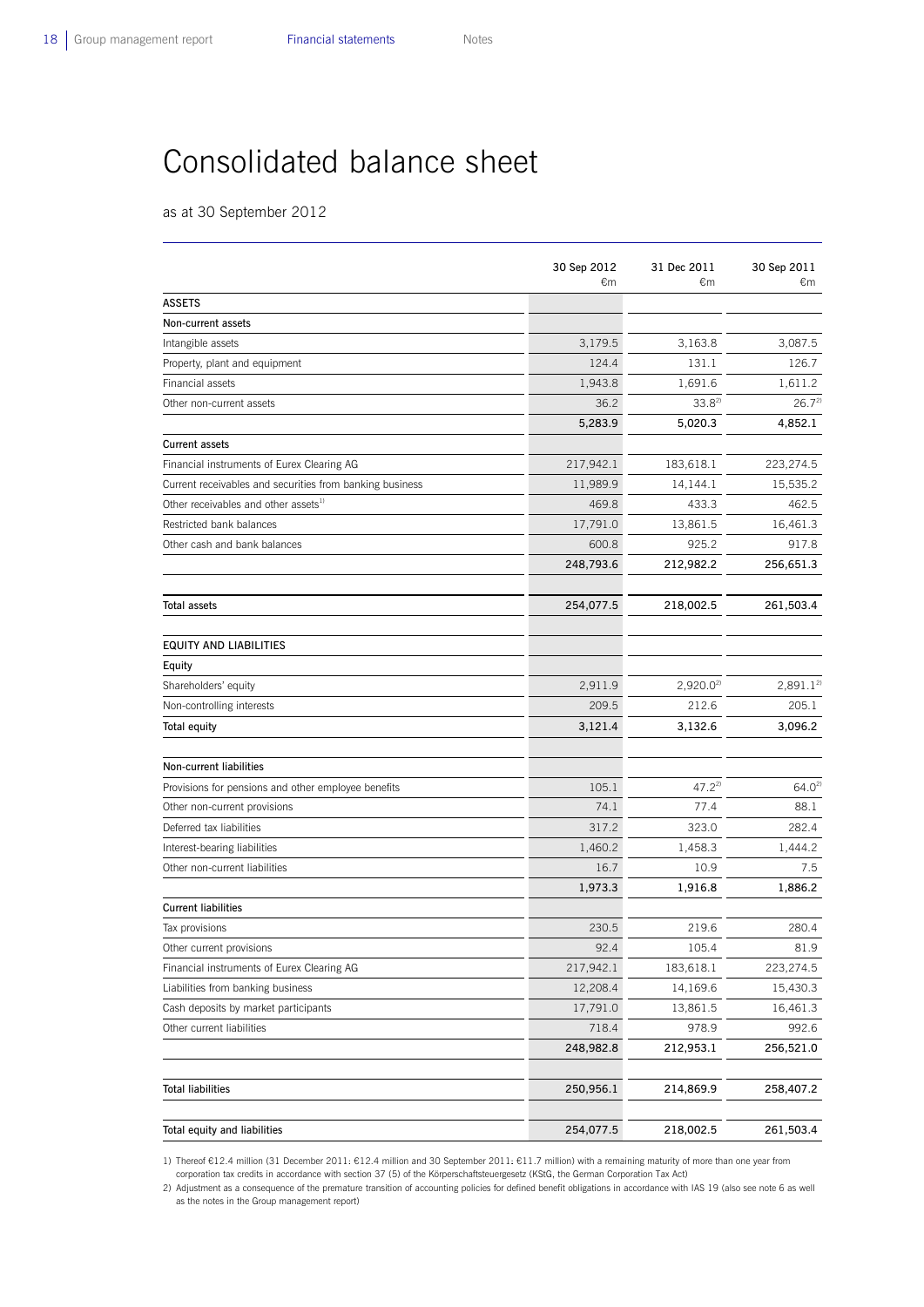# Consolidated cash flow statement

for the period 1 January to 30 September 2012

|                                                                                                                                    | Nine months ended      |                   |  |
|------------------------------------------------------------------------------------------------------------------------------------|------------------------|-------------------|--|
|                                                                                                                                    | 30 Sep 2012<br>€m      | 30 Sep 2011<br>€m |  |
| Net profit for the period                                                                                                          | 504.4                  | 726.7             |  |
| Depreciation, amortisation and impairment losses                                                                                   | 76.4                   | 67.1              |  |
| Increase in non-current provisions                                                                                                 | 6.2                    | 10.3              |  |
| Deferred tax expense/(income)                                                                                                      | 0.2                    | $-6.1$            |  |
| Other non-cash expense/(income)                                                                                                    | 41.3                   | $-5.0$            |  |
| Changes in working capital, net of non-cash items:                                                                                 | $-28.4$                | $-217.2$          |  |
| Increase in receivables and other assets                                                                                           | $-5.7$                 | $-46.1$           |  |
| Decrease in current liabilities                                                                                                    | $-20.7$                | $-168.8$          |  |
| Decrease in non-current liabilities                                                                                                | $-2.0$                 | $-2.3$            |  |
| Net loss/(net gain) on disposal of non-current assets                                                                              | 1.5                    | $-0.4$            |  |
| Cash flows from operating activities excluding CCP positions                                                                       | 601.6                  | 575.4             |  |
| Changes in liabilities from CCP positions                                                                                          | $-22.4$                | 85.4              |  |
| Changes in receivables from CCP positions                                                                                          | $-30.8$                | $-26.7$           |  |
| Cash flows from operating activities                                                                                               | 548.4                  | 634.1             |  |
| Payments to acquire intangible assets and property, plant and equipment                                                            | $-88.2$                | $-75.3$           |  |
| Payments to acquire non-current financial instruments                                                                              | $-260.3$               | $-143.5$          |  |
| Payments to acquire investments in associates                                                                                      | $-1.9$                 | $-66.2$           |  |
| Payments to acquire subsidiaries, net of cash acquired                                                                             | $-295.0$ <sup>1)</sup> | $-2.8$            |  |
| (Increase)/decrease in current receivables and securities from banking business<br>with an original term greater than three months | $-28.3$                | 771.0             |  |
| Proceeds from disposals of available-for-sale non-current financial instruments                                                    | 29.6                   | 477.0             |  |
| Proceeds from the disposal of property, plant and equipment                                                                        | $\Omega$               | 0.7               |  |
| Cash flows from investing activities                                                                                               | $-644.1$               | 960.9             |  |
| Purchase of treasury shares                                                                                                        | $-99.4$                | $\circ$           |  |
| Net cash received from other shareholders                                                                                          | $\overline{0}$         | 9.7               |  |
| Payments to non-controlling interests                                                                                              | $-15.4$                | $-7.9$            |  |
| Repayment of long-term financing                                                                                                   | $\Omega$               | $-5.0$            |  |
| Repayment of short-term financing                                                                                                  | $-501.2$               | $\Omega$          |  |
| Proceeds from short-term financing                                                                                                 | 789.3                  | $\Omega$          |  |
| Dividends paid                                                                                                                     | $-622.9$               | $-390.7$          |  |
| Cash flows from financing activities                                                                                               | $-449.6$               | $-393.9$          |  |
| Net change in cash and cash equivalents                                                                                            | $-545.3$               | 1,201.1           |  |
| Effect of exchange rate differences <sup>2)</sup>                                                                                  | 1.2                    | $-3.6$            |  |
| Cash and cash equivalents as at beginning of period <sup>3)</sup>                                                                  | 657.2                  | -445.5            |  |
| Cash and cash equivalents as at end of period <sup>3)</sup>                                                                        | 113.1                  | 752.0             |  |
| Interest income and other similar income <sup>4)</sup>                                                                             | 12.2                   | 37.9              |  |
| Dividends received from investments in associates and other equity investments <sup>4)</sup>                                       | 12.2                   | 6.3               |  |
| Interest paid <sup>4)</sup>                                                                                                        | $-82.5$                | $-99.0$           |  |
| Income tax paid                                                                                                                    | $-188.4$               | $-307.7$          |  |
|                                                                                                                                    |                        |                   |  |

1) Within the scope of the acquisition of further shares of Eurex Zürich AG €295.0 million were paid.

2) Primarily includes the exchange rate differences arising on translation of the ISE subgroup

3) Excluding cash deposits by market participants 4) Interest and dividend payments are allocated to cash flows from operating activities.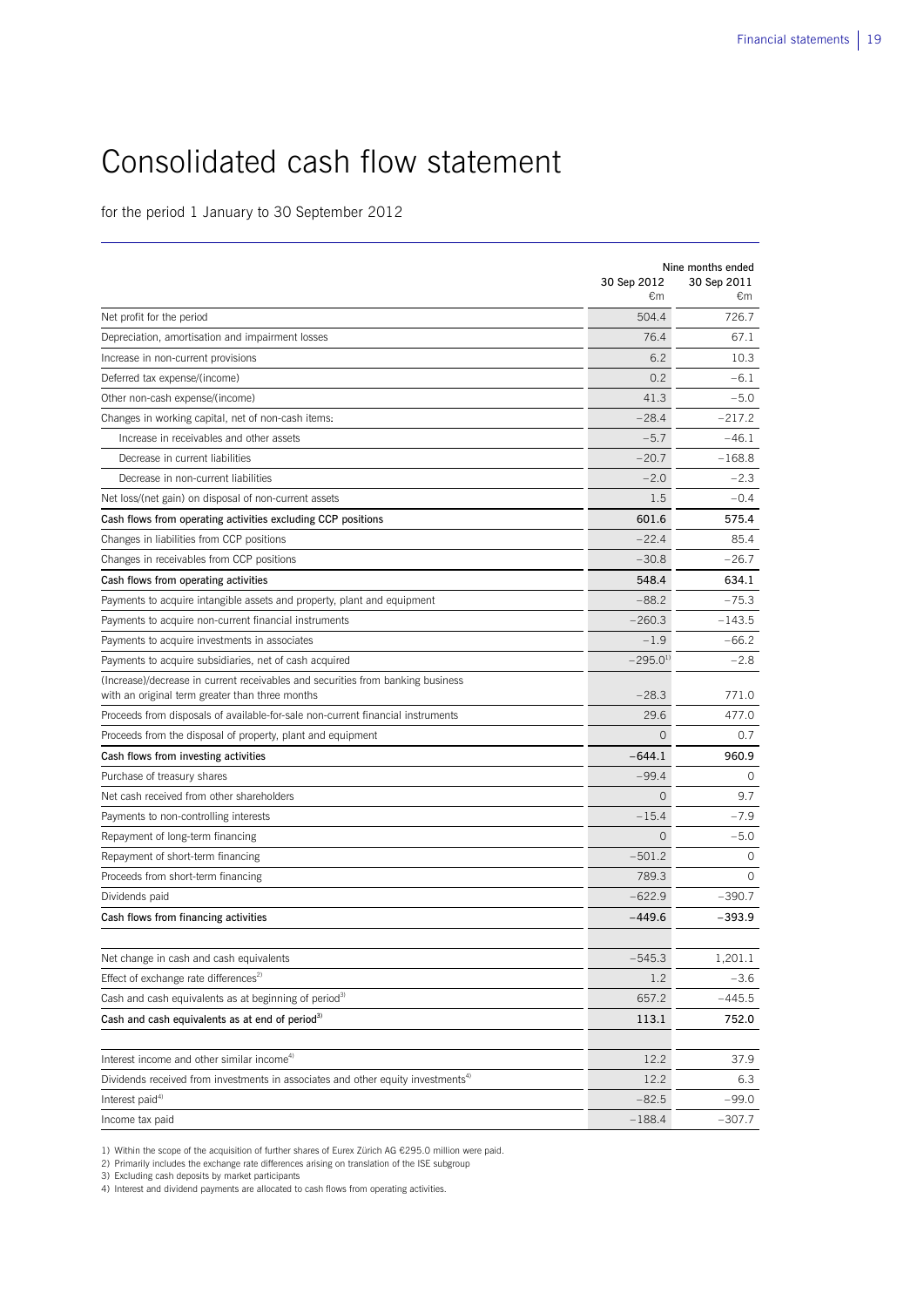# Consolidated statement of changes in equity

for the period 1 January to 30 September 2012

|                                                                                   |                   |                                        | thereof included in total<br>comprehensive income |                                        |  |
|-----------------------------------------------------------------------------------|-------------------|----------------------------------------|---------------------------------------------------|----------------------------------------|--|
|                                                                                   | 30 Sep 2012<br>€m | Nine months ended<br>30 Sep 2011<br>€m | 30 Sep 2012<br>€m                                 | Nine months ended<br>30 Sep 2011<br>€m |  |
| Subscribed capital                                                                |                   |                                        |                                                   |                                        |  |
| Balance as at 1 January                                                           | 195.0             | 195.0                                  |                                                   |                                        |  |
| Retirement of treasury shares                                                     | $-2.0$            | 0                                      |                                                   |                                        |  |
| Balance as at 30 September                                                        | 193.0             | 195.0                                  |                                                   |                                        |  |
| Share premium                                                                     |                   |                                        |                                                   |                                        |  |
| Balance as at 1 January                                                           | 1,247.0           | 1,247.0                                |                                                   |                                        |  |
| Retirement of treasury shares                                                     | 2.0               | 0                                      |                                                   |                                        |  |
| Balance as at 30 September                                                        | 1,249.0           | 1,247.0                                |                                                   |                                        |  |
| <b>Treasury shares</b>                                                            |                   |                                        |                                                   |                                        |  |
| Balance as at 1 January                                                           | $-691.7$          | $-586.5$                               |                                                   |                                        |  |
| Purchase of treasury shares                                                       | $-99.4$           | 0                                      |                                                   |                                        |  |
| Retirement of treasury shares                                                     | 119.3             | $\circ$                                |                                                   |                                        |  |
| Sales within the Group Share Plan                                                 | 6.8               | 6.5                                    |                                                   |                                        |  |
| Acquisition of the interest of non-controlling shareholders<br>in Eurex Zürich AG | 315.2             | 0                                      |                                                   |                                        |  |
| Balance as at 30 September                                                        | $-349.8$          | $-580.0$                               |                                                   |                                        |  |
| <b>Revaluation surplus</b>                                                        |                   |                                        |                                                   |                                        |  |
| Balance as at 1 January                                                           | 46.7              | 91.3                                   |                                                   |                                        |  |
| Changes from defined benefit obligations                                          | $-48.3$           | $\circ$                                | $-48.3$                                           | 0                                      |  |
| Remeasurement of other financial instruments                                      | 25.7              | $-7.3$                                 | 25.7                                              | $-7.3$                                 |  |
| Remeasurement of cash flow hedges                                                 | $-8.7$            | $-11.4$                                | $-8.7$                                            | -11.4                                  |  |
| Increase in share-based payments                                                  | $-2.4$            | $-2.4$                                 | $\mathsf{O}\xspace$                               | 0                                      |  |
| Deferred taxes on remeasurement of financial instruments                          | 6.9               | 2.3                                    | 6.9                                               | 2.3                                    |  |
| Balance as at 30 September                                                        | 19.9              | 72.5                                   |                                                   |                                        |  |
| Accumulated profit                                                                |                   |                                        |                                                   |                                        |  |
| Balance as at 1 January                                                           | 2,123.0           | 1,972.1                                |                                                   |                                        |  |
| Dividends paid                                                                    | $-622.9$          | $-390.7$                               | $\mathsf{O}\xspace$                               | $\mathsf{O}\xspace$                    |  |
| Retirement of treasury shares                                                     | $-119.3$          | 0                                      | $\circ$                                           | $\circ$                                |  |
| Acquisition of the interest of non-controlling shareholders<br>in Eurex Zürich AG | $-72.1$           | $-332.9$                               | $\mathbf 0$                                       | 0                                      |  |
| Net income for the period                                                         | 492.3             | 711.6                                  | 492.3                                             | 711.6                                  |  |
| Exchange rate differences and other adjustments                                   | $-2.6$            | $-6.1$                                 | 1.0                                               | $-0.3$                                 |  |
| Deferred taxes                                                                    | 1.4               | 2.6                                    | 1.4                                               | 2.6                                    |  |
| Balance as at 30 September                                                        | 1,799.8           | 1,956.6                                |                                                   |                                        |  |
| Shareholders' equity as at 30 September                                           | 2,911.9           | 2,891.1                                | 470.3                                             | 697.5                                  |  |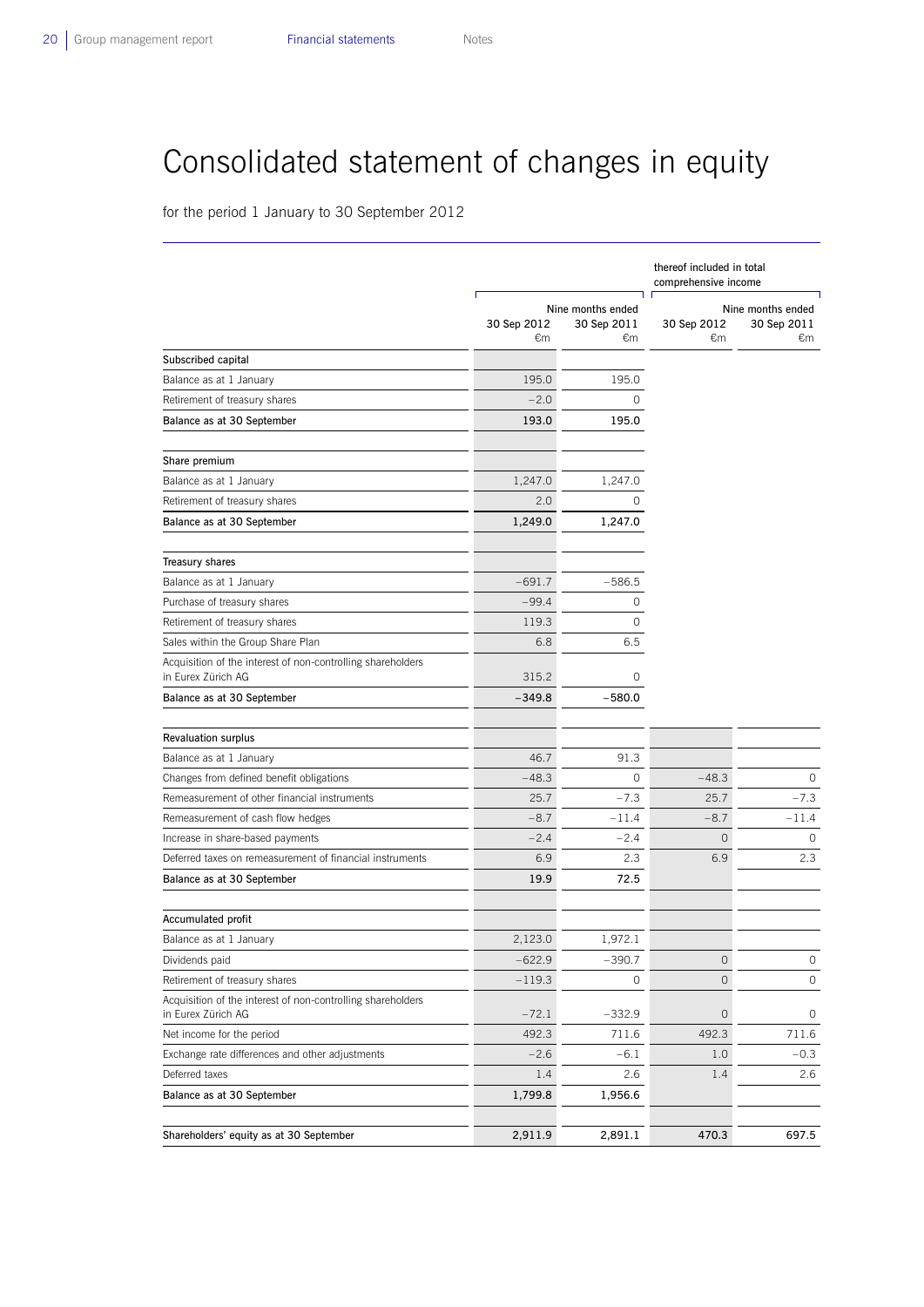|                                                                                   | thereof included in total<br>comprehensive income     |               |                   |                                        |
|-----------------------------------------------------------------------------------|-------------------------------------------------------|---------------|-------------------|----------------------------------------|
|                                                                                   | Nine months ended<br>30 Sep 2012<br>30 Sep 2011<br>€m |               | 30 Sep 2012<br>€m | Nine months ended<br>30 Sep 2011<br>€m |
| Shareholders' equity (brought forward)                                            | 2,911.9                                               | €m<br>2,891.1 | 470.3             | 697.5                                  |
| Non-controlling interests                                                         |                                                       |               |                   |                                        |
| Balance as at 1 January                                                           | 212.6                                                 | 458.9         |                   |                                        |
| Changes due to capital (decreases)/increases                                      | $-15.4$                                               | 1.3           | $\Omega$          | $\Omega$                               |
| Changes due to share in net income of subsidiaries for the period                 | 12.1                                                  | 15.1          | 12.1              | 15.1                                   |
| Exchange rate differences and other adjustments                                   | 0.2                                                   | $-17.7$       | $\Omega$          | $-16.7$                                |
| Acquisition of the interest of non-controlling shareholders<br>in Furex Zürich AG | $\Omega$                                              | $-252.5$      | $\Omega$          | $\Omega$                               |
| Balance as at 30 September                                                        | 209.5                                                 | 205.1         | 12.1              | $-1.6$                                 |
|                                                                                   |                                                       |               |                   |                                        |
| Total equity as at 30 September                                                   | 3,121.4                                               | 3,096.2       | 482.4             | 695.9                                  |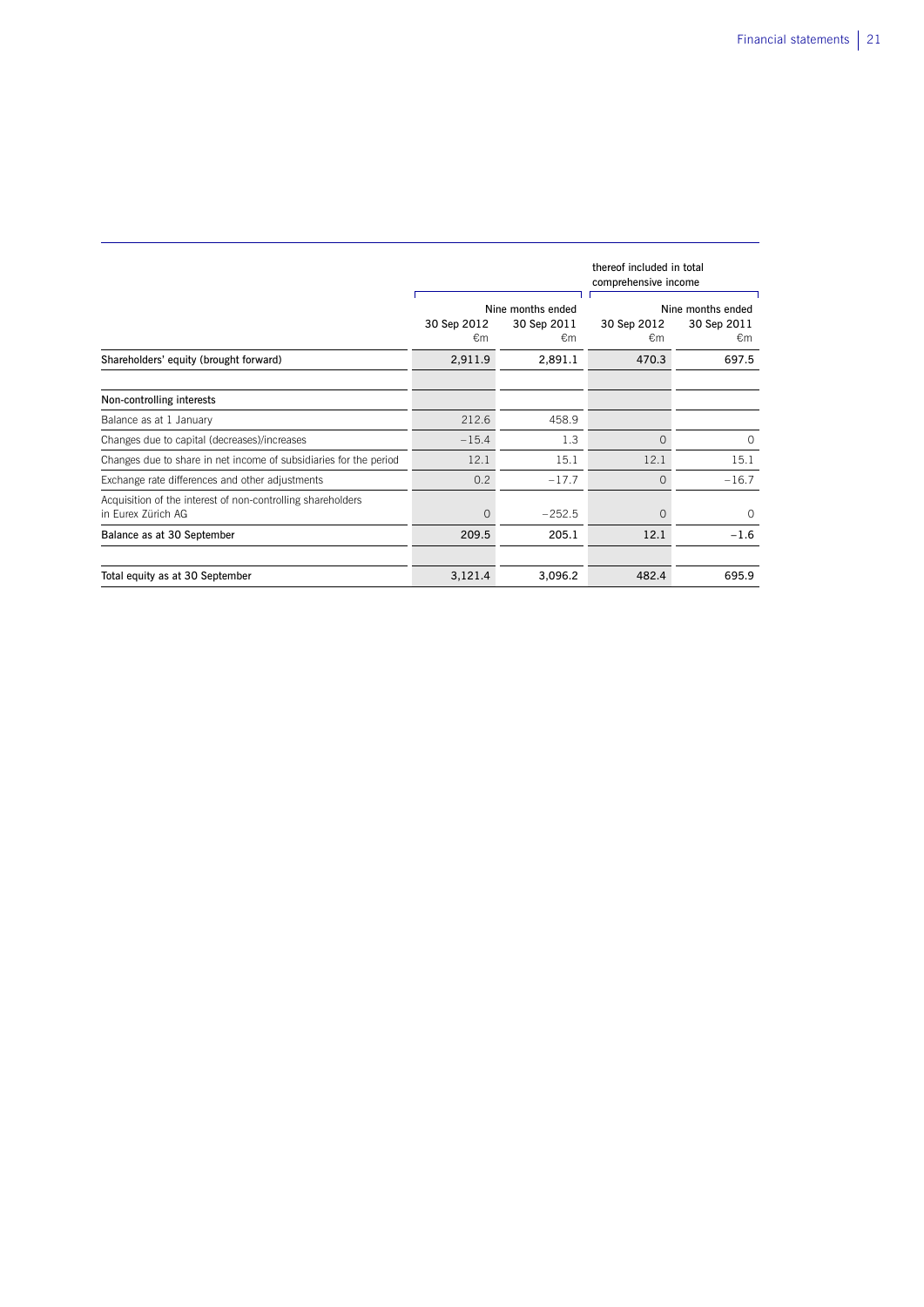# Notes to the interim financial statements

## 1. Accounting policies

The interim financial statements have been prepared in compliance with the International Financial Reporting Standards (IFRSs) and the related interpretations issued by the International Accounting Standards Board (IASB), as adopted by the European Union in accordance with Regulation No. 1606/2002 of the European Parliament and of the Council on the application of international accounting standards. As at 30 September 2012, there were no effective standards or interpretations not yet adopted by the European Union impacting the interim financial statements. Accordingly, the financial statements also comply with the IFRSs as issued by the IASB. All accounting policies applied by the Company to the consolidated financial statements for the financial year ended 31 December 2011 – with the exception of the regulations relating to IAS 19 – were also applied to the interim financial statements.

The interim financial statements comply with IAS 34 ("Interim Financial Reporting").

In accordance with the provisions of Wertpapierhandelsgesetz (WpHG, German Securities Trading Act), these interim financial statements are supplemented by a Group interim management report.

Deutsche Börse Group has elected to apply IAS 19 "Employee Benefits", which was issued by the IASB on 16 June 2011 and adopted by the EU on 5 June 2012, ahead of schedule in financial year 2012. The accounting policies for employee benefits have been adapted in line with this as follows: the return on plan assets is assumed to be the discount rate used to measure the pension obligation. Actuarial gains and losses are now recognised directly in the revaluation surplus; the corridor method is no longer used. Additionally, as from 1 January 2012, Deutsche Börse Group reports the net interest cost previously presented in staff costs in the financial result. Prior-year figures have been adjusted accordingly. Gains and losses resulting from the adjustment of prior-year figures and the expense recognised for the defined benefit obligation are presented in note 6.

Since 1 January 2012, credit balances at central banks that are subject to minimum reserve requirements are no longer reported as restricted but as receivables and securities from banking business; prioryear amounts have been adjusted accordingly.

In addition to the standards and interpretations applied as at 31 December 2011, as well as to the amended IAS 19, the following standard was applied for the first time:

Amendments to IFRS 7 ...Financial Instruments: Disclosures – Transfers of Financial Assets" (October 2010)

The application of this standard did not have any material impact on Deutsche Börse Group's financial reporting.

The IASB issued the following standards by the date of publication of this interim financial report, which have not yet been adopted by the EU:

- Changes resulting from the "Annual Improvements Project" (May 2012)
- Changes in the transitional provisions for IFRS 10, IFRS 11 and IFRS 12 (June 2012)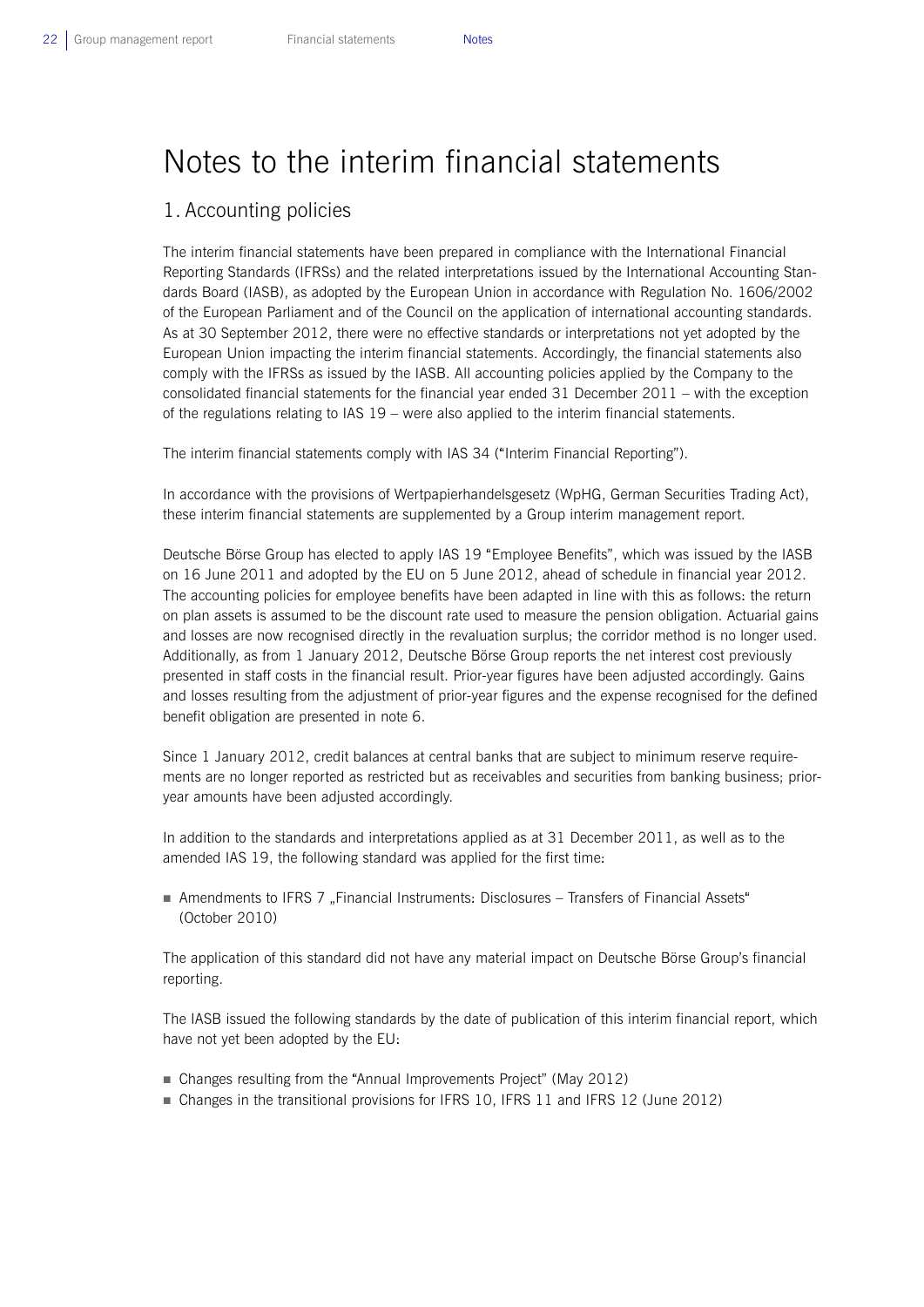## 2. Group structure

On 7 June 2011, Deutsche Börse AG, SIX Group AG and SIX Swiss Exchange AG entered into a share purchase agreement under which SIX Swiss Exchange AG undertook to contribute the Swiss derivatives business relating to Eurex Zürich AG to Eurex Global Derivatives AG, a subsidiary to be newly formed, and to distribute 100 percent of the shares of this subsidiary as a non-cash dividend to SIX Group AG. SIX Group AG sold these shares to Deutsche Börse AG on 30 April 2012. The purchase price was settled in cash in the amount of €295.0 million as well as by delivery of 5,286,738 shares of Deutsche Börse AG; on delivery, the shares had a market value of €255.9 million. In accordance with the share purchase agreement, the shares were sold with economic effect as at 1 January 2012. Since the material conditions for closing the transaction were met in the first quarter of 2012, sales revenue has accrued to Deutsche Börse Group since that quarter.

## 3. Seasonal influences and valuations

The Group's revenues are influenced more by the volatility and the transaction volume on the capital markets than by seasonal factors. Owing to a concentration of costs for projects only coming to completion in the fourth quarter, costs in the fourth quarter tend to be higher than in the first three quarters of the business year.

## 4. Total assets

The increase in consolidated total assets by €3.3 billion to €254.1 billion as at 30 September 2012  $(30 \text{ June } 2012; \text{ } \text{\textsterling}250.8 \text{ billion})$  depends to a significant extent on the financial instruments of Eurex Clearing AG, receivables and liabilities from banking business and cash deposits by market participants. The level of these items can vary widely on a daily basis according to customers' needs and actions.

# 5. Segment reporting

|                              | 30 Sep 2012<br>€m | Quarter ended<br>30 Sep 2011<br>€m | 30 Sep 2012<br>€m | Nine months ended<br>30 Sep 2011<br>€m |
|------------------------------|-------------------|------------------------------------|-------------------|----------------------------------------|
| External sales revenue       |                   |                                    |                   |                                        |
| Xetra                        | 57.4              | 76.6                               | 178.2             | 215.1                                  |
| Eurex                        | 225.0             | 275.1                              | 703.8             | 724.0                                  |
| Clearstream                  | 192.1             | 194.9                              | 580.8             | 578.1                                  |
| Market Data & Analytics      | 56.2              | 58.1                               | 175.3             | 174.7                                  |
| Total external sales revenue | 530.7             | 604.7                              | 1,638.1           | 1,691.9                                |
| Internal sales revenue       |                   |                                    |                   |                                        |
| Clearstream                  | 1.2               | 1.7                                | 4.0               | 5.2                                    |
| Market Data & Analytics      | 7.2               | 10.8                               | 23.5              | 27.0                                   |
| Total internal sales revenue | 8.4               | 12.5                               | 27.5              | 32.2                                   |

## Composition of sales revenue by segment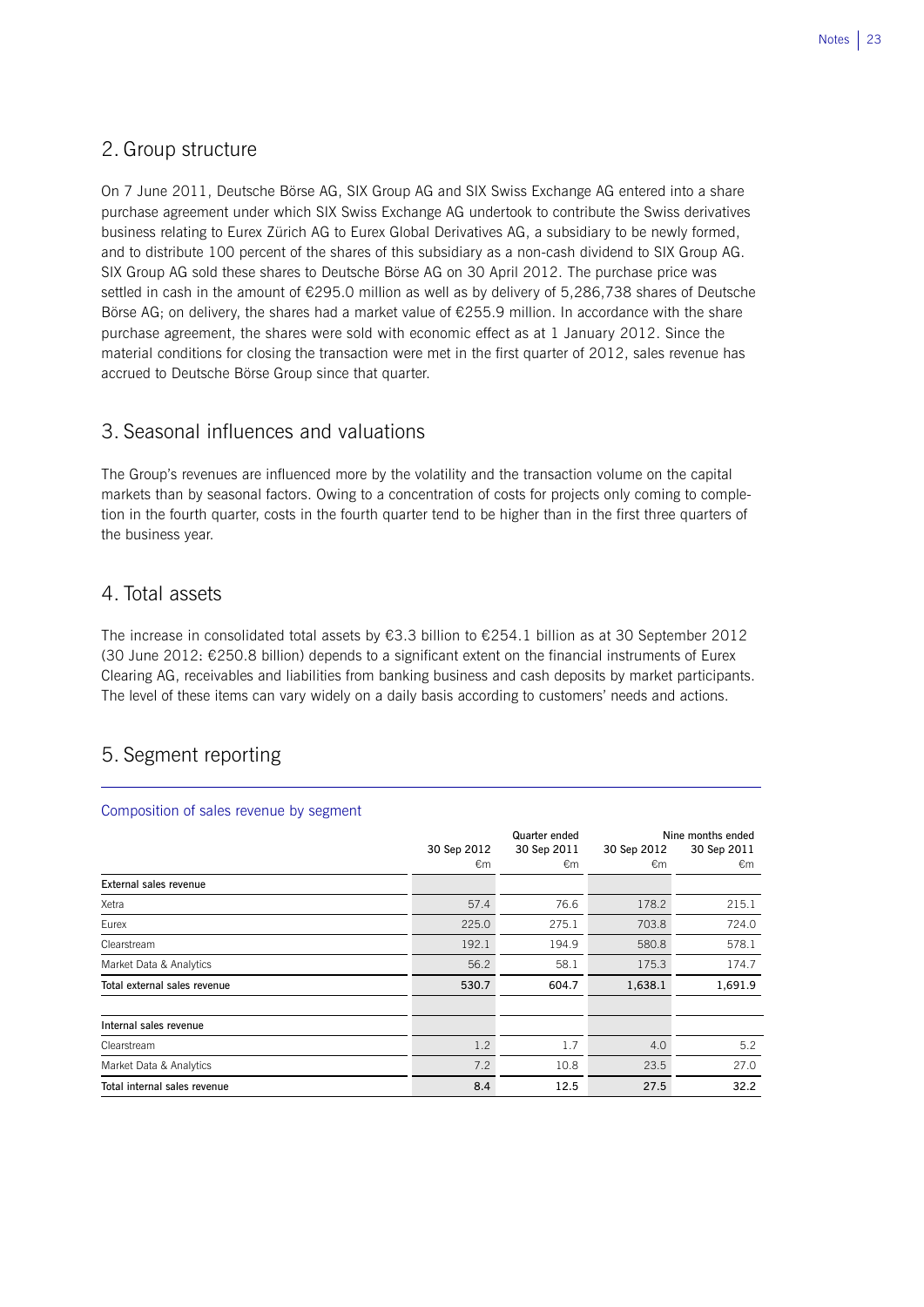$\overline{a}$ 

## Net interest income from banking business

|                       | Quarter ended |             | Nine months ended |             |  |
|-----------------------|---------------|-------------|-------------------|-------------|--|
|                       | 30 Sep 2012   | 30 Sep 2011 | 30 Sep 2012       | 30 Sep 2011 |  |
|                       | €m            | €m          | €m                | €m          |  |
| Gross interest income | 25.6          | 45.9        | 90.7              | 121.9       |  |
| Interest expense      | $-14.1$       | $-24.7$     | $-47.1$           | $-66.1$     |  |
| Total                 | 11.5          | 21.2        | 43.6              | 55.8        |  |

### Net revenue

 $\overline{a}$ 

|                         |                   | Quarter ended     | Nine months ended |                   |  |
|-------------------------|-------------------|-------------------|-------------------|-------------------|--|
|                         | 30 Sep 2012<br>€m | 30 Sep 2011<br>€m | 30 Sep 2012<br>€m | 30 Sep 2011<br>€m |  |
| Xetra                   | 52.2              | 76.4              | 165.4             | 209.8             |  |
| Eurex                   | 204.5             | 275.0             | 656.0             | 721.7             |  |
| Clearstream             | 163.0             | 173.1             | 502.7             | 518.4             |  |
| Market Data & Analytics | 51.3              | 54.1              | 160.5             | 161.4             |  |
| Total                   | 471.0             | 578.6             | 1,484.6           | 1,611.3           |  |

## Earnings before interest and tax (EBIT)

|                         | 30 Sep 2012<br>€m | Quarter ended<br>30 Sep 2011<br>€m | 30 Sep 2012<br>€m | Nine months ended<br>30 Sep 2011<br>€m |
|-------------------------|-------------------|------------------------------------|-------------------|----------------------------------------|
| Xetra                   | 27.8              | 39.3                               | 79.8              | 108.8                                  |
| Eurex                   | 110.0             | 167.5                              | 358.5             | 424.0                                  |
| Clearstream             | 79.8              | 90.2                               | 250.2             | 288.8                                  |
| Market Data & Analytics | 27.8              | 36.8                               | 95.7              | 110.3                                  |
| Total                   | 245.4             | 333.8                              | 784.2             | 931.9                                  |

## Investment in intangible assets and property, plant and equipment

|                         |                   | Quarter ended     |                   | Nine months ended |  |  |
|-------------------------|-------------------|-------------------|-------------------|-------------------|--|--|
|                         | 30 Sep 2012<br>€m | 30 Sep 2011<br>€m | 30 Sep 2012<br>€m | 30 Sep 2011<br>€m |  |  |
| Xetra                   | 2.4               | 3.8               | 5.8               | 7.6               |  |  |
| Eurex                   | 20.0              | 11.5              | 50.0              | 29.1              |  |  |
| Clearstream             | 10.5              | 15.2              | 29.2              | 33.2              |  |  |
| Market Data & Analytics | 1.3               | 2.0               | 2.7               | $3.2^{\circ}$     |  |  |
| Total                   | 34.2              | 32.5              | 87.7              | 73.1              |  |  |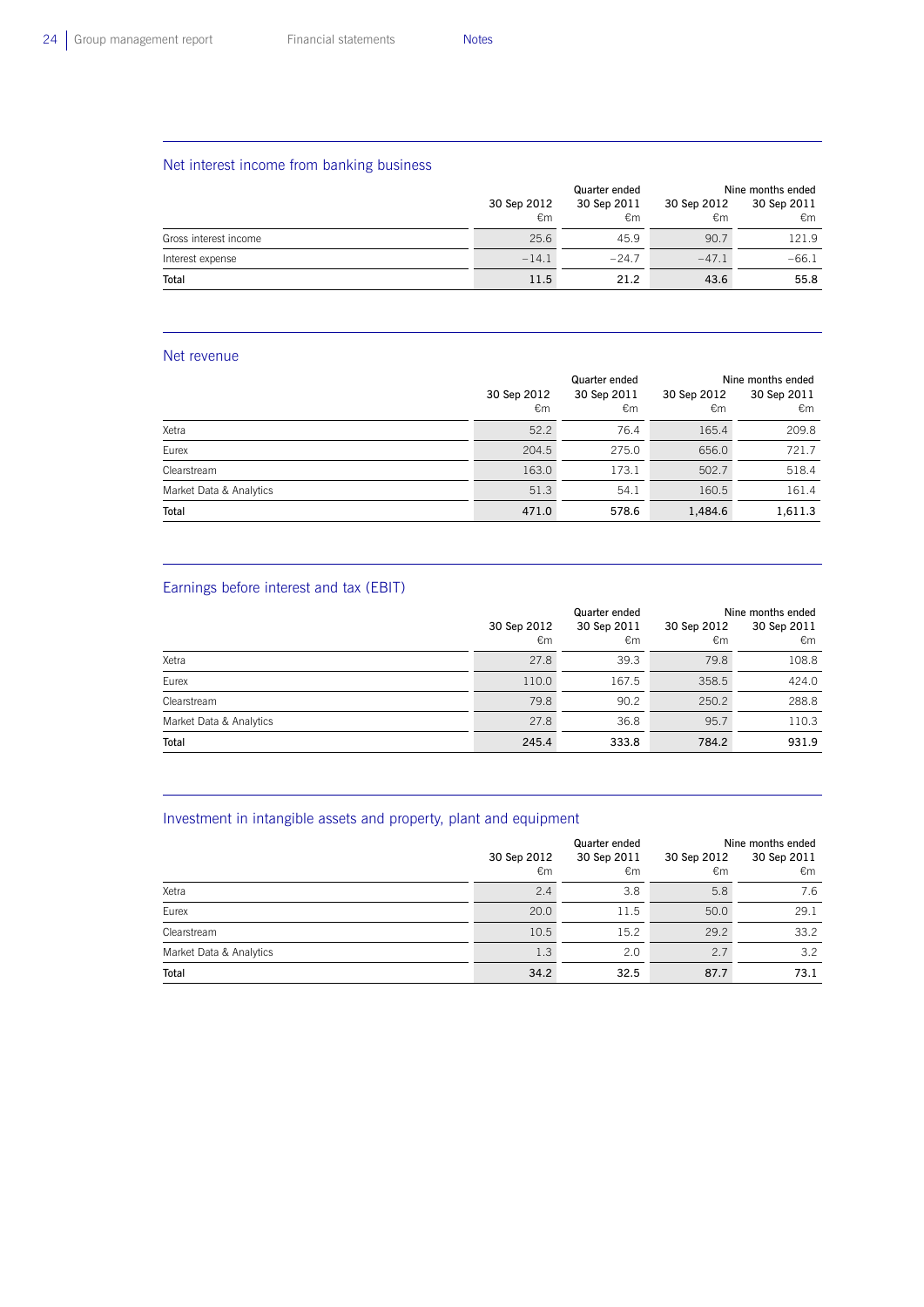## 6. Provisions for pensions and other employee benefits

The change in the accounting policy for defined benefit obligations resulted in the following gains and losses:

## Adjustments to defined benefit obligations and revaluation surplus

|                                                          | €m      |
|----------------------------------------------------------|---------|
| Net liability as at 31 December 2010 (corridor method)   | 11.1    |
| Adjustment taken directly to equity                      | 45.1    |
| Accumulated profit                                       | $-1.1$  |
| Net liability as at 31 December 2010 (OCI method)        | 55.1    |
| Revaluation surplus as at 31 December 2010 (OCI method)  | $-45.1$ |
| Net liability as at 30 September 2011 (corridor method)  | 26.3    |
| Adjustment taken directly to equity                      | 45.1    |
| Increase in interest expense                             | 1.9     |
| Reduction in staff costs                                 | $-8.2$  |
| Accumulated profit                                       | $-1.1$  |
| Net liability as at 30 September 2011 (OCI method)       | 64.0    |
| Revaluation surplus as at 30 September 2011 (OCI method) | $-45.1$ |
| Net liability as at 31 December 2011 (corridor method)   | 1.7     |
| Adjustment taken directly to equity                      | 54.1    |
| Increase in interest expense                             | 2.5     |
| Reduction in staff costs                                 | $-11.1$ |
| Net liability as at 31 December 2011 (OCI method)        | 47.2    |
| Revaluation surplus as at 31 December 2011 (OCI method)  | $-54.1$ |

# 7. Other financial obligations

In a letter of its legal advisor dated 14 September 2012, the insolvency administrator of Lehman Brothers Bankhaus AG (LBB AG) has requested payment of roughly €114.5 million plus interest €24.1 million from Eurex Clearing AG until 26 September 2012 on the basis of rescission under German insolvency law. The letter included a statement that the insolvency administrator will file a law suit in case of non-payment. Eurex Clearing AG considers the claim unfounded and has therefore not paid the requested amount within the requested period.

LBB AG had made payments in the amount of  $E113.5$  million to Eurex Clearing AG in the morning of 15 September 2008. LBB AG was thereby effecting collateral payments (intraday margin payments) of Lehman Brothers International (Europe) (LBIE) from the underlying clearing relationship to Eurex Clearing AG by acting as correspondence bank for the former clearing member LBIE. On 15 September 2008, administration proceedings were opened in the United Kingdom with respect to LBIE, and Bundesagentur für Finanzdienstleistungsaufsicht (BaFin, German Federal Financial Supervisory Authority) issued a moratorium with regard to LBB AG in the course of 15 September 2008. On 13 November 2008, insolvency proceedings were opened with regards to LBB AG.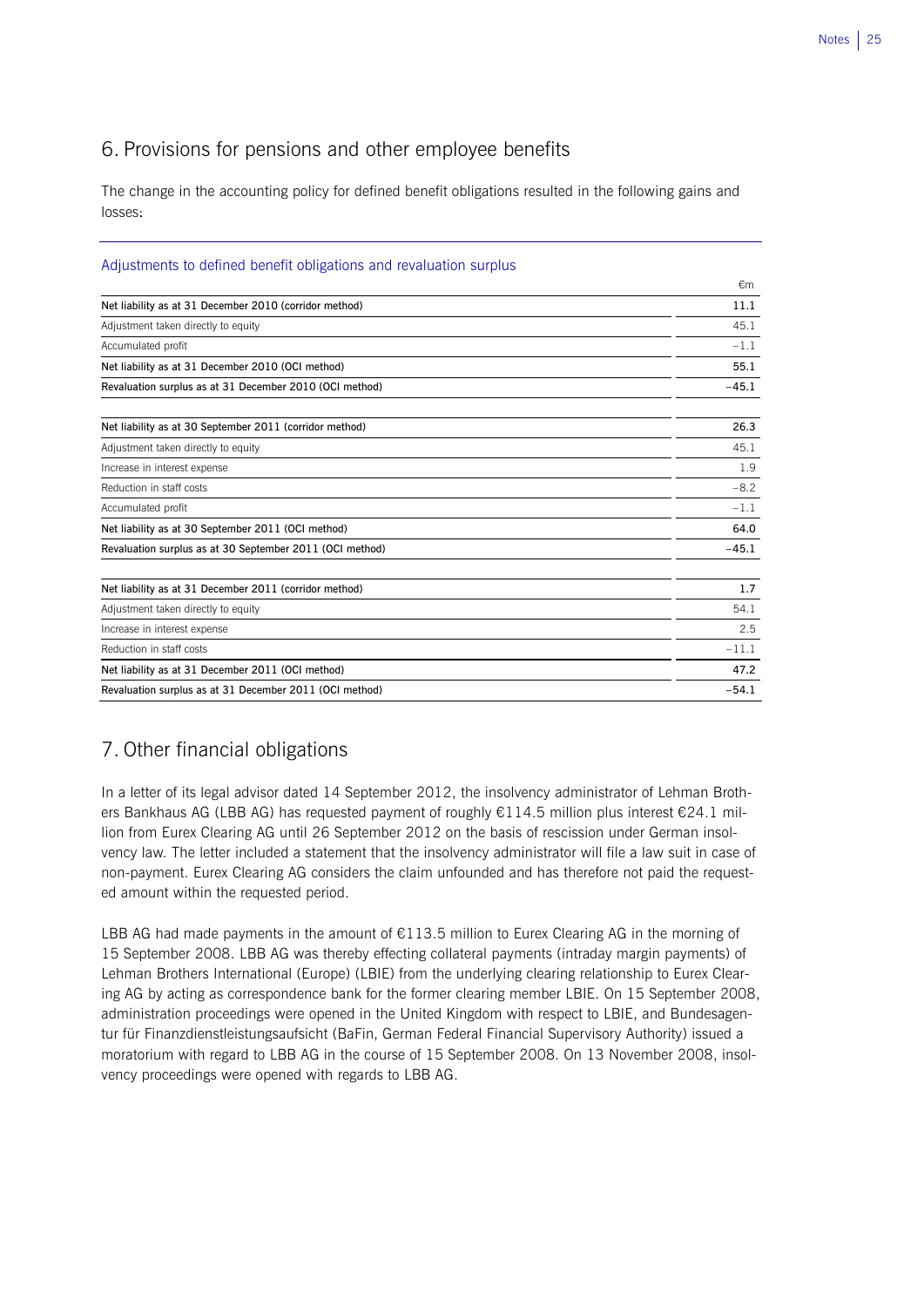In addition to the matters described above and in prior disclosures, Deutsche Börse Group is involved from time to time in various legal proceedings that arise in the ordinary course of its business. Deutsche Börse Group recognises provisions for litigation and regulatory matters when it has a present obligation from a past event, an outflow of resources embodying economic benefits to settle the obligation is probable and a reliable estimate can be made of the amount of the obligation.

In such cases, there may be an exposure to loss in excess of the amounts for which provisions have been recognised. Deutsche Börse Group does not recognise a provision if the conditions described above are not met. As litigation or a regulatory matter develops, Deutsche Börse Group evaluates on an ongoing basis whether the requirements to recognise a provision are met. Deutsche Börse Group may not be able to predict what the eventual loss or range of loss related to such matters will be. Based on currently available information, Deutsche Börse Group does not expect the outcomes of any of these proceedings to have a materially adverse effect on its financial results overall.

## 8. Earnings per share

Under IAS 33, earnings per share are calculated by dividing the net profit for the period attributable to shareholders of the parent company (net income for the period) by the weighted average number of shares outstanding.

Diluted earnings per share are determined by adding the number of potentially dilutive ordinary shares that may be acquired under the Stock Bonus Plan (SBP) to the average number of shares. In order to calculate the number of potentially dilutive ordinary shares, the exercise prices were adjusted by the fair value of the services still to be provided.

When determining diluted earnings per share, all SBP tranches for which cash settlement has not been resolved are assumed to be equity-settled – regardless of the actual accounting in accordance with IFRS 2.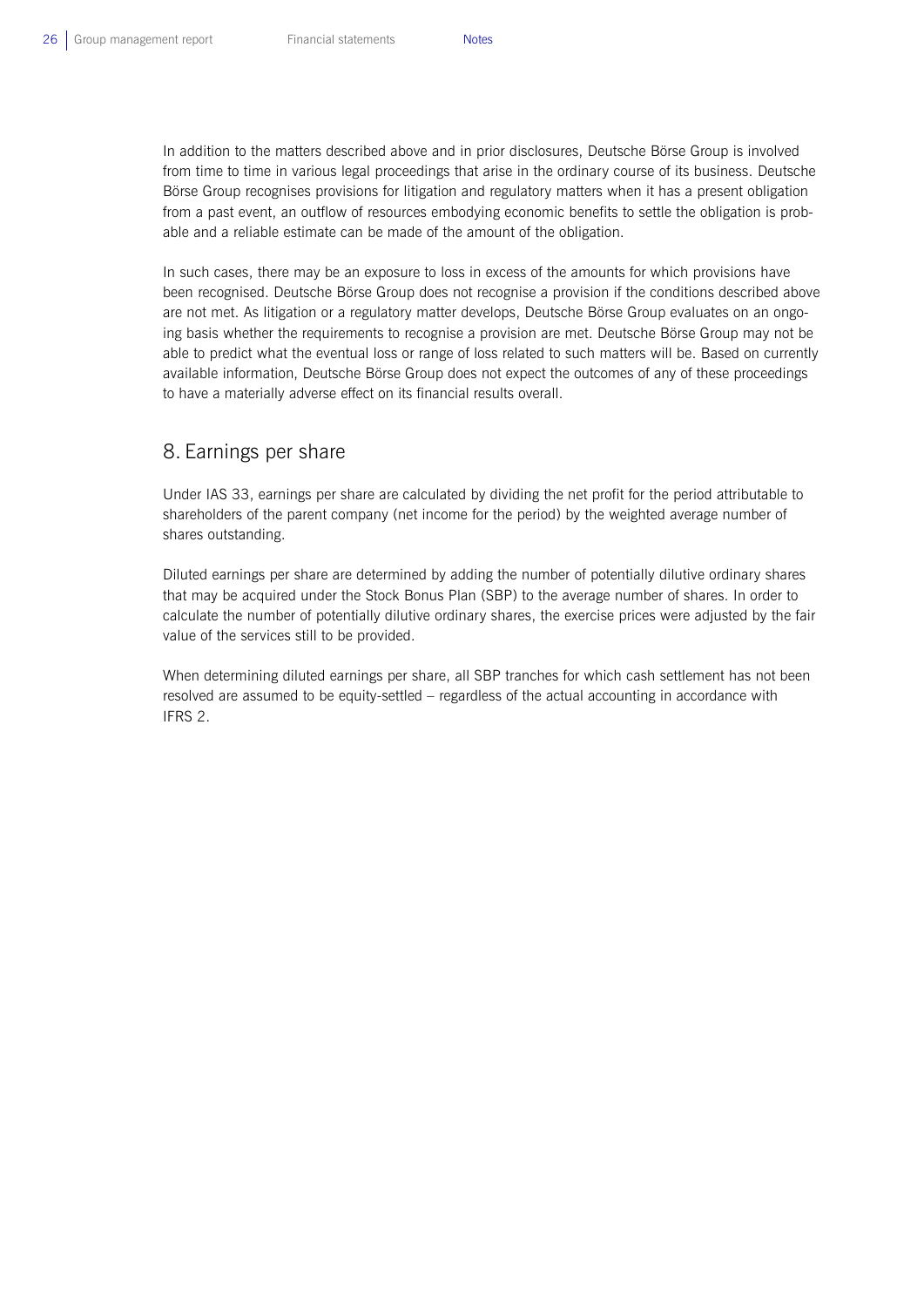There were the following potentially dilutive rights to purchase shares as at 30 September 2012:

| Calculation of the humber of potentially unutly chumaly shares |                     |                                                                       |                                                         |                                                     |                                                                           |  |  |  |  |
|----------------------------------------------------------------|---------------------|-----------------------------------------------------------------------|---------------------------------------------------------|-----------------------------------------------------|---------------------------------------------------------------------------|--|--|--|--|
| Tranche                                                        | Exercise price<br>€ | Adjustment<br>of the exercise price<br>according to IAS $33^{1}$<br>€ | Average number of<br>outstanding options<br>30 Sep 2012 | Average price<br>for the period <sup>2)</sup><br>€, | Number of<br>potentially dilutive<br>ordinary shares<br>as at 30 Sep 2012 |  |  |  |  |
| $2010^{3}$                                                     |                     | 5.82                                                                  | 108.746                                                 | 43.83                                               | 94,306                                                                    |  |  |  |  |
| $2011^{3}$                                                     |                     | 18.84                                                                 | 128.779                                                 | 43.83                                               | 73.424                                                                    |  |  |  |  |
| $2012^{3}$                                                     |                     | 29.97                                                                 | 89.583                                                  | 43.83                                               | 28.328                                                                    |  |  |  |  |

1) According to IAS 33.47A for share options and other share-based payment arrangements the issue price and the exercise price shall include the fair value of any goods or services to be supplied to the entity in the future under the share option or other share-based payment arrangement.

2) Volume-weighted average price of Deutsche Börse AG shares on Xetra for the period 1 January to 30 September 2012

3) This relates to rights to shares under the Share Bonus Plan for senior executives.

Calculation of the number of potentially dilutive ordinary shares

L

 $\overline{a}$ 

As the volume-weighted average share price was higher than the adjusted exercise prices for the 2010 to 2012 tranches, these options are considered dilutive under IAS 33 as at 30 September 2012.

## Calculation of earnings per share (basic and diluted)

|                                                                                 | 30 Sep 2012 | Quarter ended<br>30 Sep 2011 <sup>1</sup> | 30 Sep 2012 | Nine months ended<br>30 Sep $2011^{11}$ |
|---------------------------------------------------------------------------------|-------------|-------------------------------------------|-------------|-----------------------------------------|
| Number of shares outstanding as at beginning of period                          | 187,892,679 | 186.043.003                               | 188,686,611 | 185,942,801                             |
| Number of shares outstanding as at 30 September                                 | 186,356,179 | 186,043,003                               | 186,356,179 | 186,043,003                             |
| Weighted average number of shares outstanding                                   | 186,643,902 | 186.043.003                               | 187,993,960 | 186,031,625                             |
| Number of potentially dilutive ordinary shares                                  | 180.299     | 304.359                                   | 196,058     | 334.808                                 |
| Weighted average number of shares used to compute diluted<br>earnings per share | 186,824,201 | 186.347.362                               | 188.190.018 | 186.366.433                             |
| Net income for the period $(\epsilon m)$                                        | 159.9       | 317.0                                     | 492.3       | 711.6                                   |
| Earnings per share (basic) $(\epsilon)$                                         | 0.86        | 1.70                                      | 2.62        | 3.82                                    |
| Earnings per share (diluted) $(\epsilon)$                                       | 0.85        | 1.70                                      | 2.61        | 3.82                                    |

1) Due to the change in the accounting policy for defined benefit obligations according to IAS 19 in Q1/2012, net profit for Q3/2011 and for Q1–3/2011 has been adjusted retrospectively. As a result of this adjustment, basic and diluted earnings per share for Q3/2011 increased from €1.69 to €1.70, while that for Q1-3/2011 increased from €3.79 to €3.82.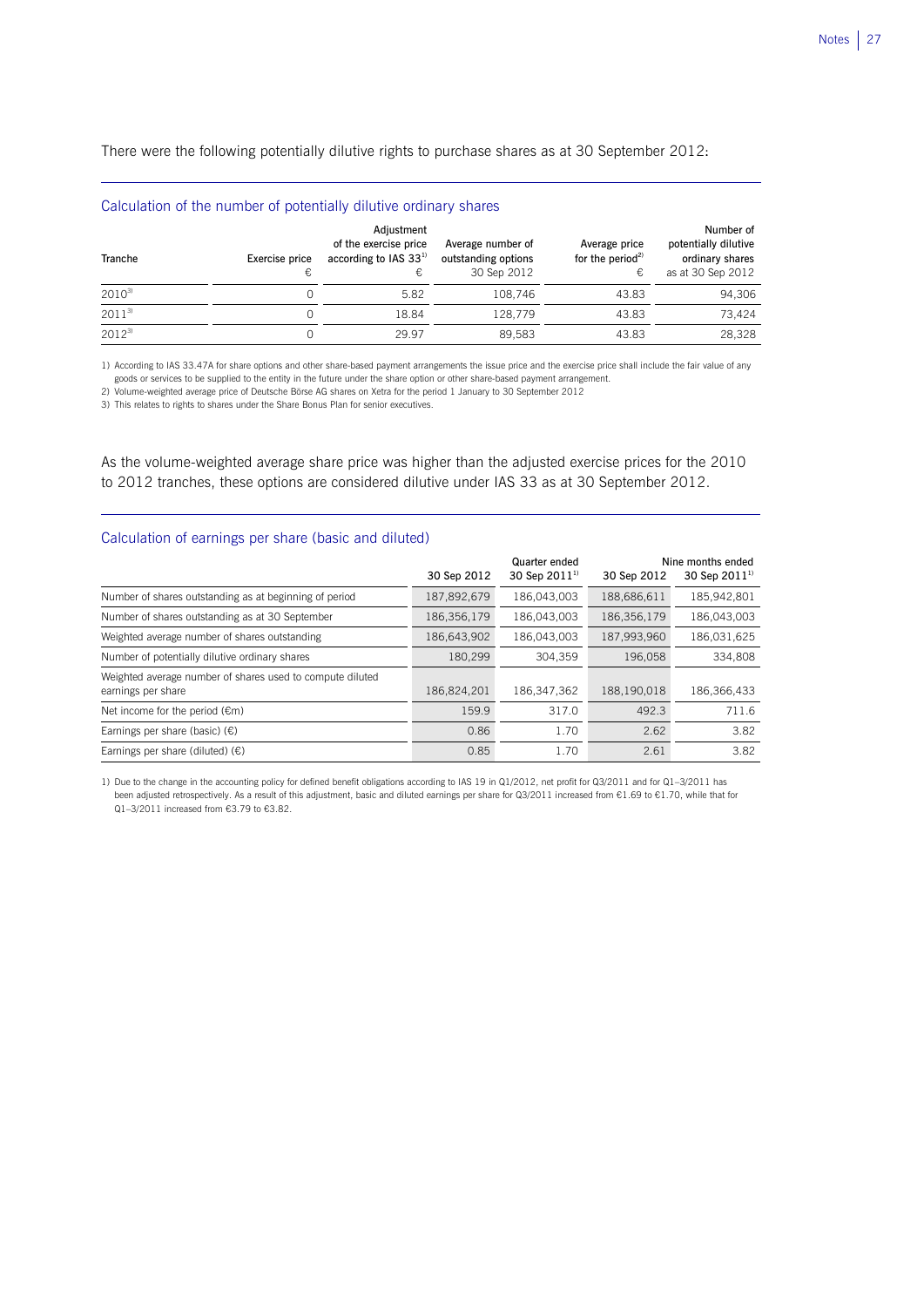L

# 9. Material transactions with related parties

The following two tables show the other material transactions with companies classified as related parties. All transactions were effected on an arm's length basis.

#### Material transactions with associates

|                                                                                                                                                | Amount of the transactions |                   | <b>Outstanding balances</b> |                   |                   |                   |
|------------------------------------------------------------------------------------------------------------------------------------------------|----------------------------|-------------------|-----------------------------|-------------------|-------------------|-------------------|
|                                                                                                                                                | Quarter ended              |                   |                             | Nine months ended |                   |                   |
|                                                                                                                                                | 30 Sep 2012<br>€m          | 30 Sep 2011<br>€m | 30 Sep 2012<br>€m           | 30 Sep 2011<br>€m | 30 Sep 2012<br>€m | 30 Sep 2011<br>€m |
| Loans from Scoach Holding S.A.<br>to Deutsche Börse AG as part of<br>cash pooling                                                              | $\overline{0}$             | $\circ$           | $\overline{0}$              | $\circ$           | $-13.1$           | $-11.5$           |
| Loans from Scoach Europa AG<br>to Deutsche Börse AG as part of<br>cash pooling                                                                 | $\overline{0}$             | $\circ$           | $\overline{0}$              | $\circ$           | $-0.8$            | $-1.1$            |
| Services of Deutsche Börse AG<br>for Scoach Europa AG                                                                                          | 1.4                        | 1.3               | 4.2                         | 4.1               | 0.7               | 1.8               |
| Loans from Deutsche Börse AG<br>to Indexium AG                                                                                                 | 0                          | $\circ$           | $\overline{0}$              | $\circ$           | O <sup>1</sup>    | 3.5               |
| Operation of trading and clearing soft-<br>ware by Deutsche Börse AG for European<br>Energy Exchange AG and affiliates                         | 1.7                        | 2.5               | 7.0                         | 7.3               | 0.8               | 2.8               |
| IT services and infra-structure by<br>International Securities Exchange, LLC<br>for Direct Edge Holdings, LLC <sup>2)</sup>                    | 0.4                        | 0.2               | 0.6                         | 0.4               | 0.8               | 0.3               |
| Development and operation of the Link<br>Up Converter system by Clearstream<br>Services S.A. for Link-Up Capital<br>Markets, S.L.              | 0.8                        | 0.4               | 1.3                         | 1.3               | 0.3               | 0.5               |
| Material transactions within the frame-<br>work of gold under custody between<br>Deutsche Börse Commodities GmbH<br>and Clearstream Banking AG | $-1.3$                     | 0.3               | $-3.8$                      | 0.7               | $-0.4$            | $-0.4$            |
| Other transactions with associates                                                                                                             |                            |                   |                             |                   | $\Omega$          | $-0.2$            |

1) Outstanding balance after impairment losses of €5.7 million as at 30 September 2012 on the loan granted in the same amount to Indexium AG by Deutsche Börse AG

2) Direct Edge Holdings, LLC has been classified as an associate since the restoration of significant influence on 9 February 2012.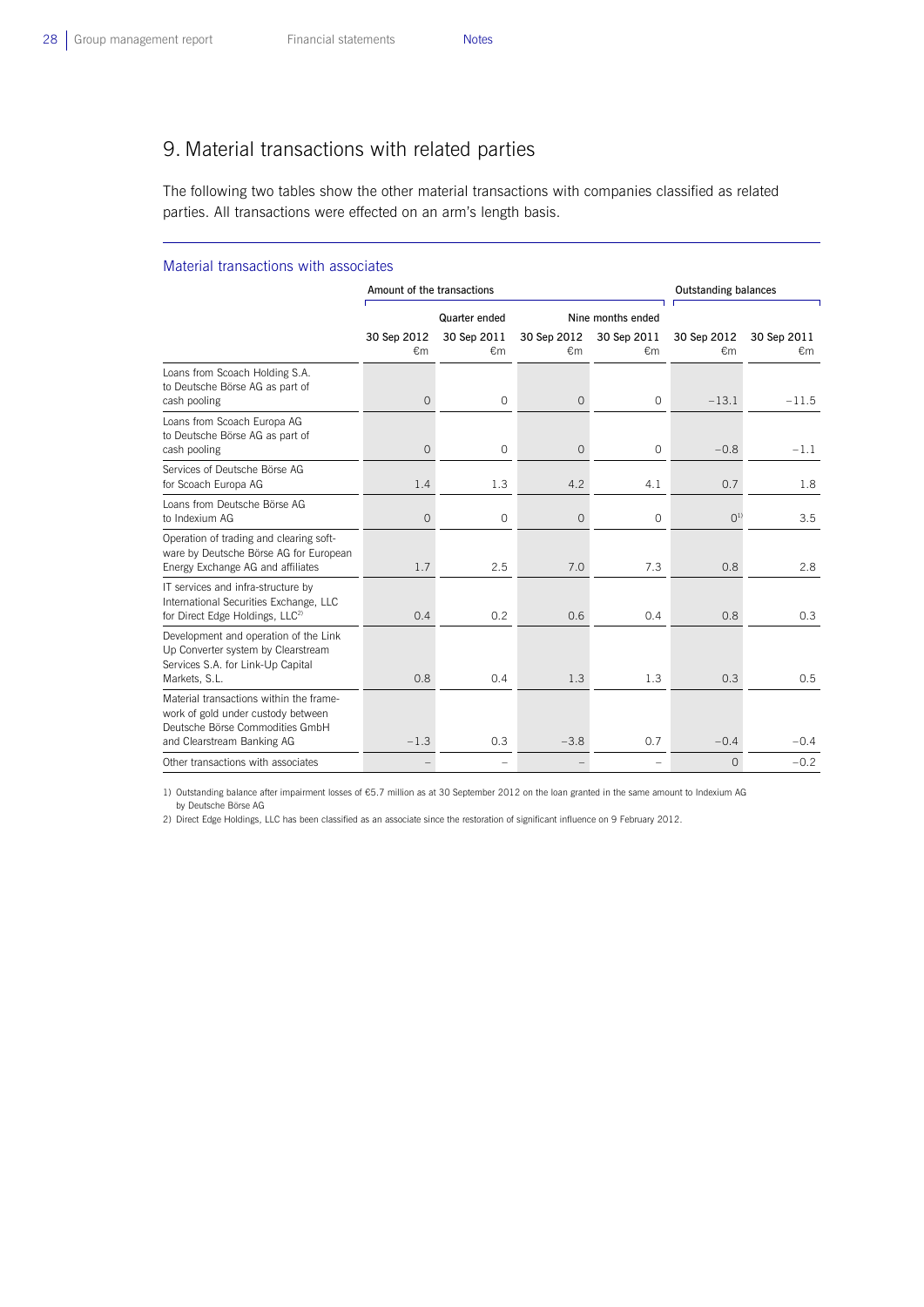### Material transactions with other related parties

 $\overline{a}$ 

|                                                                                                                            | Amount of the transactions |                              | <b>Outstanding balances</b> |                                  |             |             |
|----------------------------------------------------------------------------------------------------------------------------|----------------------------|------------------------------|-----------------------------|----------------------------------|-------------|-------------|
|                                                                                                                            | 30 Sep 2012                | Quarter ended<br>30 Sep 2011 | 30 Sep 2012                 | Nine months ended<br>30 Sep 2011 | 30 Sep 2012 | 30 Sep 2011 |
|                                                                                                                            | €m                         | €m                           | €m                          | €m                               | €m          | €m          |
| Office and administrative services by Eurex<br>Zürich AG for SIX Swiss Exchange AG <sup>1)</sup>                           | 0                          | 5.9                          | $\circ$                     | 18.0                             | n.a.        | 20.1        |
| Loans from SIX Group AG provided to<br>STOXX Ltd. as part of the acquisition and<br>interest charges thereon <sup>1)</sup> | 0                          | $\circ$                      | $\overline{0}$              | $-0.2$                           | n.a.        | $-6.2$      |
| Office and administrative services by SIX<br>Group AG for STOXX Ltd. <sup>1)</sup>                                         | 0                          | 0                            | 2.2                         | $-1.3$                           | n.a.        | $-1.3$      |
| Office and administrative services by SIX<br>Swiss Exchange AG for Eurex Zürich AG <sup>1)</sup>                           | 0                          | $-1.6$                       | $-2.3$                      | $-6.3$                           | n.a.        | $-0.6$      |
| Office and administrative services by SIX<br>Swiss Exchange AG for Eurex Frankfurt AG <sup>1)</sup>                        | $\circ$                    | $-2.4$                       | $-2.0$                      | $-5.5$                           | n.a.        | $-0.3$      |
| Transfer of revenue from Furex fees<br>by Eurex Zürich AG<br>to SIX Swiss Exchange AG <sup>1)</sup>                        | n.a.                       | n.a.                         | n.a.                        | n.a.                             | n.a.        | $-69.7$     |
| Operation and development of Xontro<br>by Deutsche Börse AG for BrainTrade<br>Gesellschaft für Börsensysteme mbH           | 2.5                        | 2.8                          | 7.5                         | 9.7                              | 0.5         | 2.4         |
| Operation of the floor trading system<br>by BrainTrade Gesellschaft für Börsen-<br>systeme mbH for Deutsche Börse AG       | 0.8                        | 0.9                          | 1.8                         | 4.1                              | $\Omega$    | $\Omega$    |
| Other outstanding balances with other<br>related parties                                                                   |                            |                              |                             |                                  | $\Omega$    | 0.1         |

1) On 30 April 2012, SIX Group AG has sold all their remaining shares in Eurex Zürich AG to Deutsche Börse AG. Since then, SIX Group AG and its affiliates have not been considered as related parties within the meaning of IAS 24.

## **Transactions with key management personnel**

Key management personnel are persons who directly or indirectly have authority and responsibility for planning, directing and controlling the activities of Deutsche Börse Group. The Group defines the members of the Executive Board and the Supervisory Board as key management personnel for the purposes of IAS 24.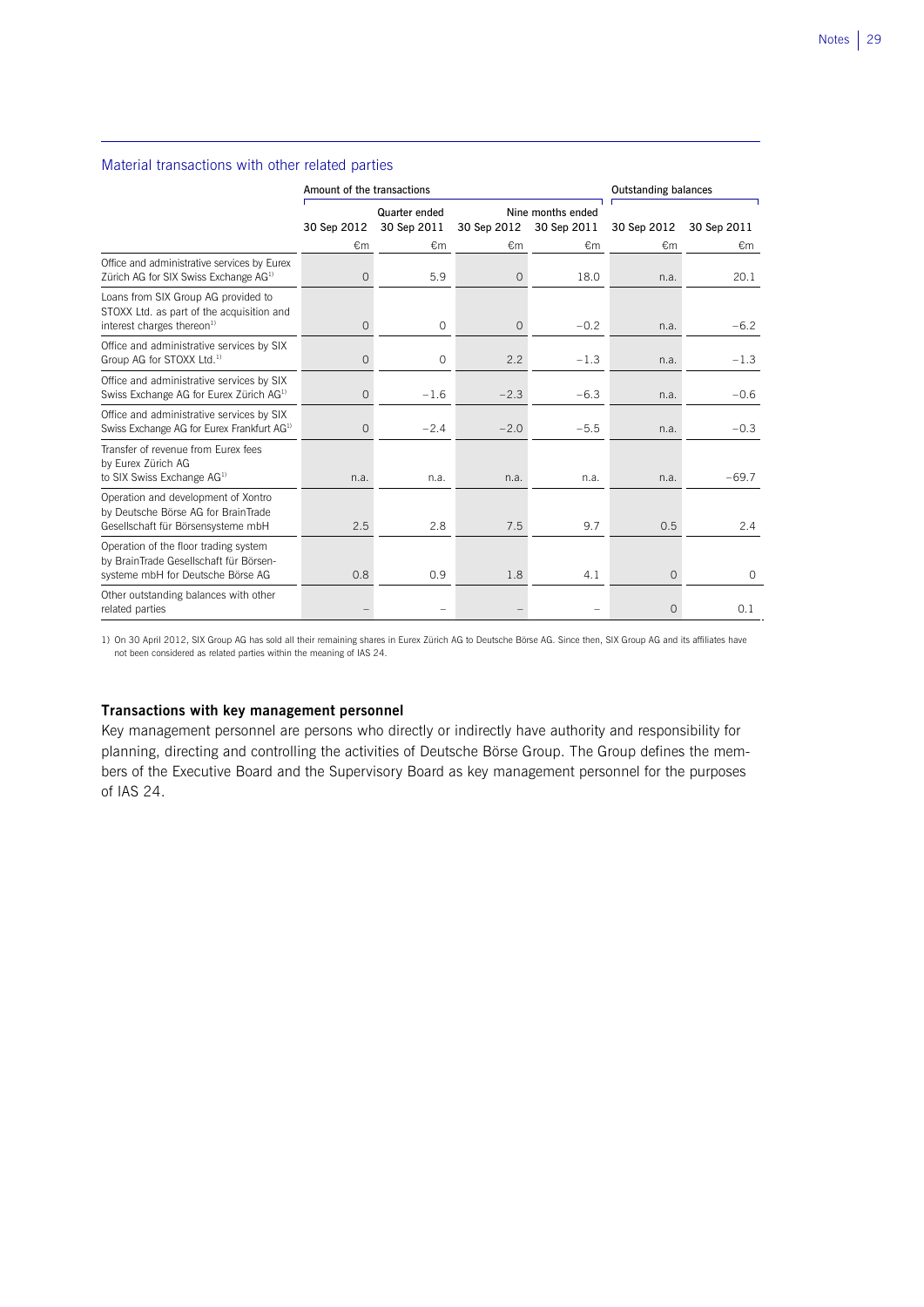As part of the prohibited transaction between Deutsche Börse Group and NYSE Euronext, Deutsche Börse AG has entered into contracts for the provision of advisory services with Deutsche Bank AG, Frankfurt/Main, and Mayer Brown LLP, Washington. In the period under review, two members of the Supervisory Board of Deutsche Börse AG also held key management positions in these companies. In the first nine months of 2012, Deutsche Börse Group paid Deutsche Bank AG and Mayer Brown LLP a total of €1.1 million (Q1–3/2011: €2.1 million) for advisory services in connection with this transaction.

Furthermore, Deutsche Börse AG has entered into a contract for the provision of advisory services with Richard Berliand Limited, whose Executive Director Mr Richard Berliand is a member of Deutsche Börse AG's Supervisory Board. Major parts of this contract include strategies relating to the competitive positioning of Deutsche Börse AG's new clearing business in the market as well as advisory services in connection with major strategic projects. In the first nine months of 2012, Deutsche Börse Group made no payments (Q1-3/2011: €0.1 million) to Richard Berliand for advisory services.

### **Further transactions with related parties**

In the context of the transaction between Deutsche Börse AG and SIX Swiss Exchange AG described in detail in note 2, Deutsche Börse AG receives all of Eurex's sales and profits with effect from 1 January 2012, instead of the economic interest of 85 percent of these amounts contained in Deutsche Börse AG's consolidated financial statements until that date. In return, on 30 April 2012, SIX Swiss Exchange AG received consideration of €295 million in cash and 5,286,738 shares of Deutsche Börse AG.

## 10. Employees

| <b>Employees</b>                              |               |             |             |                   |  |  |
|-----------------------------------------------|---------------|-------------|-------------|-------------------|--|--|
|                                               | Quarter ended |             |             | Nine months ended |  |  |
|                                               | 30 Sep 2012   | 30 Sep 2011 | 30 Sep 2012 | 30 Sep 2011       |  |  |
| Average number of employees during the period | 3.670         | 3.532       | 3.639       | 3.502             |  |  |
| Employed as at the balance sheet date         | 3.682         | 3.564       | 3.682       | 3.564             |  |  |

There was an average of 3,434 full-time equivalent (FTE) employees during the third quarter of 2012 (Q3/2011: 3,289).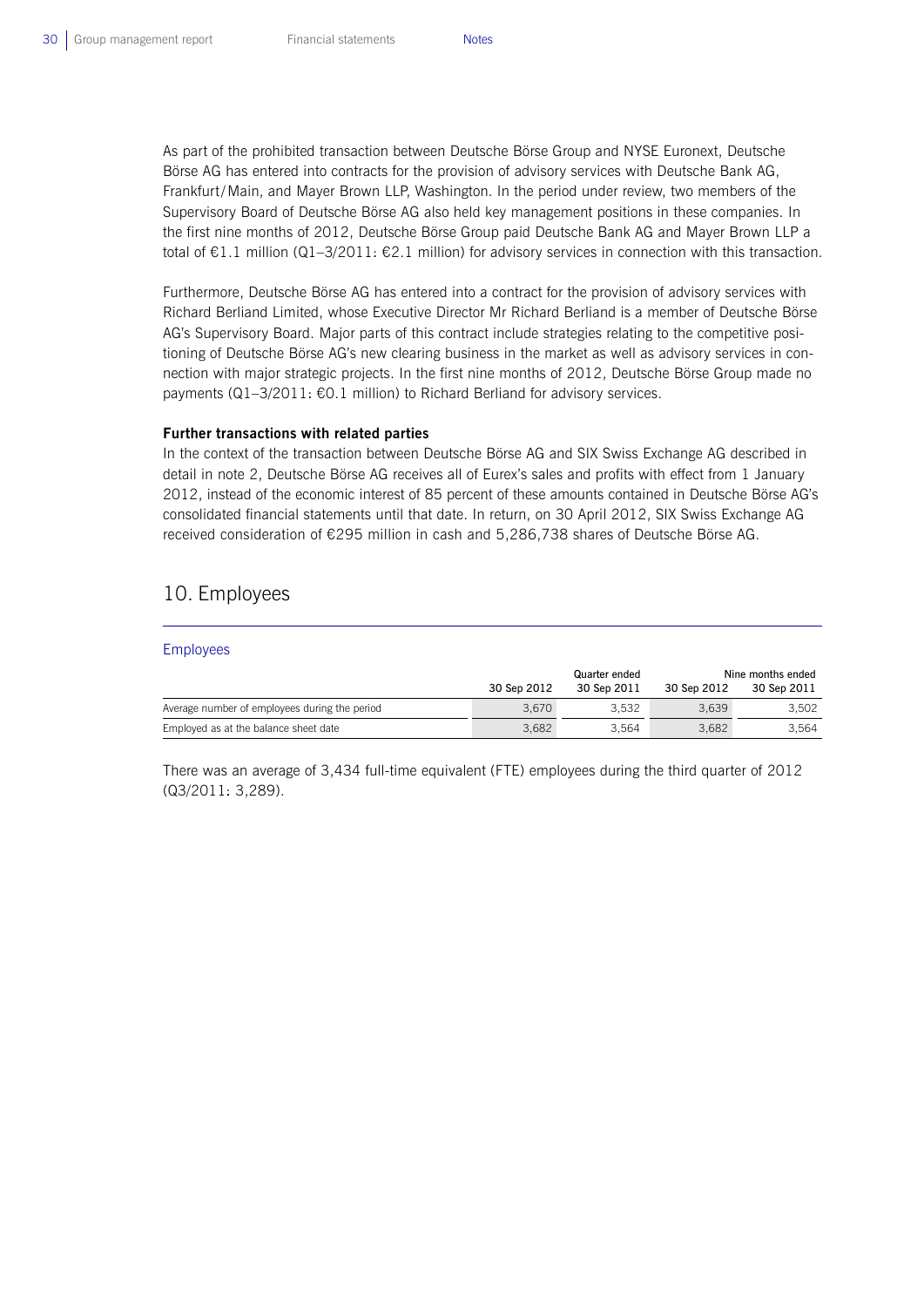## 11. Events after the balance sheet date

Effective 5 October 2012, Deutsche Börse AG successfully placed a corporate bond totalling € 600 million in the market. The bond has a term of ten years and an interest coupon of 2.375 per cent annually; primarily, the bond serves to refinance a part of the outstanding long-term financial liabilities of about € 1.6 billion in total. In this context, Deutsche Börse AG made creditors of outstanding eurodenominated bonds an offer to repurchase these bonds. Bonds totalling €309 million were offered to the company during the offer period, which ran from 27 September 2012 to 5 October 2012. This amount included an offer of €237.1 million in subordinated bonds and totalling €550 million. These were repurchased at a price of €104.47. The amount also included an offer of €72.1 million in bonds which totals €650 million. These were repurchased at a price of €102.52.

Frankfurt/Main, 29 October 2012

Deutsche Börse AG The Executive Board

Reto Francism

Reto Francioni

Andreas Preuss

Frank Gerstenschläger

 $l. OCL 6.$ 

Michael Kuhn

Gregor Pottmeyer

Jeffry Tenser

Jeffrey Tessler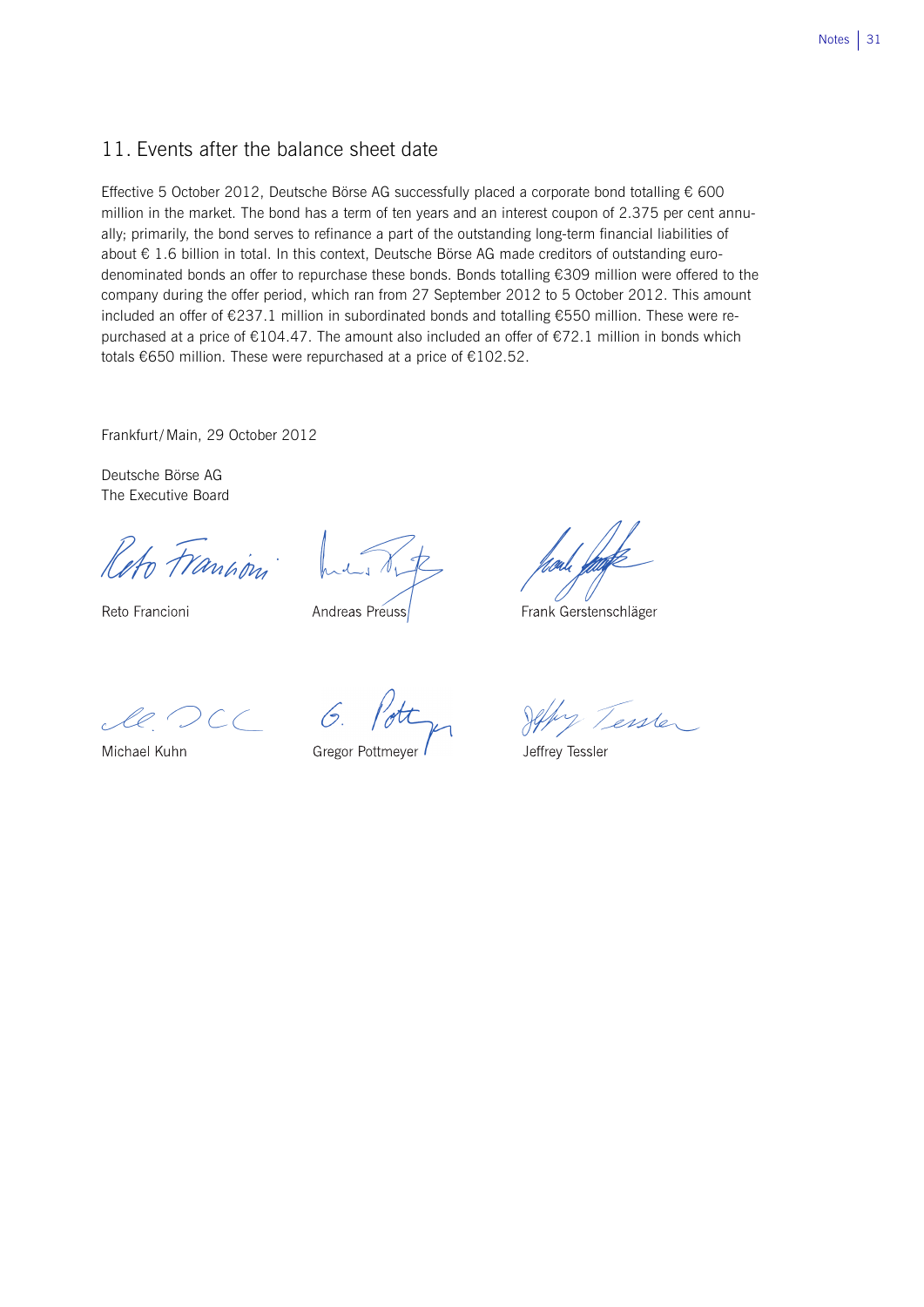## **Contact**

Investor Relations Phone +49-(0) 69-2 11-1 16 70 Fax +49-(0) 69-2 11-1 46 08 E-mail ir@deutsche-boerse.com www.deutsche-boerse.com/ir\_e

## **Publications service**

The annual report 2011 may be obtained from the publications service of Deutsche Börse Group.

Phone +49-(0) 69-2 11-1 15 10 Fax +49-(0) 69-2 11-1 15 11

Downloads at www.deutsche-boerse.com

Reproduction – in whole or in part – only with the written permission of the publisher

### **Registered trademarks**

AlphaFlash®, DAX®, Eurex®, Eurex Bonds®, GC Pooling®, PROPRIS®, TRICE®, Xetra®, Xetra-Gold® and XTF® are registered trademarks of Deutsche Börse AG.

Vestima® is a registered trademark of Clearstream International S.A.

STOXX<sup>®</sup> is a registered trademark of STOXX Ltd.